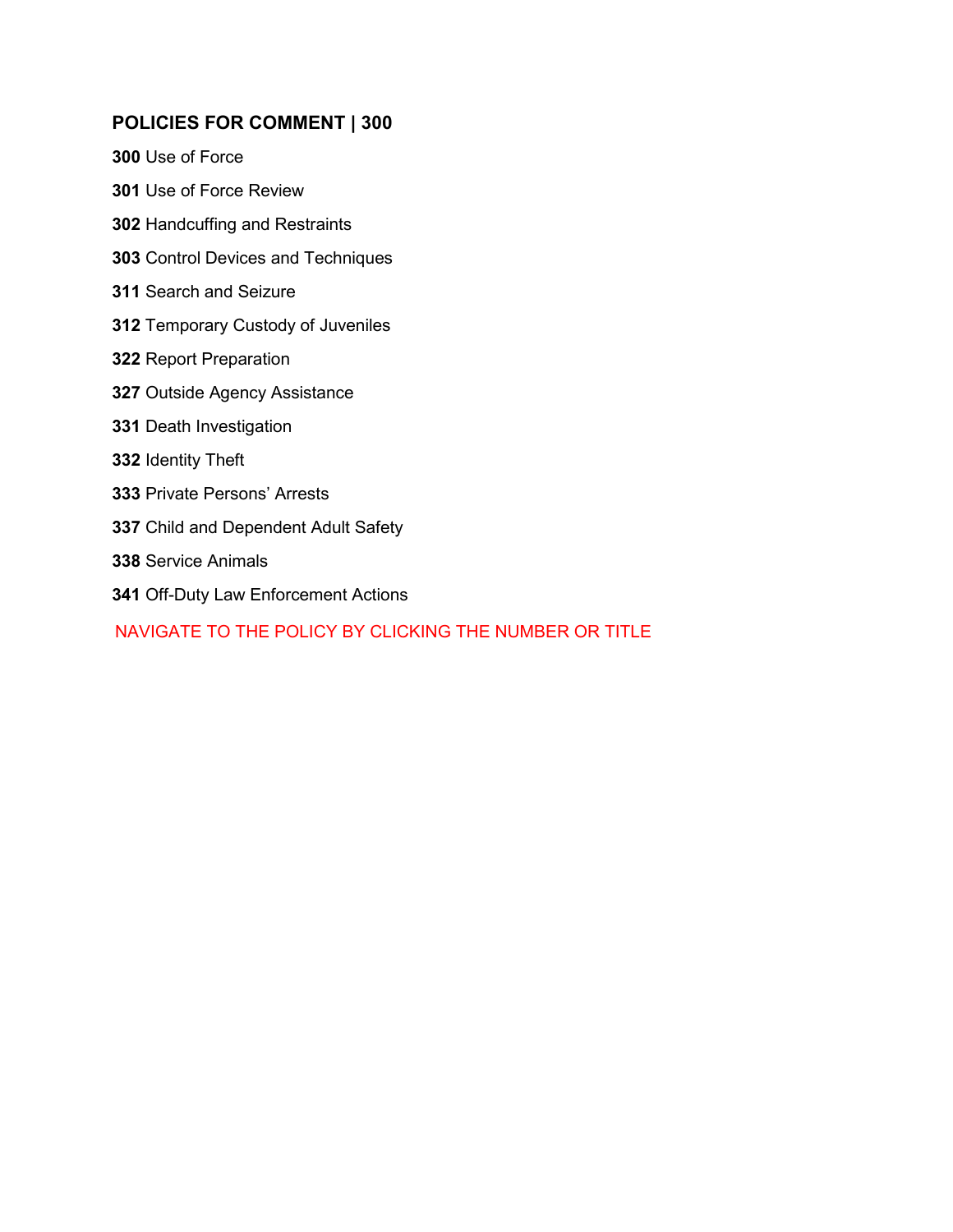<span id="page-1-0"></span>

# **Use of Force**

# **300.1 PURPOSE AND SCOPE**

### **Best Practice**

This policy provides guidelines on the reasonable use of force. While there is no way to specify the exact amount or type of reasonable force to be applied in any situation, every member of this department is expected to use these guidelines to make such decisions in a professional, impartial, and reasonable manner.

In addition to those methods, techniques, and tools set forth below, the guidelines for the reasonable application of force contained in this policy shall apply to all policies addressing the potential use of force, including but not limited to the Control Devices and Techniques and Conducted Energy Device policies.

300.1.1 DEFINITIONS **Federal MODIFIED** Definitions related to this policy include:

**Deadly force** - The intentional use of a firearm or other instrument that creates a high probability of death or great bodily harm. Behavior which justifies deadly force is defined as:Any behavior which has caused or imminently threatens to cause death or great bodily harm to you or another person or persons.

**Feasible** - Reasonably capable of being done or carried out under the circumstances to successfully achieve the arrest or lawful objective without increasing risk to the officer or another person.

**Force** - The application of physical techniques or tactics, chemical agents, or weapons by a law enforcement officer to another person to accomplish a legitimate law enforcement goal and the level of force used is reasonable considering all of the facts and circumstances of the incident. It is not a use of force when a person allows him/herself to be searched, escorted, handcuffed, or restrained.

**Imminent** - Ready to take place; impending. Note that imminent does not mean immediate or instantaneous.

**Totality of the circumstances** - All facts and circumstances known to the officer at the time, taken as a whole, including the conduct of the officer and the subject leading up to the use of force.

# **300.2 POLICY**

### **Best Practice MODIFIED**

The use of force by law enforcement personnel is a matter of critical concern, both to the public and to the law enforcement community. Officers are involved on a daily basis in numerous and varied interactions and, when warranted, may use reasonable force in carrying out their duties.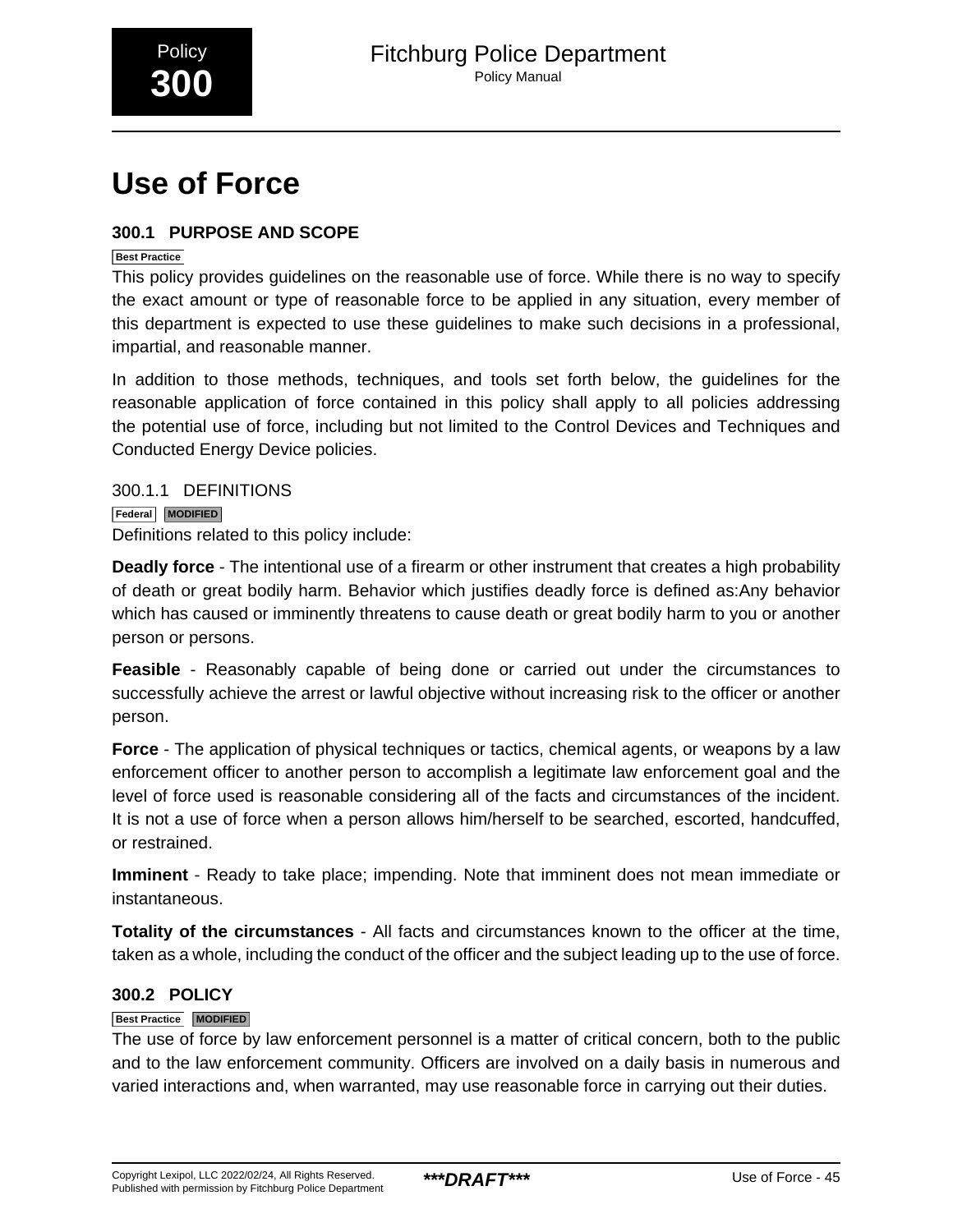# Use of Force

Officers must have an understanding of, and true appreciation for, their authority and limitations. This is especially true with respect to overcoming resistance while engaged in the performance of law enforcement duties.

Consistent with our Mission and Core Values, the Fitchburg Police Department is committed to valuing and preserving human life. The protection and preservation of all human life – including the lives of individuals being taken into custody – is the department's fundamental objective and the primary duty of all police officers.. Vesting officers with the authority to use reasonable force and to protect the public welfare requires monitoring, evaluation, and a careful balancing of all interests.

### GUIDING PRINCIPLES:

Our use-of-force philosophy is defined by the following guiding principles:

- 1. We value the protection of people and human life.
- 2. Communication is the preferred method in any level of conflict resolution.
- 3. De-escalation techniques (i.e. communication, creating distance, utilizing time) are paramount to our philosophy by reducing the potential to using force and reducing the risk of injury to officers and individuals.
- 4. In the event force must be used, only the minimal level of force and that which is necessary will be used to gain control.
- 5. Officers must intervene in situations where unnecessary and excessive force is being used. Those situations will be reported to a supervisor.
- 6. Officers must provide necessary medical attention to people.
- 7. Deadly force must only be used as a last resort, after all other methods of control are exhausted or inappropriate, and are used to protect the life of an officer or another person.

### 300.2.1 DUTY TO INTERCEDE AND REPORT

#### **Federal**

Any officer present and observing another law enforcement officer or a member using force that is clearly beyond that which is objectively reasonable under the circumstances shall, when in a position to do so, intercede to prevent the use of unreasonable force (Wis. Stat. § 175.44).

Any officer who observes another law enforcement officer or a member use force that is potentially beyond that which is objectively reasonable under the circumstances shall report these observations to a supervisor as soon as feasible (Wis. Stat. § 175.44).

### 300.2.2 PERSPECTIVE

### **Best Practice**

When observing or reporting force used by a law enforcement officer, each officer should take into account the totality of the circumstances and the possibility that other law enforcement officers may have additional information regarding the threat posed by the subject.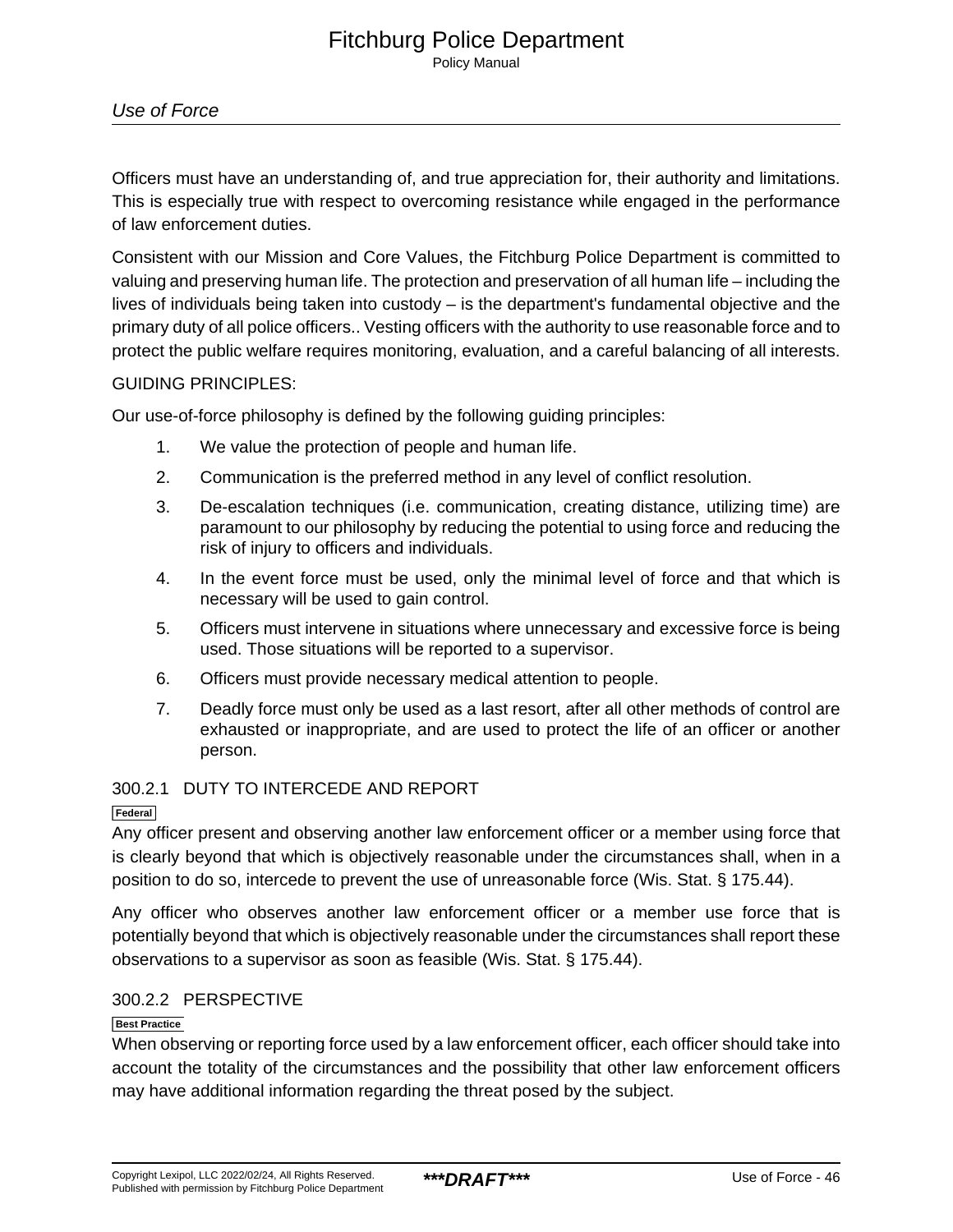### **300.3 USE OF FORCE**

### **Federal**

Officers shall use only that amount of force that reasonably appears necessary given the facts and circumstances perceived by the officer at the time of the event to accomplish a legitimate law enforcement purpose.

The reasonableness of force will be judged from the perspective of a reasonable officer on the scene at the time of the incident. Any evaluation of reasonableness must allow for the fact that officers are often forced to make split-second decisions about the amount of force that reasonably appears necessary in a particular situation, with limited information and in circumstances that are tense, uncertain and rapidly evolving.

Given that no policy can realistically predict every possible situation an officer might encounter, officers are entrusted to use well-reasoned discretion in determining the appropriate use of force in each incident.

It is also recognized that circumstances may arise in which officers reasonably believe that it would be impractical or ineffective to use any of the tools, weapons or methods provided by this department. Officers may find it more effective or reasonable to improvise their response to rapidly unfolding conditions that they are confronting. In such circumstances, the use of any improvised device or method must nonetheless be reasonable and utilized only to the degree that reasonably appears necessary to accomplish a legitimate law enforcement purpose.

While the ultimate objective of every law enforcement encounter is to avoid or minimize injury, nothing in this policy requires an officer to retreat or be exposed to possible physical injury before applying reasonable force.

### 300.3.1 ALTERNATIVE TACTICS - DE-ESCALATION

### **Best Practice MODIFIED**

When circumstances reasonably permit, officers should use non-violent strategies and deescalation techniques to decrease the intensity of a situation, improve decision-making, improve communication, reduce the need for force, and increase voluntary compliance (e.g., summoning additional resources, formulating a plan, attempting verbal persuasion).

# 300.3.2 USE OF FORCE TO EFFECT AN ARREST

### **State MODIFIED**

A law enforcement officer may use reasonable force to detain a person, arrest a person or execute a warrant. (Wis. Stat. 968.14).\_

# 300.3.3 FACTORS USED TO DETERMINE THE REASONABLENESS OF FORCE

**Federal**

When determining whether to apply force and evaluating whether an officer has used reasonable force, a number of factors should be taken into consideration, as time and circumstances permit. These factors include but are not limited to:

(a) Immediacy and severity of the threat to officers or others.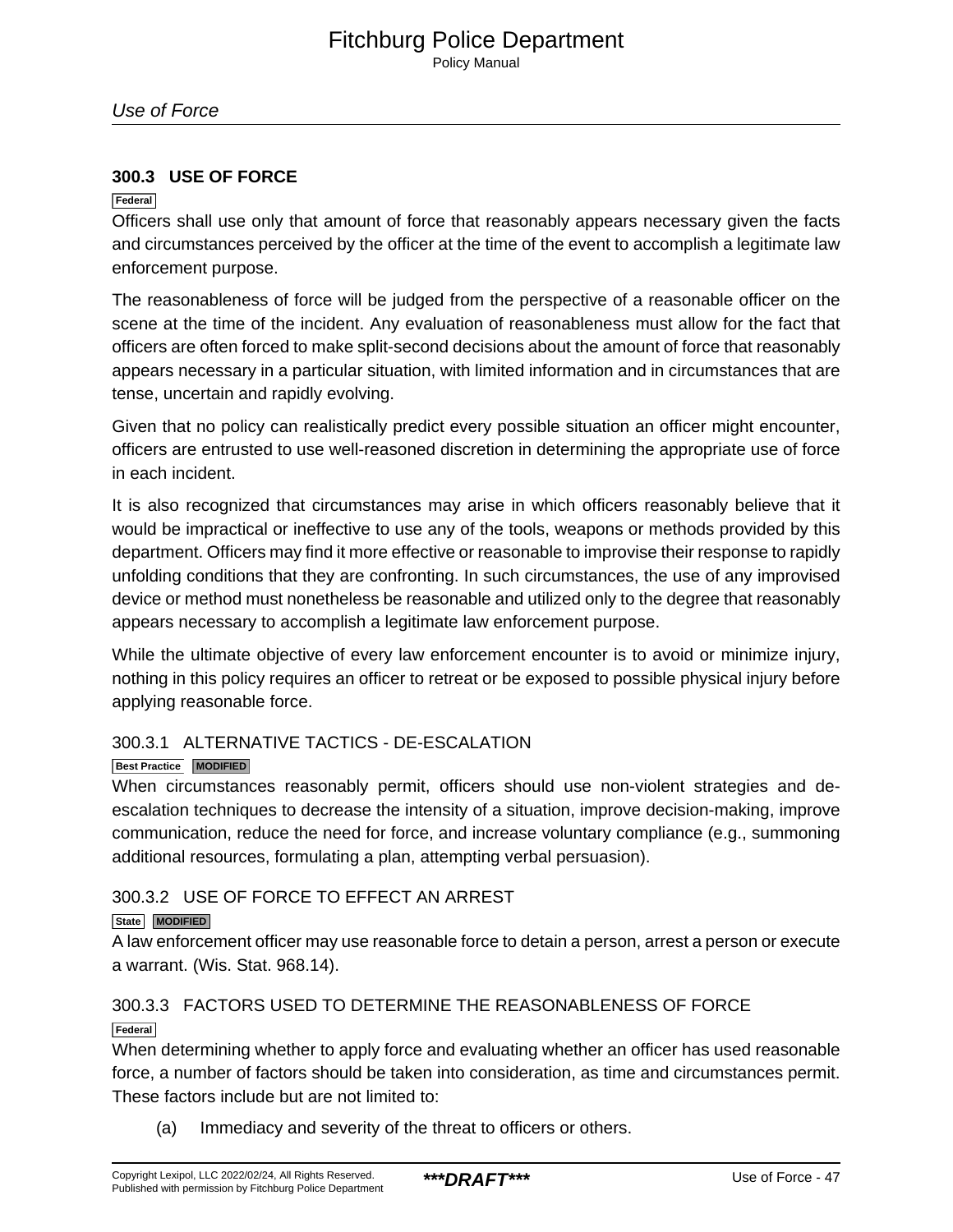- (b) The conduct of the individual being confronted, as reasonably perceived by the officer at the time.
- (c) Officer/subject factors (e.g., age, size, relative strength, skill level, injuries sustained, level of exhaustion or fatigue, the number of officers available vs. subjects).
- (d) The effects of suspected drug or alcohol use.
- (e) The individual's mental state or capacity.
- (f) The individual's ability to understand and comply with officer commands.
- (g) Proximity of weapons or dangerous improvised devices.
- (h) The degree to which the individual has been effectively restrained and his/her ability to resist despite being restrained.
- (i) The availability of other reasonable and feasible options and their possible effectiveness.
- (j) Seriousness of the suspected offense or reason for contact with the individual.
- (k) Training and experience of the officer.
- (l) Potential for injury to officers, suspects, and others.
- (m) Whether the individual appears to be resisting, attempting to evade arrest by flight, or is attacking the officer.
- (n) The risk and reasonably foreseeable consequences of escape.
- (o) The apparent need for immediate control of the individual or a prompt resolution of the situation.
- (p) Whether the conduct of the individual being confronted no longer reasonably appears to pose an imminent threat to the officer or others.
- (q) Prior contacts with the individual or awareness of any propensity for violence.
- (r) Any other exigent circumstances.

### 300.3.4 PAIN COMPLIANCE TECHNIQUES

#### **Best Practice**

Pain compliance techniques may be effective in controlling a physically or actively resisting individual. Officers may only apply those pain compliance techniques for which they have successfully completed department-approved training. Officers utilizing any pain compliance technique should consider:

- (a) The degree to which the application of the technique may be controlled given the level of resistance.
- (b) Whether the individual can comply with the direction or orders of the officer.
- (c) Whether the individual has been given sufficient opportunity to comply.

The application of any pain compliance technique shall be discontinued once the officer determines that compliance has been achieved.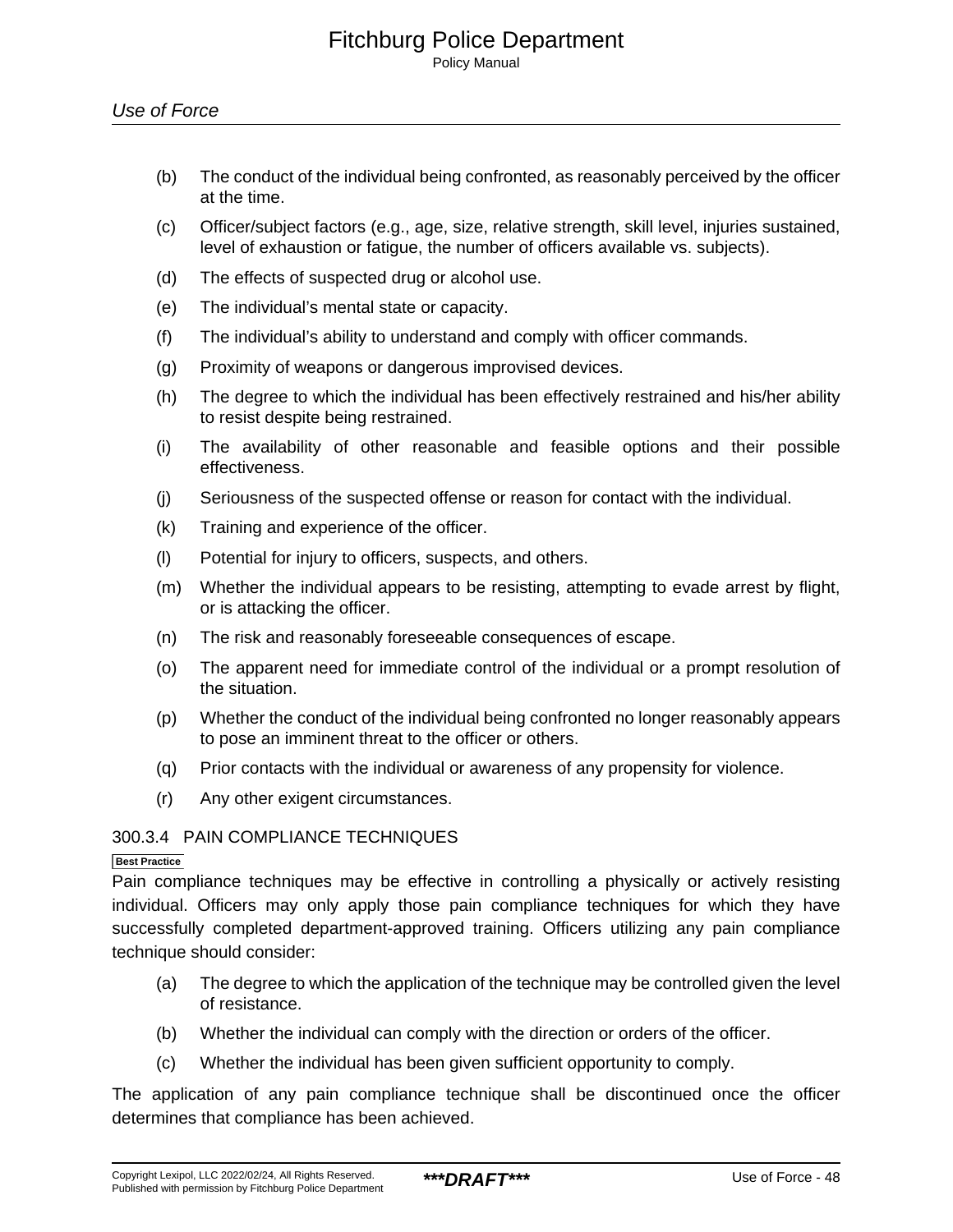Policy Manual

### 300.3.5 USE OF FORCE TO SEIZE EVIDENCE

### **Best Practice MODIFIED**

In general, officers may use reasonable force to lawfully seize evidence and to prevent the destruction of evidence. However, officers are discouraged from using force solely to prevent a person from swallowing evidence or contraband. In the instance when force is used, officerswill not use any technique that restricts blood flow to the head, restricts respiration or which creates a reasonable likelihood that blood flow to the head or respiration would be restricted. Officers are encouraged to control individuals safely to limit the potential destruction of evidence.\_

### 300.3.6 CHOKE HOLD

#### **State MODIFIED**

The use of a choke hold, which is the intentional and prolonged application of force to the throat or windpipe, is limited to circumstances where deadly force is authorized.(Wis. Stat. § 66.0511).

### **300.4 DEADLY FORCE APPLICATIONS**

### **Federal MODIFIED**

When reasonable, the officer shall, prior to the use of deadly force, make efforts to identify him/ herself as a peace officer and to warn that deadly force may be used, unless the officer has objectively reasonable grounds to believe the person is aware of those facts. In all situations, officers must make reasonable efforts to use other methods or lesser degrees of force to control the situation or deem all other options unreasonable or ineffective. The use of Deadly Force is considered a last resort.

Use of deadly force is justified in the following circumstances involving imminent threat or imminent risk:

- (a) An officer may use deadly force to protect him/herself or others from what he/she reasonably believes is an imminent threat of death or serious bodily injury.
- (b) An officer may use deadly force to stop a fleeing subject when the officer has probable cause to believe that the individual has committed, or intends to commit, a felony involving the infliction or threatened infliction of serious bodily injury or death, and the officer reasonably believes that there is an imminent risk of serious bodily injury or death to any other person if the individual is not immediately apprehended. Under such circumstances, a verbal warning should precede the use of deadly force, where feasible.

Imminent does not mean immediate or instantaneous. An imminent danger may exist even if the suspect is not at that very moment pointing a weapon at someone. For example, an imminent danger may exist if an officer reasonably believes that the individual has a weapon or is attempting to access one and intends to use it against the officer or another person. An imminent danger may also exist if the individual is capable of causing serious bodily injury or death without a weapon, and the officer believes the individual intends to do so.

300.4.1 MOVING VEHICLES

**Best Practice**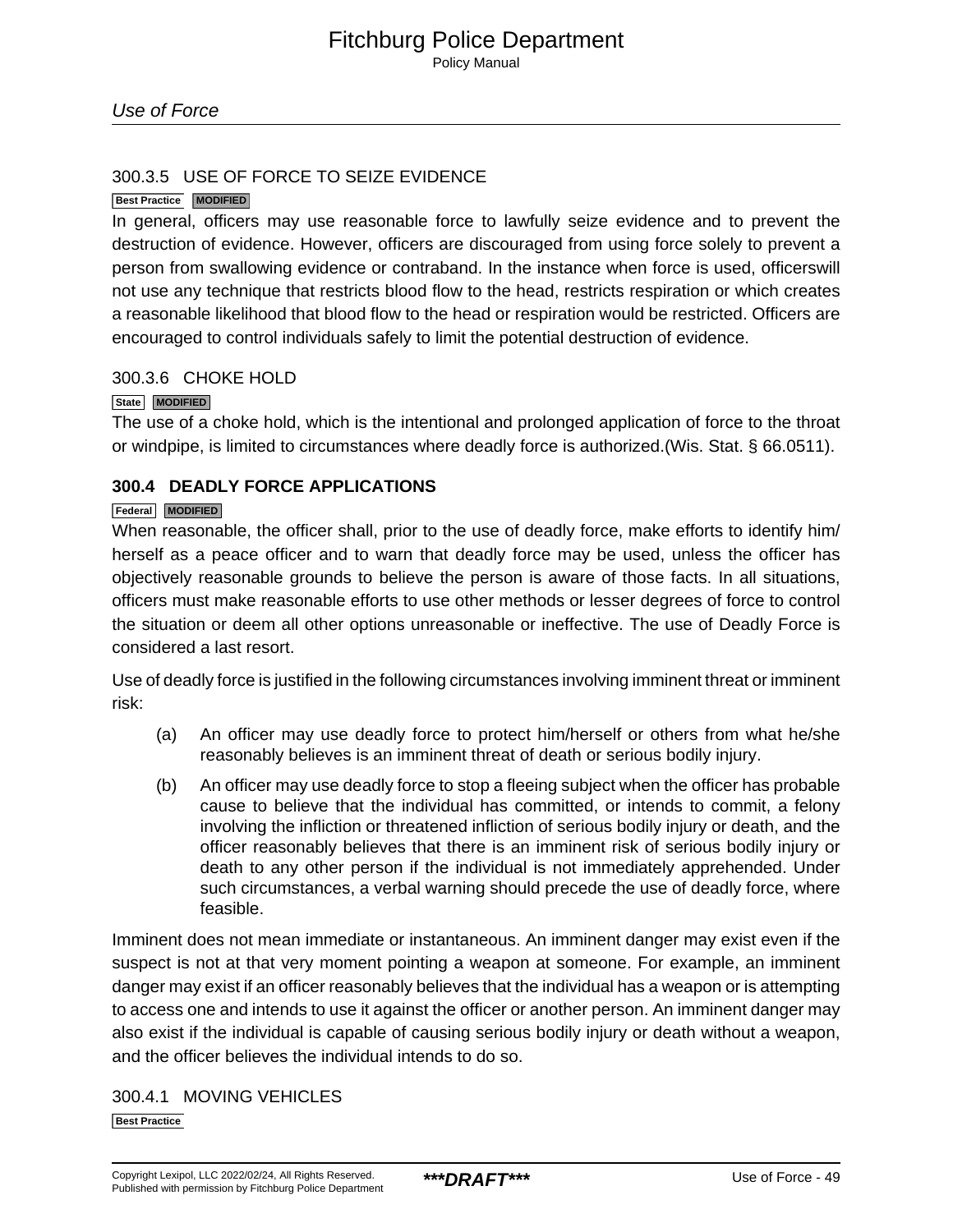Policy Manual

### Use of Force

Shots fired at or from a moving vehicle involve additional considerations and risks, and are rarely effective.

When feasible, officers should take reasonable steps to move out of the path of an approaching vehicle instead of discharging their firearm at the vehicle or any of its occupants.

An officer should only discharge a firearm at a moving vehicle or its occupants when the officer reasonably believes there are no other reasonable means available to avert the imminent threat of the vehicle, or if deadly force other than the vehicle is directed at the officer or others.

Officers should not shoot at any part of a vehicle in an attempt to disable the vehicle.

### **300.5 REPORTING THE USE OF FORCE**

### **Best Practice MODIFIED**

Any use of force by a member of this department shall be documented promptly, completely, and accurately in an appropriate report, depending on the nature of the incident. The officer should articulate the factors perceived and why he/she believed the use of force was reasonable under the circumstances.

To collect data for purposes of training, resource allocation, analysis, and related purposes, the Department requires the completion of Use-of-Tactics forms, as specified in department policy, procedure, or law. See the Report Preparation Policy for additional circumstances that may require documentation.

### 300.5.1 NOTIFICATIONS TO SUPERVISORS

### **Best Practice MODIFIED**

Supervisory notification shall be made as soon as practicable following the application of force in any of the following circumstances:

- (a) The application caused a visible injury.
- (b) The application would lead a reasonable officer to conclude that the individual may have experienced more than momentary discomfort.
- (c) The individual subjected to the force complained of injury or continuing pain.
- (d) The individual indicates intent to pursue litigation.
- (e) Any application of a "Compliance Hold" or greater.
- (f) Any application of a restraint device other than handcuffs or belly chains.
- (g) The individual subjected to the force was rendered unconscious.
- (h) An individual was struck or kicked.
- (i) An individual alleges unreasonable force was used or alleges that any of the above has occurred.

300.5.2 REPORTING TO WISCONSIN DEPARTMENT OF JUSTICE

**State**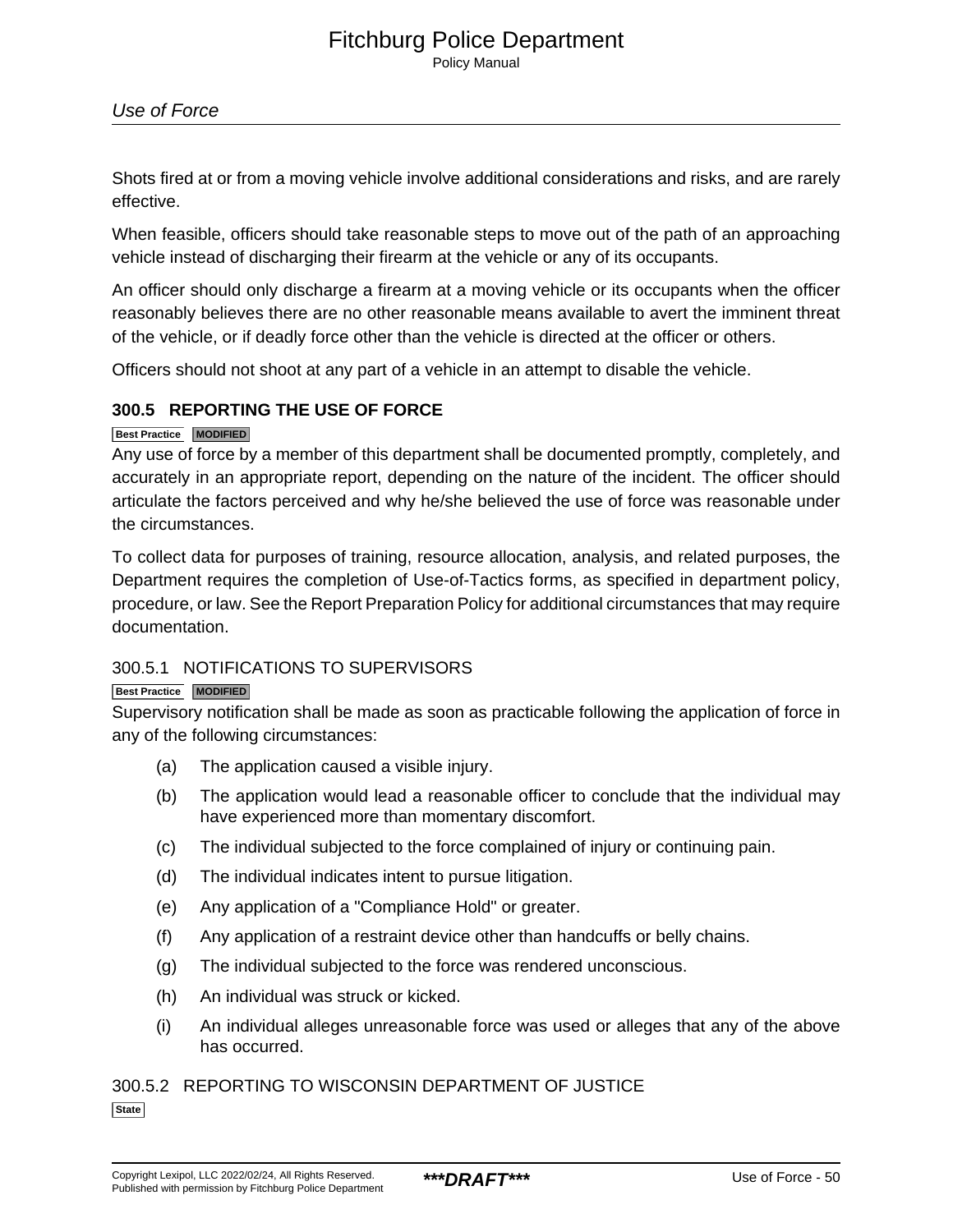Statistical data regarding all qualifying use of force incidents is to be reported to the Wisconsin Department of Justice as required by Wis. Stat. § 165.845. For the purposes of this section, a qualifying use of force incident means any incident (Wis. Stat. § 165.845):

- (a) Involving the discharge of a firearm by an officer at or in the direction of a civilian.
- (b) Involving the discharge of a firearm by a civilian at or in the direction of an officer.
- (c) Involving any action taken by an officer in response to an act of resistance that results in great bodily harm or death (Wis. Stat. § 939.22).
- (d) Involving an act of resistance taken by a civilian against an officer that results in great bodily harm or death.

### **300.6 MEDICAL CONSIDERATIONS**

### **Best Practice MODIFIED**

Once it is reasonably safe to do so, medical assistance shall be obtained for any person who exhibits signs of physical distress, requests medical assistance, has sustained visible injury, expresses a complaint of injury or continuing pain, or was rendered unconscious. Any individual exhibiting signs of physical distress after an encounter should be continuously monitored until he/she can be medically assessed. Individuals should not be placed on their stomachs for an extended period, as this could impair their ability to breathe.

Based upon the officer's initial assessment of the nature and extent of the individual's injuries, medical assistance may consist of examination by an emergency medical services provider or medical personnel at a hospital or jail. If any such individual refuses medical attention, such a refusal shall be fully documented in related reports and, whenever practicable, should be witnessed by another officer and/or medical personnel. If a recording is made of the contact or an interview with the individual, any refusal should be included in the recording, if possible.

The on-scene supervisor or, if the on-scene supervisor is not available, the primary handling officer shall ensure that any person providing medical care or receiving custody of a person following any use of force is informed that the person was subjected to force. This notification shall include a description of the force used and any other circumstances the officer reasonably believes would be potential safety or medical risks to the subject (e.g., prolonged struggle, extreme agitation, impaired respiration).

Individuals who exhibit extreme agitation, violent irrational behavior accompanied by profuse sweating, extraordinary strength beyond their physical characteristics, and imperviousness to pain (sometimes called "excited delirium"), or who require a protracted physical encounter with multiple officers to be brought under control, may be at an increased risk of sudden death. Calls involving these persons should be considered medical emergencies. Officers who reasonably suspect a medical emergency should request medical assistance as soon as practicable and have medical personnel stage away.

See the Medical Aid and Response Policy for additional guidelines.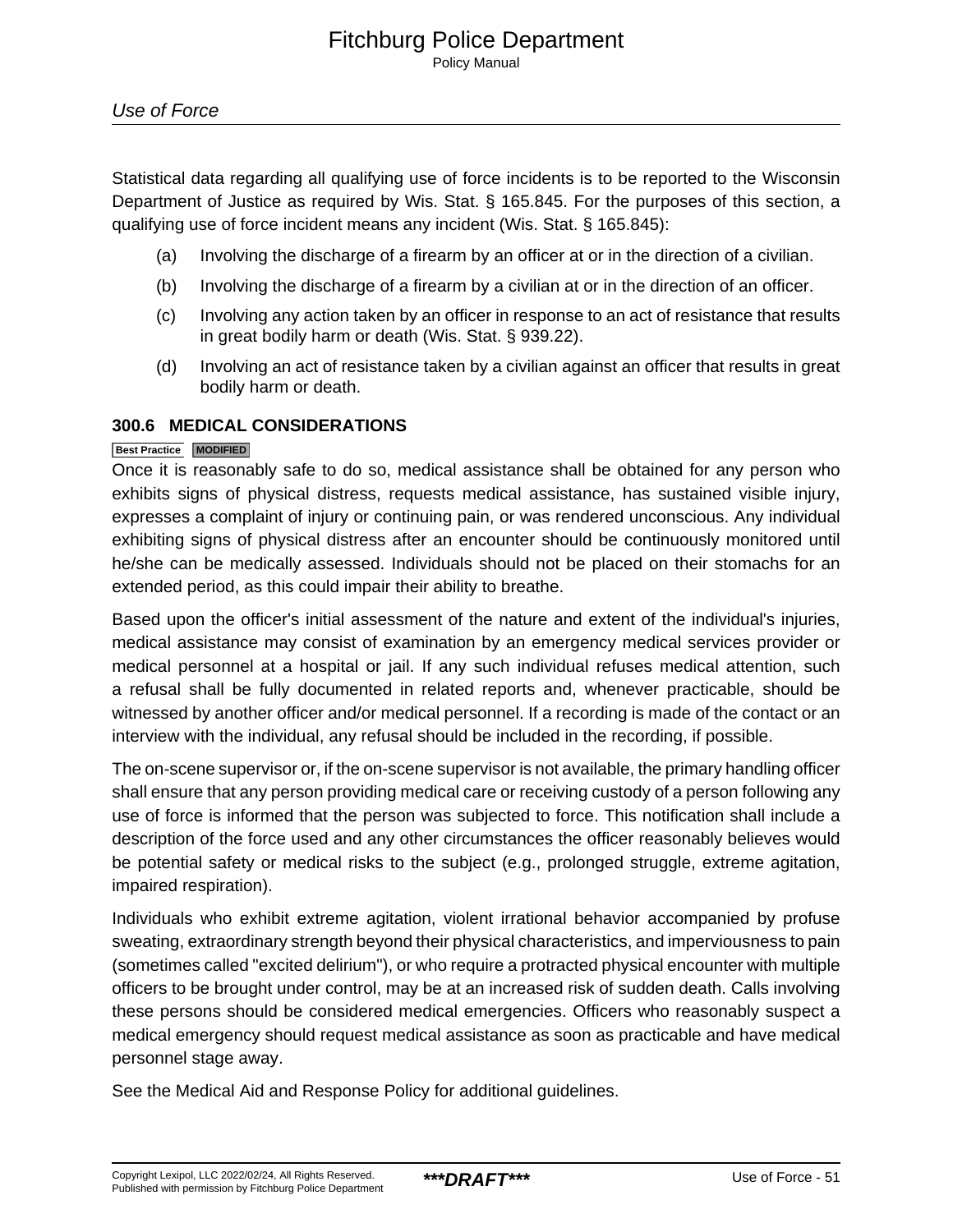### **300.7 SUPERVISOR RESPONSIBILITIES**

#### **Best Practice MODIFIED**

A supervisor should respond to a reported application of a compliance hold or higher, if reasonably available. When a supervisor is able to respond to an incident in which there has been a reported application of force, the supervisor is expected to:

- (a) Obtain the basic facts from the involved officers. Absent an allegation of misconduct or excessive force, this will be considered a routine contact in the normal course of duties.
- (b) Ensure that any injured parties are examined and treated.
- (c) Once any initial medical assessment has been completed or first aid has been rendered, ensure that photographs have been taken of any areas involving visible injury or complaint of pain, as well as overall photographs of uninjured areas.
	- 1. These photographs should be retained until all potential for civil litigation has expired.
- (d) Identify and interview any witnesses to the use of force.
- (e) Review and approve all related reports for policy compliance or need for assessment; as well as collect all video/audio evidence is collected prior to the end of shift, or as soon as possible by the on-coming supervisor.
- (f) Evaluate the circumstances surrounding the incident and initiate an action assessment if the circumstances match those specificed in the Use of Force Review Policy. The appropriate Section Commander and Deputy Chief shall be notified when an assessment is necessary.
- (g) If a supervisor is involved in the Use of Tactics/Force incident, an uninvolved supervisor will conduct the above steps.

In the event that a supervisor is unable to respond to the scene of an incident involving the reported application of force, the supervisor is still expected to complete as many of the above items as circumstances permit.

### 300.7.1 SHIFT SERGEANT RESPONSIBILITY

#### **Best Practice MODIFIED**

Upon receiving a use-of-tactics form, the sergeant shall review each use of force by any personnel within his/her command to ensure compliance with this policy and to address any training issues.

### **300.8 POLICY AVAILABILITY**

**State**

The Chief of Police or the authorized designee should ensure that this policy (Wis. Stat. § 66.0511):

- (a) Is made available free of charge within three business days of the request.
- (b) Is publicly available on the department website and updated promptly upon amendment.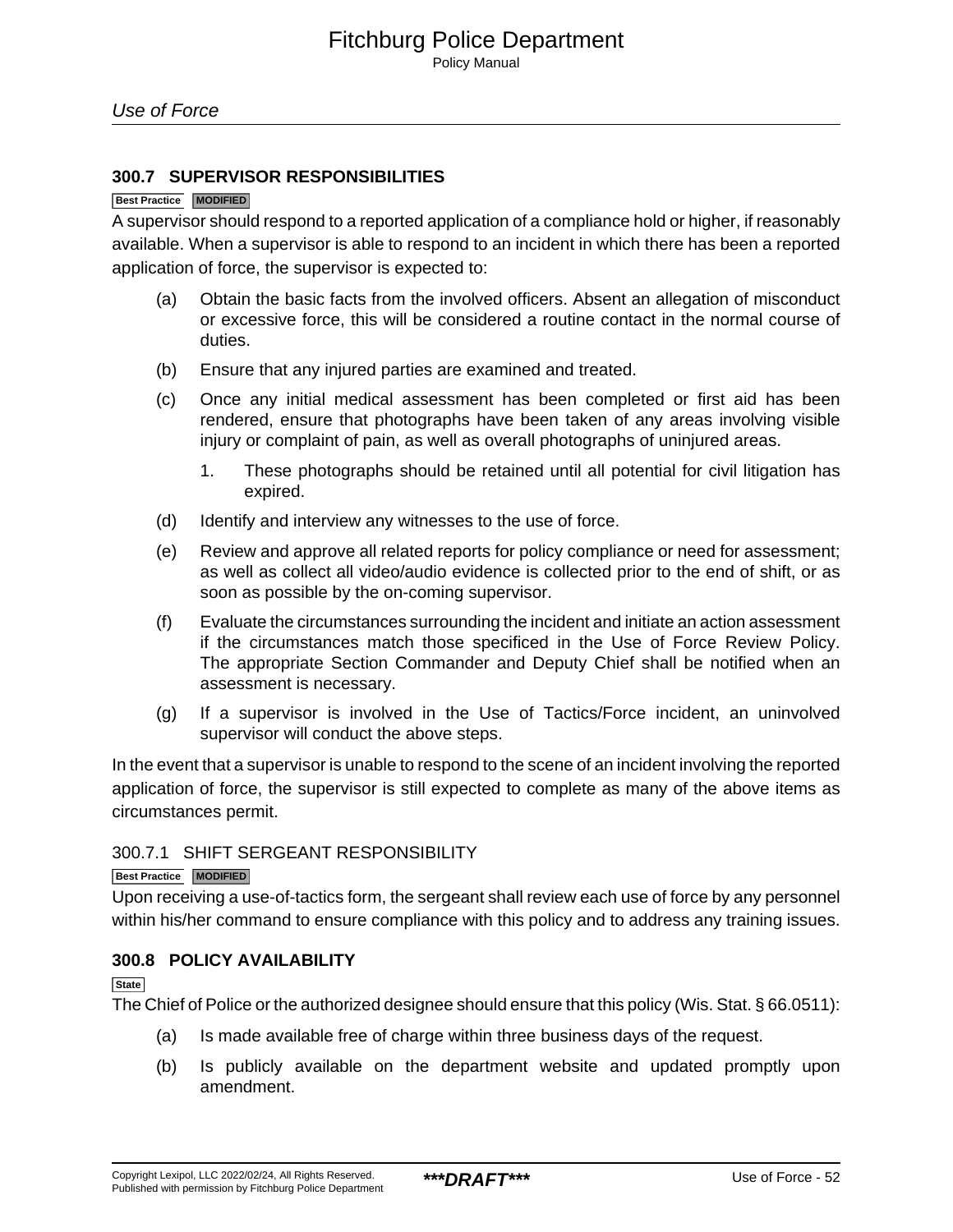Policy Manual

### **300.9 TRAINING**

### **Best Practice**

Officers will receive periodic training on this policy and demonstrate their knowledge and understanding.

Subject to available resources, officers should receive periodic training on:

- (a) Guidelines regarding vulnerable populations, including but not limited to children, elderly, pregnant persons, and individuals with physical, mental, or intellectual disabilities.
- (b) De-escalation tactics, including alternatives to force.

### **300.10 USE OF FORCE ANALYSIS**

### **Best Practice MODIFIED**

At least annually, the Deputy Chief of Police should prepare an analysis report on use of force incidents. The report should be submitted to the Chief of Police. The report should not contain the names of officers, suspects, or case numbers, and should include:

- (a) The identification of any trends in the use of force by members.
- (b) Training needs recommendations.
- (c) Equipment needs recommendations.
- (d) Policy revision recommendations.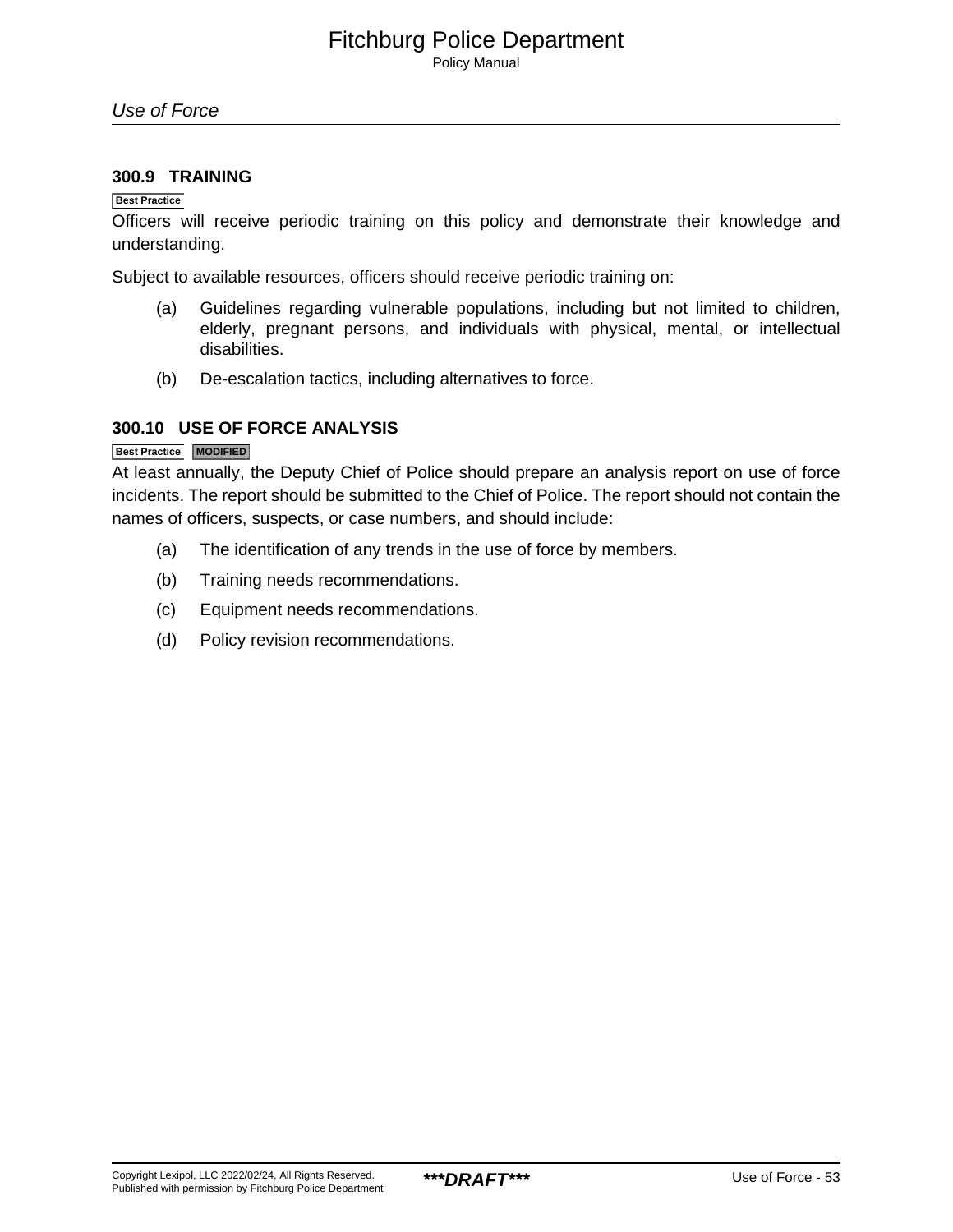# <span id="page-10-0"></span>**Use of Force Review**

# **301.1 PURPOSE AND SCOPE**

### **Best Practice**

This policy establishes a process for the Fitchburg Police Department to review the use of force by its employees.

This review process shall be in addition to any other review or investigation that may be conducted by any outside or multi-agency entity having jurisdiction over the investigation or evaluation of the use of deadly force.

# **301.2 POLICY**

### **Best Practice**

The Fitchburg Police Department will objectively evaluate the use of force by its members to ensure that their authority is used lawfully, appropriately and is consistent with training and policy.

# **301.3 REMOVAL FROM LINE DUTY ASSIGNMENT**

### **Discretionary**

Generally, whenever an employee's actions or use of force in an official capacity, or while using department equipment, results in death or very serious injury to another, that employee will be placed in a temporary administrative assignment pending an administrative review. The Chief of Police may exercise discretion and choose not to place an employee in an administrative assignment in any case.

# **301.4 USE OF TACTICS/CRITICAL INCIDENT ACTION ASSESSMENT**

### **Agency Content**

- (a) All uses of force, unlawful use of force against officers resulting in injury, pursuits, and employee involved traffic accidents causing injury are required to be reported on a Use of Tactics Form. The form shall be reviewed by the Shift Supervisor (or oncoming) to determine whether:
	- 1. The pursuit, use of force, acts or omissions were within policy;
	- 2. If there were any witnesses to the use of tactics and conduct interviews, if necessary;
	- 3. If there was any video/audio evidence that needs to be recovered;
	- 4. In the case of accidents causing injury, the accident was non-preventable or preventable;
	- 5. If the incident falls in one of the categories that require an assessment.
- (b) The Shift Supervisor shall report his or her finding on the Use of Tactics Form and/ or recommend an Action Assessment on the incident. An assessment is required for certain types of incidents. Upon completion, the Shift Supervisor shall forward the completed Use of Tactics Form to the Patrol Section Commander as soon as practical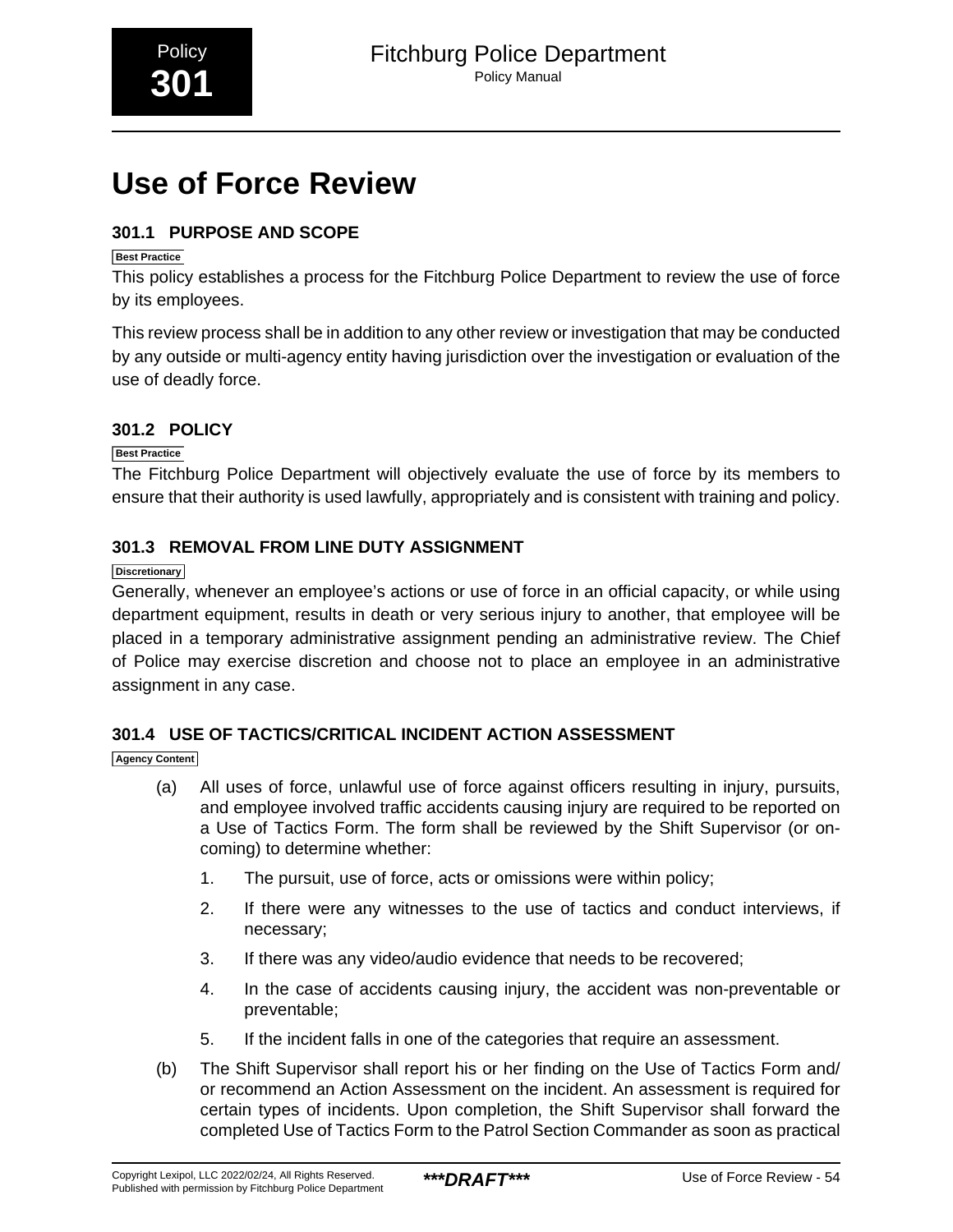- (c) Upon receipt of Use of Tactics Forms, the Patrol Section Commander shall notify the Deputy Chief of Police of significant incidents consistent with parameters established by this policy. All Use of Tactics Reports shall be retained for a period of seven years and the data derived therefrom shall be compiled and periodically analyzed by the Chief and/or his/her designee to assess the effectiveness and adequacy of policy, training, equipment and personnel.
- (d) No Use of Tactics Review Required
	- 1. If no review is required, the shift sergeant shall forward the Use of Tactics form to a Use of Tactics Instructor for their review. The instructor shall review the incident and determine if training and equipment, policy, and the report are adequate. The Use of Tactics instructor shall document their review on the form, as well as in the Use of Tactics tracking program.

### **301.5 ACTION ASSESSMENT PROCESS**

### **Best Practice MODIFIED**

An action assessment will be conducted for the following circumstances:

- (a) Traffic accidents causing injury involving members of the department.
- (b) Pursuits involving department personnel.
- (c) An officer is injured in a use of force situation, or injured as the result of an unlawful use of force against the officer, which requires treatment at a medical facility.
- (d) Use of force where a subject receives an injury requiring medical treatment at a medical facility, whether such treatment is accepted or not.
- (e) Deadly force is used.
- (f) A firearm is discharged, whether on-duty or off-duty. (This standard does not apply to firearms training, hunting, authorized destruction of injured animals or participation in legitimate sporting events).
- (g) There is an alleged or actual unauthorized use of force.
- (h) A review is requested by the Department Management or the Shift Supervisor.
- (i) A civil lawsuit or claim for damages is filed.
- (j) Electronic Control Device discharge(s), with the exception of a spark test done in accordance to training

The action assessment will typically be conducted by the shift sergeant on the shift which the tactics or force was used. A member of the Command Staff will investigate and review the circumstances surrounding every discharge of a firearm, whether the employee was on- or offduty, excluding training or recreational use, or euthanasia of an animal.

It will be the responsibility of the Section Commander or supervisor of the involved employee to notify the Deputy Chief of Police of any incidents requiring an action assessment. The involved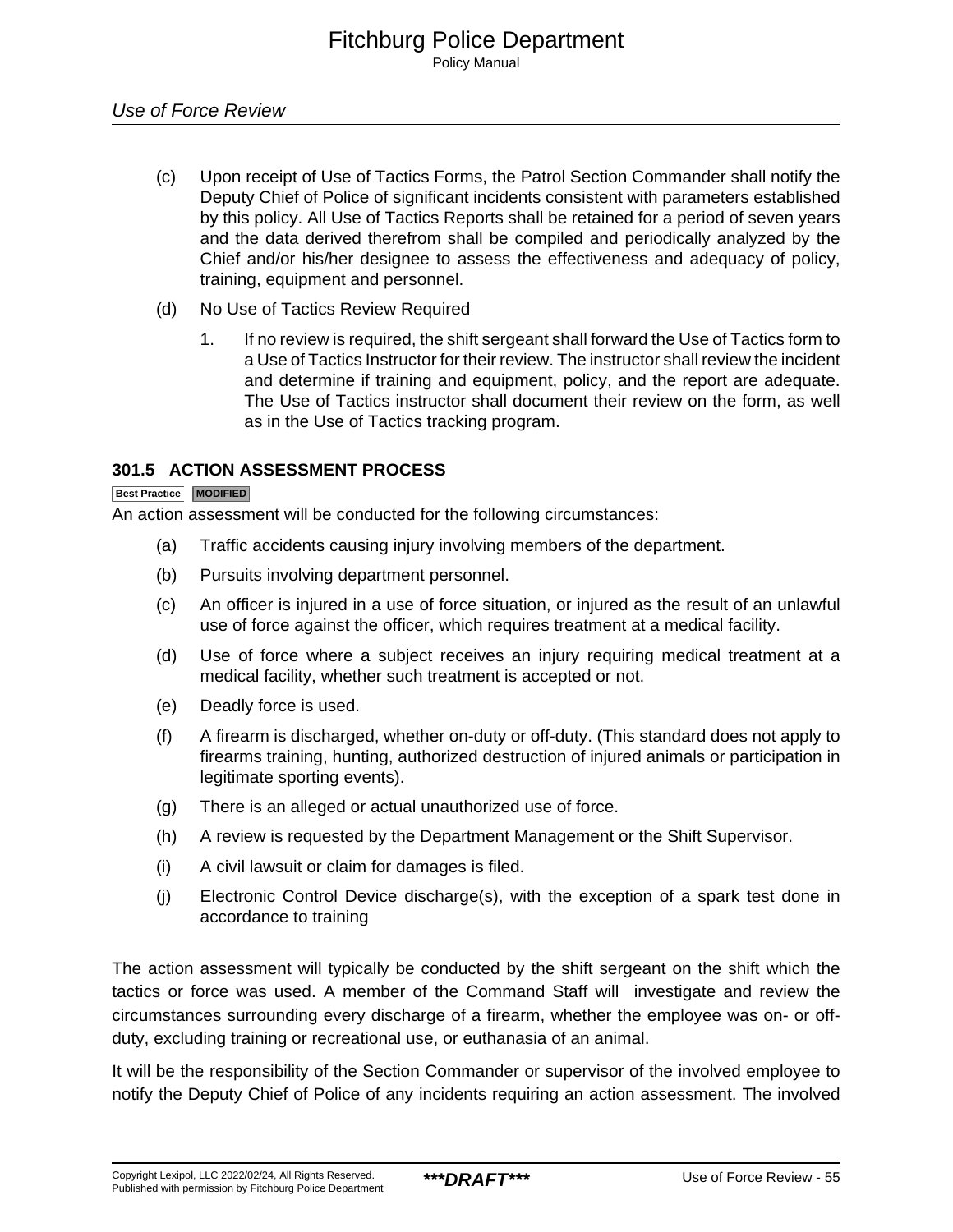Policy Manual

### Use of Force Review

employee's Section Commander or supervisor will also ensure that all relevant reports, documents and materials are available for consideration and review by the assessing supervisor.

### 301.5.1 RESPONSIBILITIES OF THE ASSESSING PERSONNEL

### **Best Practice MODIFIED**

The assigned assessing supervisor is empowered to conduct an action assessment and inquiry into the circumstances of an incident.

The assessor, through consultation with the Section Commander and/or the Deputy Chief, may request further investigation, request reports be submitted for review, review all video/audio recordings and other incident material for the assessment. The involved employee will be notified of the assessment and will be updated throughout the process.

The assessor does not have the authority to recommend discipline. The assessor will review the incident and assess it based upon three primary areas, which are:

- Policy Relevance and Compliance
- Training Application
- Equipment Usage and Applicability

The Chief of Police will determine whether the assessor should delay its review until after completion of any criminal investigation, review by any prosecutorial body, filing of criminal charges, the decision not to file criminal charges or any other action. The board should be provided all relevant available material from these proceedings for its consideration.

The assessment shall be based upon those facts which were reasonably believed or known by the officer at the time of the incident, applying any legal requirements, department policies, procedures and approved training to those facts. Facts later discovered but unknown to the officer at the time shall neither justify nor call into question an officer's decision regarding the use of force.

Any questioning of the involved employee conducted by the assessor will be in accordance with the department's corrective action procedures, the Employee Accountability Policy, the current collective bargaining agreement and any applicable state or federal law.

The assessor shall make one of the following recommended findings:

- (a) The employee's actions were within department policy and procedure.
- (b) The employee's actions were in violation of department policy and procedure.

A recommendation from the assessor will then go to the appropriate Section Commander for review. The Section Commander may send the assessment back to the assessor for clarification. The Section Commander will then forward the assessment to the Deputy Chief of Police for review. The Deputy Chief will consult with the Chief of Police on the assessment.. The assessor may also recommend additional investigations or reviews, such as training reviews to consider whether training should be developed or revised, and policy reviews, as may be appropriate.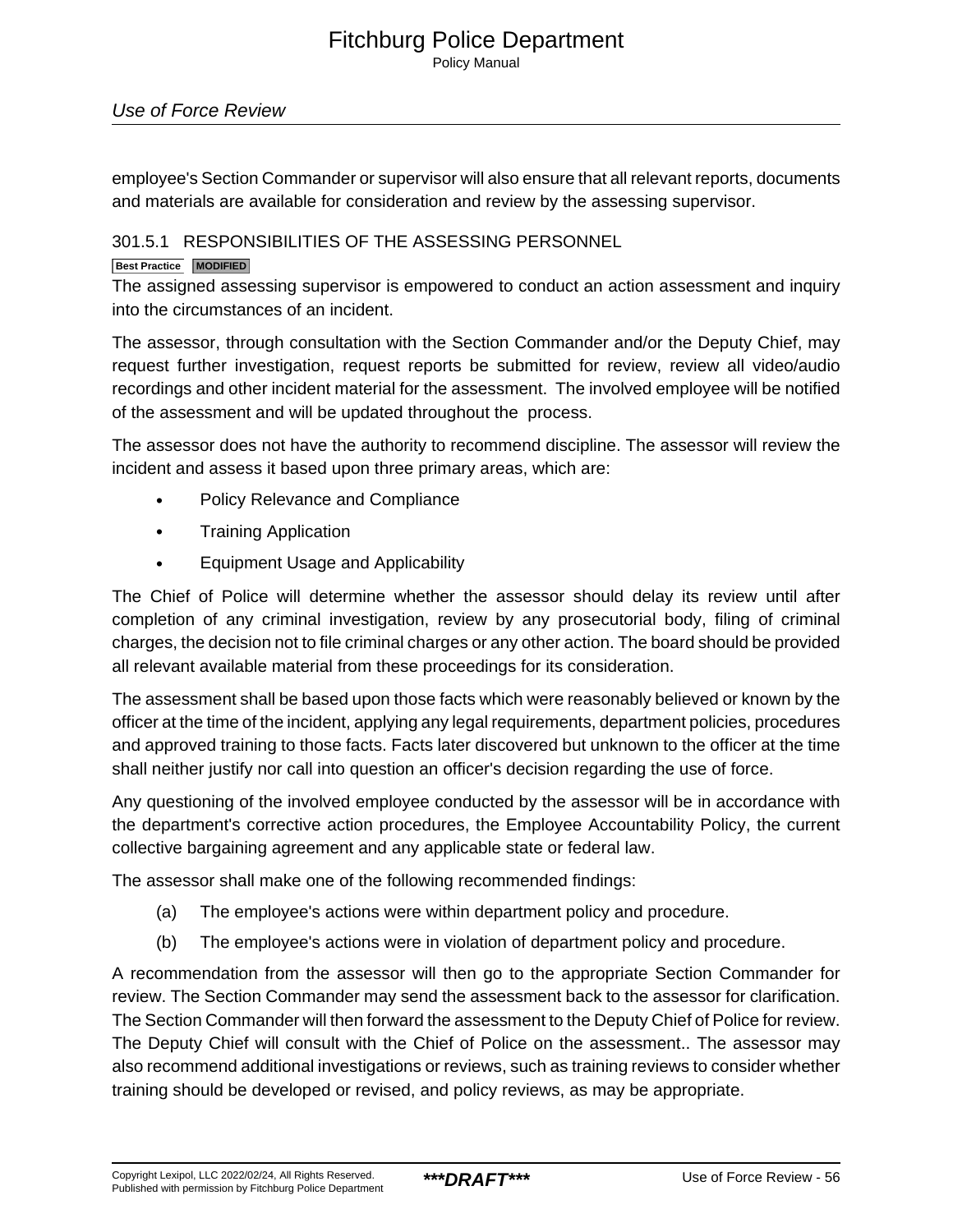Use of Force Review

The Chief of Police shall review the recommendation, make a final determination as to whether the employee's actions were within policy and procedure and will determine whether any additional actions, investigations or reviews are appropriate. The Chief of Police's final findings will be forwarded to the involved employee's Section Commander for review and appropriate action. All training and coaching recommendation made by the assessor will be conducted by the appropriate instructor or department member and will be documented on the original action assessment form.

 If the Chief of Police concludes that a policy violation occurred, an administrative investigation will be initiated.

At the conclusion of any additional reviews, copies of all relevant reports and information will be filed with the Chief of Police. All assessment findings will be shared with the employee. The assessment findings will be incorporated into the training of the entire department to improve incident response and decision-making processes, as well as to highlight and reinforce exceptional performance.

The employee who is the subject of the action assessment has the ability to appeal the finding or recommendation of the assessment. Those appeals must be in writing to the Chief of Police within 10 days of the completion of the assessment. The Chief of Police will make a decision on the appeal as soon as practical, typically within 30 days.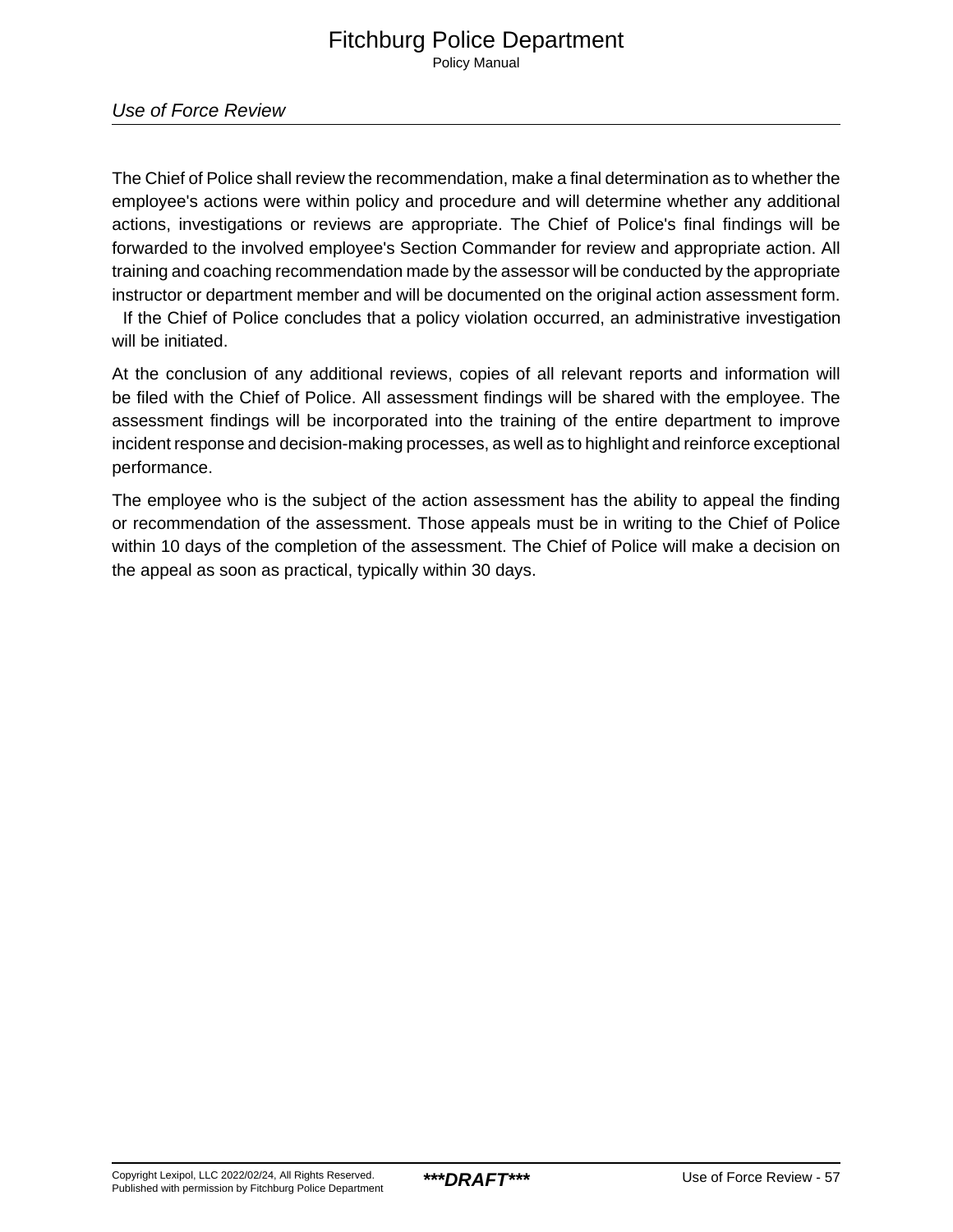# <span id="page-14-0"></span>**Handcuffing and Restraints**

# **302.1 PURPOSE AND SCOPE**

### **Best Practice**

This policy provides guidelines for the use of handcuffs and other restraints during detentions and arrests.

# **302.2 POLICY**

### **Best Practice**

The Fitchburg Police Department authorizes the use of restraint devices in accordance with this policy, the Use of Force Policy and department training. Restraint devices shall not be used to punish, to display authority or as a show of force.

# **302.3 USE OF RESTRAINTS**

### **Best Practice**

Only members who have successfully completed Fitchburg Police Department-approved training on the use of restraint devices described in this policy are authorized to use these devices.

When deciding whether to use any restraint, officers should carefully balance officer safety concerns with factors that include, but are not limited to:

- The circumstances or crime leading to the arrest.
- The demeanor and behavior of the arrested person.
- The age and health of the person.
- Whether the person is known to be pregnant.
- Whether the person has a hearing or speaking disability. In such cases, consideration should be given, safety permitting, to handcuffing to the front in order to allow the person to sign or write notes.
- Whether the person has any other apparent disability.

### 302.3.1 RESTRAINT OF DETAINEES

### **Best Practice**

Situations may arise where it may be reasonable to restrain an individual who may, after brief investigation, be released without arrest. Unless arrested, the use of restraints on detainees should continue only for as long as is reasonably necessary to assure the safety of officers and others. When deciding whether to remove restraints from a detainee, officers should continuously weigh the safety interests at hand against the continuing intrusion upon the detainee.

302.3.2 RESTRAINT OF PREGNANT PERSONS **Best Practice MODIFIED**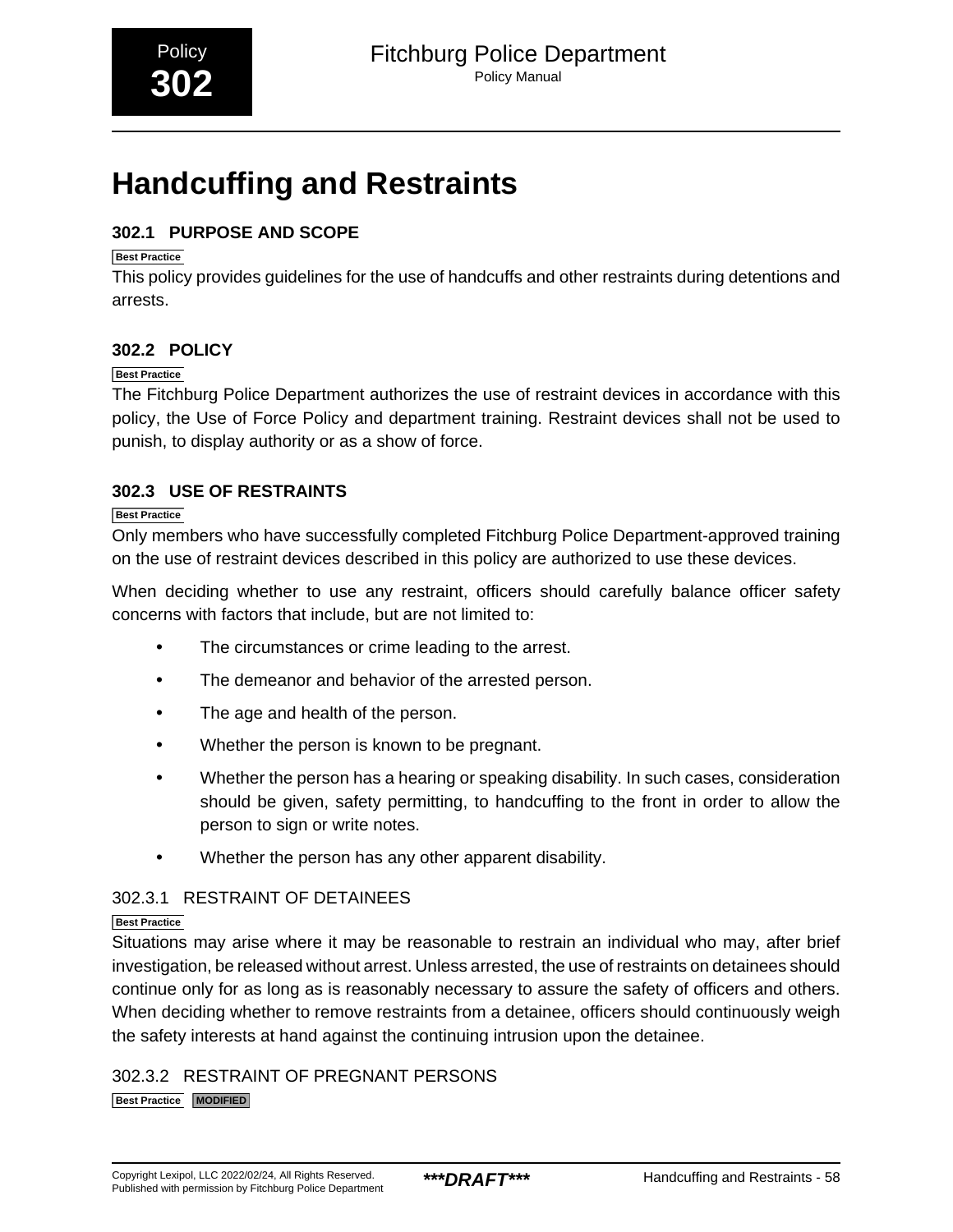Policy Manual

### Handcuffing and Restraints

Persons who advise the officer or are visibly pregnant should be restrained in the least restrictive manner that is effective for officer safety. Leg irons, waist chains, or handcuffs behind the body should not be used unless the officer has a reasonable suspicion that the person may resist, attempt escape, injure self or others, or damage property.

No person who is in labor, delivery, or recovery after delivery shall be handcuffed or restrained except in extraordinary circumstances and only when a supervisor makes an individualized determination that such restraints are necessary for the safety of the arrestee, officers, or others.

### 302.3.3 RESTRAINT OF JUVENILES

### **Best Practice MODIFIED**

A juvenile known by the officer to be under 14 years of age should not be restrained unless he/ she is suspected of a crime involving violence or when the officer has a reasonable suspicion that the juvenile may resist, attempt escape, injure him/herself, injure the officer or damage property.

### 302.3.4 NOTIFICATIONS

### **Best Practice**

Whenever an officer transports a person with the use of restraints other than handcuffs, the officer shall inform the jail staff upon arrival at the jail that restraints were used. This notification should include information regarding any other circumstances the officer reasonably believes would be potential safety concerns or medical risks to the subject (e.g., prolonged struggle, extreme agitation, impaired respiration) that may have occurred prior to, or during transportation to the jail.

### **302.4 APPLICATION OF HANDCUFFS OR PLASTIC CUFFS**

### **Best Practice MODIFIED**

Handcuffs, including temporary nylon or plastic cuffs, may be used only to restrain a person's hands to ensure officer safety.

Although recommended for most arrest situations, handcuffing is discretionary and not an absolute requirement of the Department. Officers should consider handcuffing any person they reasonably believe warrants that degree of restraint. However, officers should not conclude that in order to avoid risk every person should be handcuffed, regardless of the circumstances.

In most situations handcuffs should be applied with the hands behind the person's back. When feasible, handcuffs will be double-locked to prevent tightening, which may cause undue discomfort or injury to the hands or wrists.

In situations where one pair of handcuffs does not appear sufficient to restrain the individual or may cause unreasonable discomfort due to the person's size, officers should consider alternatives, such as using an additional set of handcuffs or multiple plastic cuffs.

Handcuffs should be removed as soon as it is reasonable or after the person has been searched and is safely confined within a detention facility.

# **302.5 APPLICATION OF SPIT HOODS**

**Best Practice MODIFIED**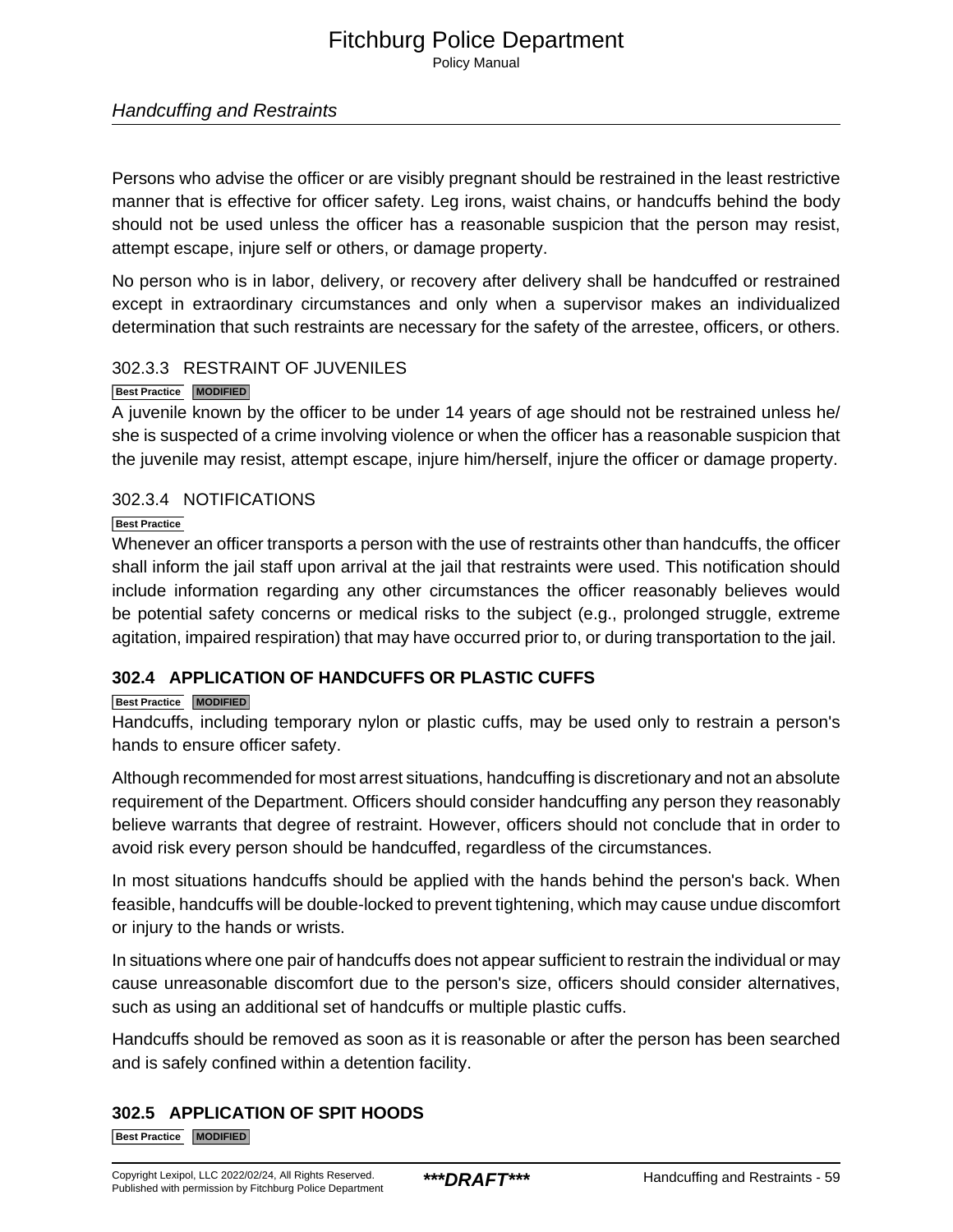# Fitchburg Police Department Policy Manual

### Handcuffing and Restraints

Spit hoods are temporary protective devices designed to prevent the wearer from biting and/or transferring or transmitting fluids (saliva and mucous) to others.

Spit hoods may be placed upon persons in custody when the officer reasonably believes the person will bite or spit, either on a person or in an inappropriate place. An individual must be restrained with handcuffs prior to placing a spit hood on. They are generally used during application of a physical restraint, while the person is restrained, or during or after transport.

Officers utilizing spit hoods should ensure that the spit hood is fastened properly to allow for adequate ventilation and that the restrained person can breathe normally. Officers should provide assistance during the movement of restrained individuals due to the potential for impaired or distorted vision on the part of the individual. Officers should avoid comingling individuals wearing spit hoods with other detainees.

Spit hoods should not be used in situations where the restrained person is bleeding profusely from the area around the mouth or nose, or if there are indications that the person has a medical condition, such as difficulty breathing or vomiting. In such cases, prompt medical care should be obtained. If the person vomits while wearing a spit hood, the spit hood should be promptly removed and discarded. Persons who have been sprayed with oleoresin capsicum (OC) spray should be thoroughly decontaminated including hair, head and clothing prior to application of a spit hood.

Those who have been placed in a spit hood should be continually monitored and shall not be left unattended until the spit hood is removed. Spit hoods shall be discarded after each use.

### **302.6 APPLICATION OF AUXILIARY RESTRAINT DEVICES**

### **Best Practice**

Auxiliary restraint devices include transport belts, waist or belly chains, transportation chains, leg irons and other similar devices. Auxiliary restraint devices are intended for use during long-term restraint or transportation. They provide additional security and safety without impeding breathing, while permitting adequate movement, comfort and mobility.

Only department-authorized devices may be used. Any person in auxiliary restraints should be monitored as reasonably appears necessary.

### **302.7 APPLICATION OF LEG RESTRAINT DEVICES**

### **Best Practice**

Leg restraints may be used to restrain the legs of a violent or potentially violent person when it is reasonable to do so during the course of detention, arrest or transportation. Only restraint devices approved by the Department shall be used.

In determining whether to use the leg restraint, officers should consider:

(a) Whether the officer or others could be exposed to injury due to the assaultive or resistant behavior of a suspect.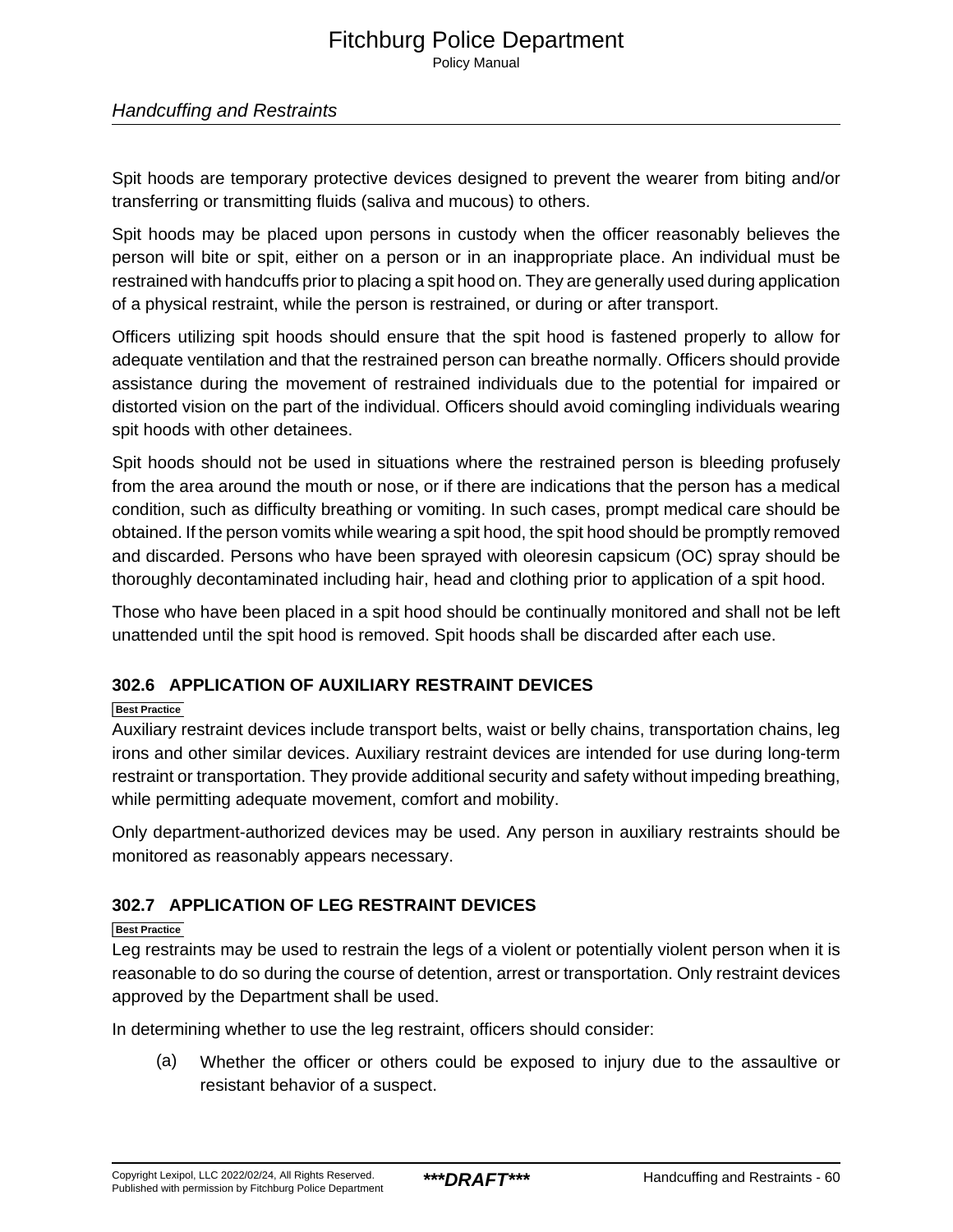Policy Manual

- (b) Whether it is reasonably necessary to protect the suspect from his/her own actions (e.g., hitting his/her head against the interior of the patrol unit, running away from the arresting officer while handcuffed, kicking at objects or officers).
- (c) Whether it is reasonably necessary to avoid damage to property (e.g., kicking at windows of the patrol unit).

### 302.7.1 GUIDELINES FOR USE OF LEG RESTRAINTS

### **Best Practice MODIFIED**

When applying leg restraints the following guidelines should be followed:

- (a) Once applied, absent a medical or other emergency, restraints should remain in place until the officer arrives at the jail or other facility or the person no longer reasonably appears to pose a threat.
- (b) Once secured, the person should be placed in a seated or upright position, secured with a seat belt, and shall not be placed on his/her stomach for an extended period, as this could reduce the person's ability to breathe.
- (c) The restrained person should be continually monitored by an officer while in the leg restraint. The officer should ensure that the person does not roll onto and remain on his/her stomach.
- (d) The officer should look for signs of labored breathing and take appropriate steps to relieve and minimize any obvious factors contributing to this condition.
- (e) When transported by ambulance/paramedic unit, the restrained person should be accompanied by an officer when requested by medical personnel. The transporting officer should describe to medical personnel any unusual behaviors or other circumstances the officer reasonably believes would be potential safety or medical risks to the subject (e.g., prolonged struggle, extreme agitation, impaired respiration).

### **302.8 REQUIRED DOCUMENTATION**

### **Best Practice MODIFIED**

The use of handcuffs or other restraints shall be documented in a report documenting the circumstances under which restraints were applied.

Officers should document the following information in reports, as appropriate, when restraints other than handcuffs are used on a person:

- (a) The factors that led to the decision to use restraints.
- (b) The types of restraint used and any safety procedures with the specific restraint, such as double-locking and checking for proper fit.
- (c) Observations of the person's behavior and any signs of physiological problems.
- (d) Any known or suspected drug use or other medical problems.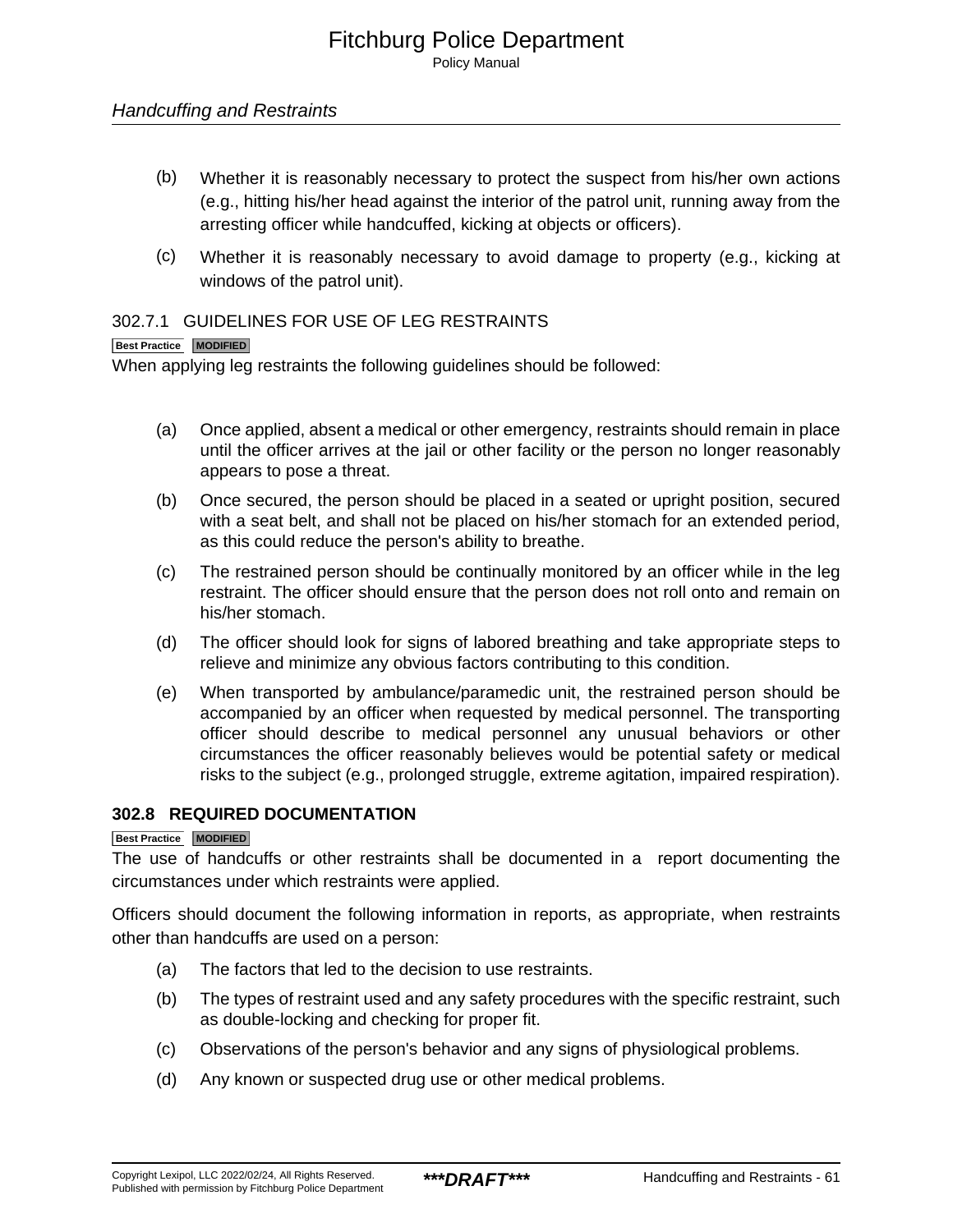Policy Manual

### **302.9 TRAINING**

### **Best Practice MODIFIED**

Subject to available resources, the Deputy Chief should ensure that officers receive periodic training on the proper use of handcuffs and other restraints. The training on these restraint devices should be covered periodically through the department's annual Defensive and Arrest Tactics training.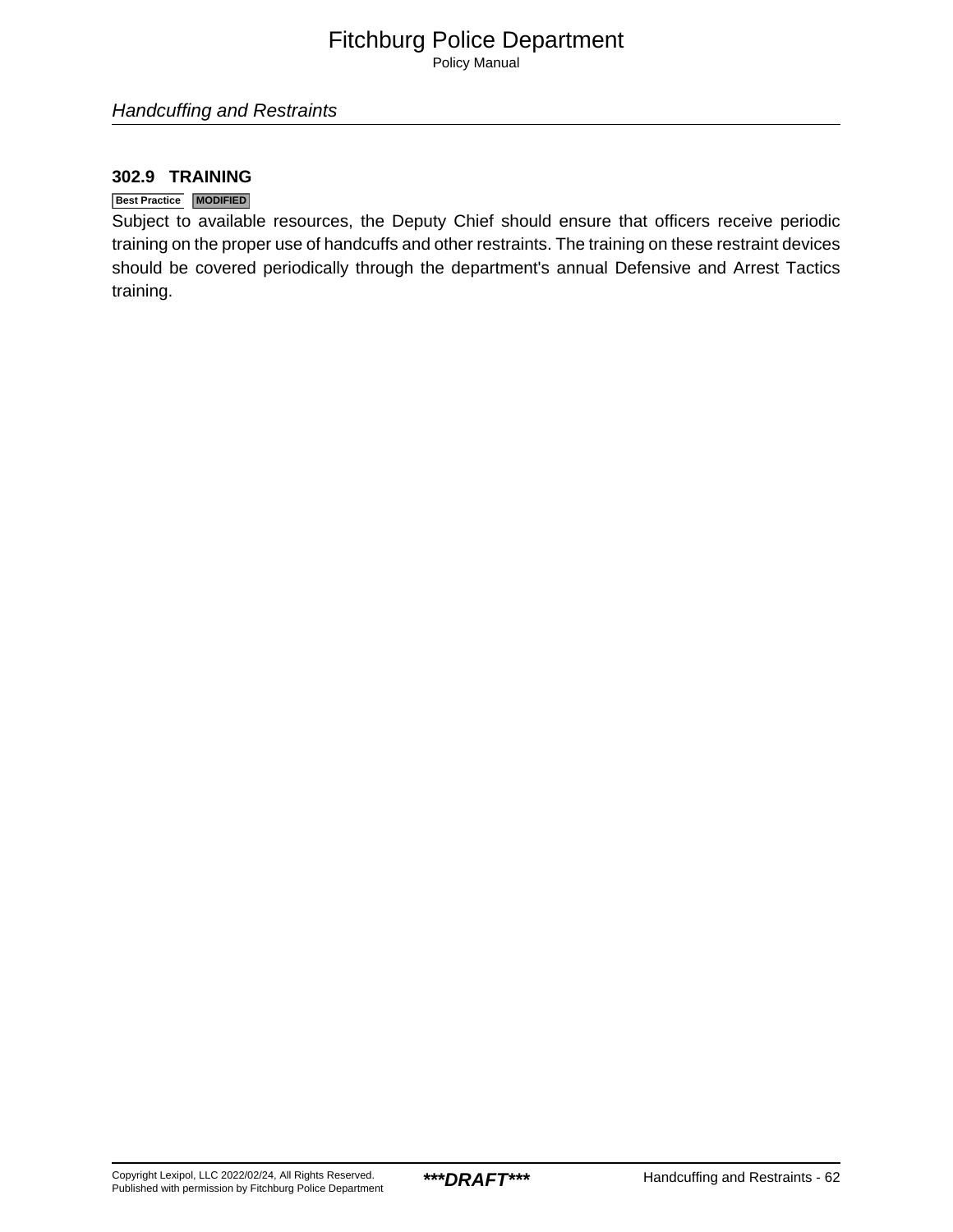# <span id="page-19-0"></span>**Control Devices and Techniques**

# **303.1 PURPOSE AND SCOPE**

### **Best Practice**

This policy provides guidelines for the use and maintenance of control devices that are described in this policy.

# **303.2 POLICY**

### **Best Practice**

In order to control subjects who are violent or who demonstrate the intent to be violent, the Fitchburg Police Department authorizes officers to use control devices in accordance with the guidelines in this policy and the Use of Force Policy.

# **303.3 ISSUING, CARRYING AND USING CONTROL DEVICES**

### **Best Practice**

Control devices described in this policy may be carried and used by members of this department only if the device has been issued by the Department or approved by the Chief of Police or the authorized designee.

Only officers who have successfully completed department-approved training in the use of any control device are authorized to carry and use the device.

Control devices may be used when a decision has been made to control, restrain or arrest a subject who is violent or who demonstrates the intent to be violent, and the use of the device appears reasonable under the circumstances. When reasonable, a verbal warning and opportunity to comply should precede the use of these devices.

When using control devices, officers should carefully consider potential impact areas in order to minimize injuries and unintentional targets.

# **303.4 RESPONSIBILITIES**

**Best Practice**

# 303.4.1 DEPARTMENT RESPONSIBILITIES

### **Best Practice MODIFIED**

The department, with the assistance of recognized department instructors, may authorize the use of a control device by selected personnel or members of specialized units who have successfully completed the required training.

# 303.4.2 PERSONNEL RESPONSIBILITIES

### **Best Practice MODIFIED**

Department designated personnel shall control the inventory and issuance of all department purchased control devices and shall ensure that all damaged, inoperative, outdated or expended control devices or munitions are properly disposed of, repaired or replaced.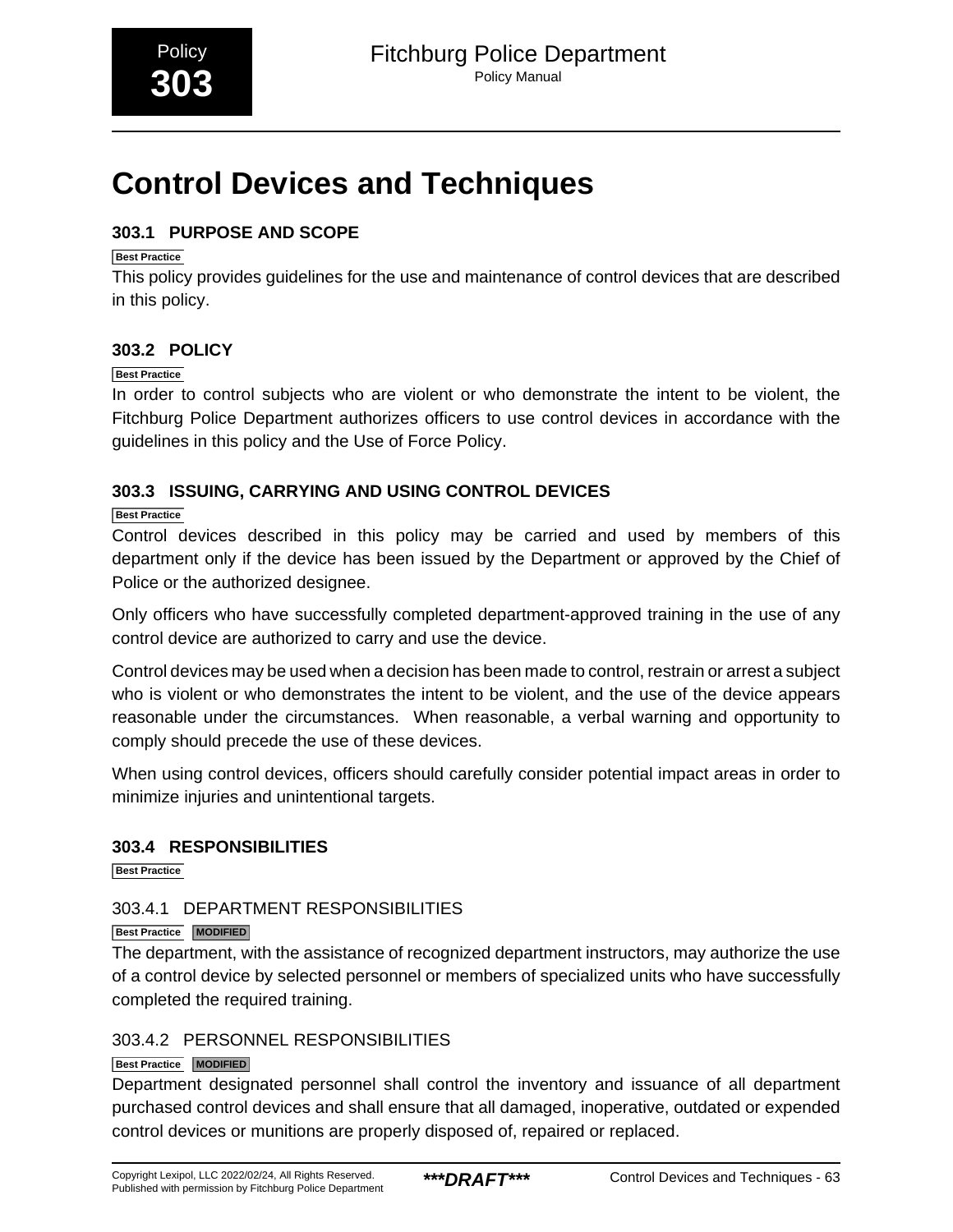Policy Manual

### Control Devices and Techniques

Every department purchased control device will be periodically inspected by the the designated instructor for a particular control device. The inspection will be reported in the event department needs are required.

### 303.4.3 USER RESPONSIBILITIES

### **Best Practice MODIFIED**

All normal maintenance, charging or cleaning shall remain the responsibility of personnel and department instructors using the various devices.

Any damaged, inoperative, outdated or expended control devices or munitions, along with documentation explaining the cause of the damage, shall be brought to the attention of the immediate supervisor for disposition. Damage to City property informational reports, if applicable, shall also be prepared and forwarded through the chain of command, when appropriate, explaining the cause of damage.

### **303.5 BATON GUIDELINES**

### **Best Practice MODIFIED**

The need to immediately control a suspect must be weighed against the risk of causing serious injury. The head, neck, throat, spine, heart, kidneys and groin should not be intentionally targeted except when the officer reasonably believes the suspect poses an imminent threat of serious bodily injury or death to the officer or others.

If an officer chooses to carry a baton, uniformed personnel shall carry the baton on the equipment belt or external vest carrier. Plainclothes and non-field personnel may carry the baton as authorized and in accordance with the needs of their assignment or at the direction of their supervisor.

### **303.6 OLEORESIN CAPSICUM (OC) GUIDELINES**

### **Best Practice MODIFIED**

As with other control devices, oleoresin capsicum (OC) spray may be considered for use to bring under control an individual or groups of individuals who are engaging in, or are about to engage in violent behavior. OC spray should not, however, be used against individuals or groups who merely fail to disperse or do not reasonably appear to present a risk to the safety of officers or the public.

### 303.6.1 OC SPRAY

### **Best Practice MODIFIED**

Uniformed personnel carrying OC spray shall carry the device in its holster on the equipment belt or external vest carrier. Plainclothes and non-field personnel may carry OC spray as authorized, in accordance with the needs of their assignment or at the direction of their supervisor.

# 303.6.2 TREATMENT FOR OC SPRAY EXPOSURE

### **Best Practice MODIFIED**

Persons who have been sprayed with or otherwise affected by the use of OC should be promptly provided with exposure to fresh air and clean water to cleanse the affected areas. Those persons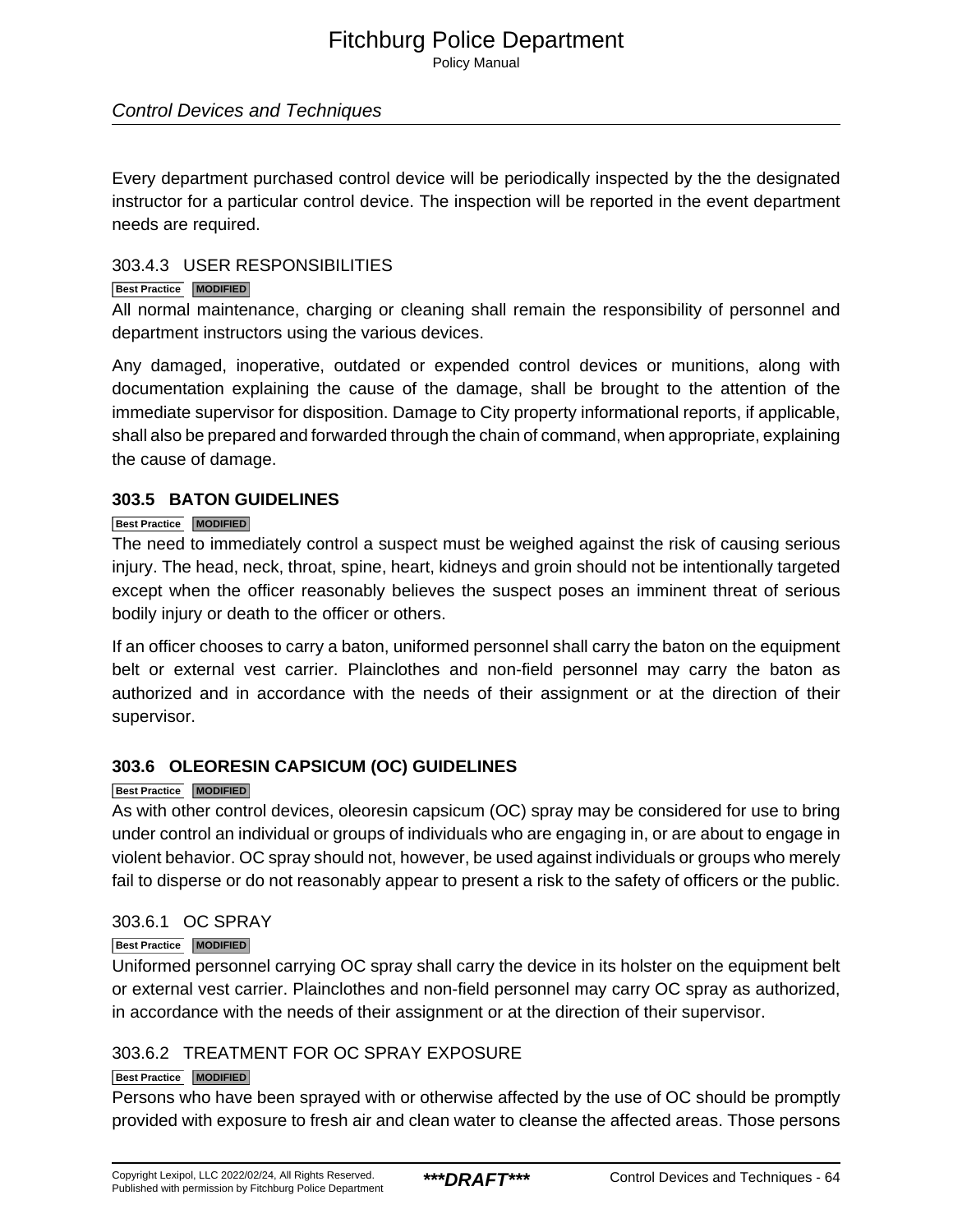Policy Manual

### Control Devices and Techniques

who complain of further severe effects shall be examined by appropriate medical personnel. Officers shall monitor the exposed person for approximately 45 minutes after exposure. Officers will notify the jail of the exposure as soon as practical.

### **303.7 POST-APPLICATION NOTICE**

### **Best Practice MODIFIED**

Whenever OC has been introduced into a residence, building interior, vehicle or other enclosed area, officers should provide the owners or available occupants with notice of the possible presence of residue that could result in irritation or injury if the area is not properly cleaned. Such notice should include advisement that clean up will be at the owner's expense. Information regarding the method of notice and the individuals notified should be included in related reports.

### **303.8 KINETIC ENERGY PROJECTILE GUIDELINES**

### **Best Practice**

This department is committed to reducing the potential for violent confrontations. Kinetic energy projectiles, when used properly, are less likely to result in death or serious physical injury and can be used in an attempt to de-escalate a potentially deadly situation.

### 303.8.1 DEPLOYMENT AND USE

### **Best Practice**

Only department-approved kinetic energy munitions shall be carried and deployed. Approved munitions may be used to compel an individual to cease his/her actions when such munitions present a reasonable option.

Officers are not required or compelled to use approved munitions in lieu of other reasonable tactics if the involved officer determines that deployment of these munitions cannot be done safely. The safety of hostages, innocent persons and officers takes priority over the safety of subjects engaged in criminal or suicidal behavior.

Circumstances appropriate for deployment include, but are not limited to, situations in which:

- (a) The suspect is armed with a weapon and the tactical circumstances allow for the safe application of approved munitions.
- (b) The suspect has made credible threats to harm him/herself or others.
- (c) The suspect is engaged in riotous behavior or is throwing rocks, bottles or other dangerous projectiles at people and/or officers.
- (d) There is probable cause to believe that the suspect has already committed a crime of violence and is refusing to comply with lawful orders.

### 303.8.2 DEPLOYMENT CONSIDERATIONS

### **Best Practice MODIFIED**

Before discharging projectiles, the officer should consider such factors as:

(a) Distance and angle to target.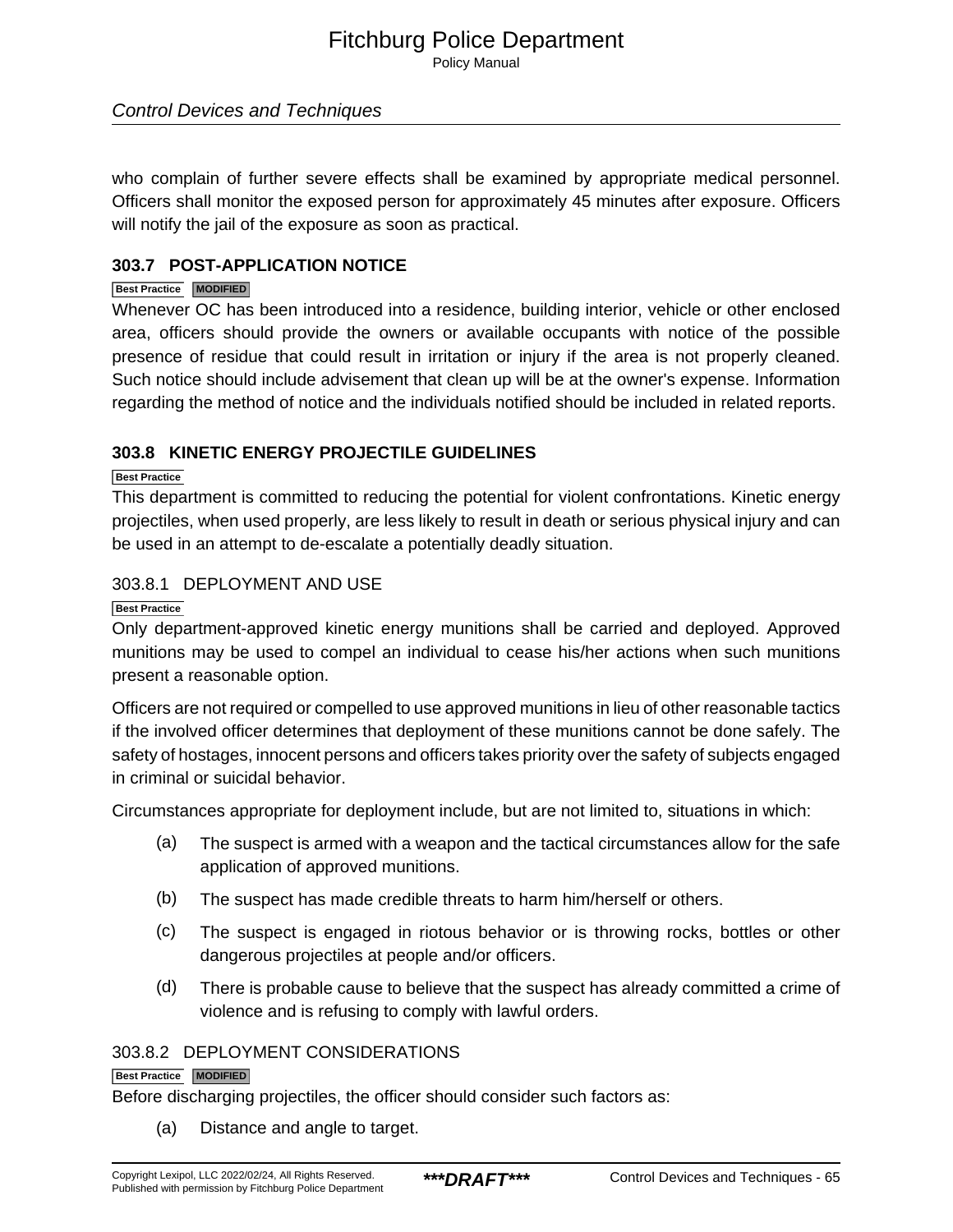Policy Manual

### Control Devices and Techniques

- (b) Type of munitions employed.
- (c) Type and thickness of subject's clothing.
- (d) The subject's proximity to others.
- (e) The location of the subject.
- (f) Whether the subject's actions dictate the need for an immediate response and the use of control devices appears appropriate.
- (g) An additional officer present with the ability to deliver immediate deadly force is required.

A verbal warning of the intended use of the device should precede its application, unless it would otherwise endanger the safety of officers or when it is not practicable due to the circumstances. The purpose of the warning is to give the individual a reasonable opportunity to voluntarily comply and to warn other officers and individuals that the device is being deployed.

Officers should keep in mind the manufacturer's recommendations and their training regarding effective distances and target areas. However, officers are not restricted solely to use according to manufacturer recommendations. Each situation must be evaluated on the totality of circumstances at the time of deployment.

The need to immediately incapacitate the subject must be weighed against the risk of causing serious injury or death. The head and neck should not be intentionally targeted, except when the officer reasonably believes the suspect poses an imminent threat of serious bodily injury or death to the officer or others.

### 303.8.3 SAFETY PROCEDURES

### **Best Practice MODIFIED**

Shotguns specifically designated for use with kinetic energy projectiles will be specially marked with an orange stock that makes them readily identifiable as such. Only kinetic energy projectiles will be used in shotguns deployed for use by officers. Members of specialty units may deviate from this upon approval from the Chief of Police or designee.

Officers will inspect the shotgun and ensure the security tag is in place at the beginning of each shift to ensure that the shotgun is able to be utilized.

When it is not deployed, the shotgun will be securely stored in the vehicle. When deploying the kinetic energy projectile shotgun, the officer shall visually inspect the kinetic energy projectiles when initially charging to ensure that conventional ammunition has been loaded into the shotgun. The shotgun will not be deployed if the security tag is not intact on the weapon. Two firearms instructors will be responsible for loading the shotgun with the proper kinetic projectile, as well as applying the security tag.

# **303.9 TRAINING FOR CONTROL DEVICES**

**Best Practice MODIFIED**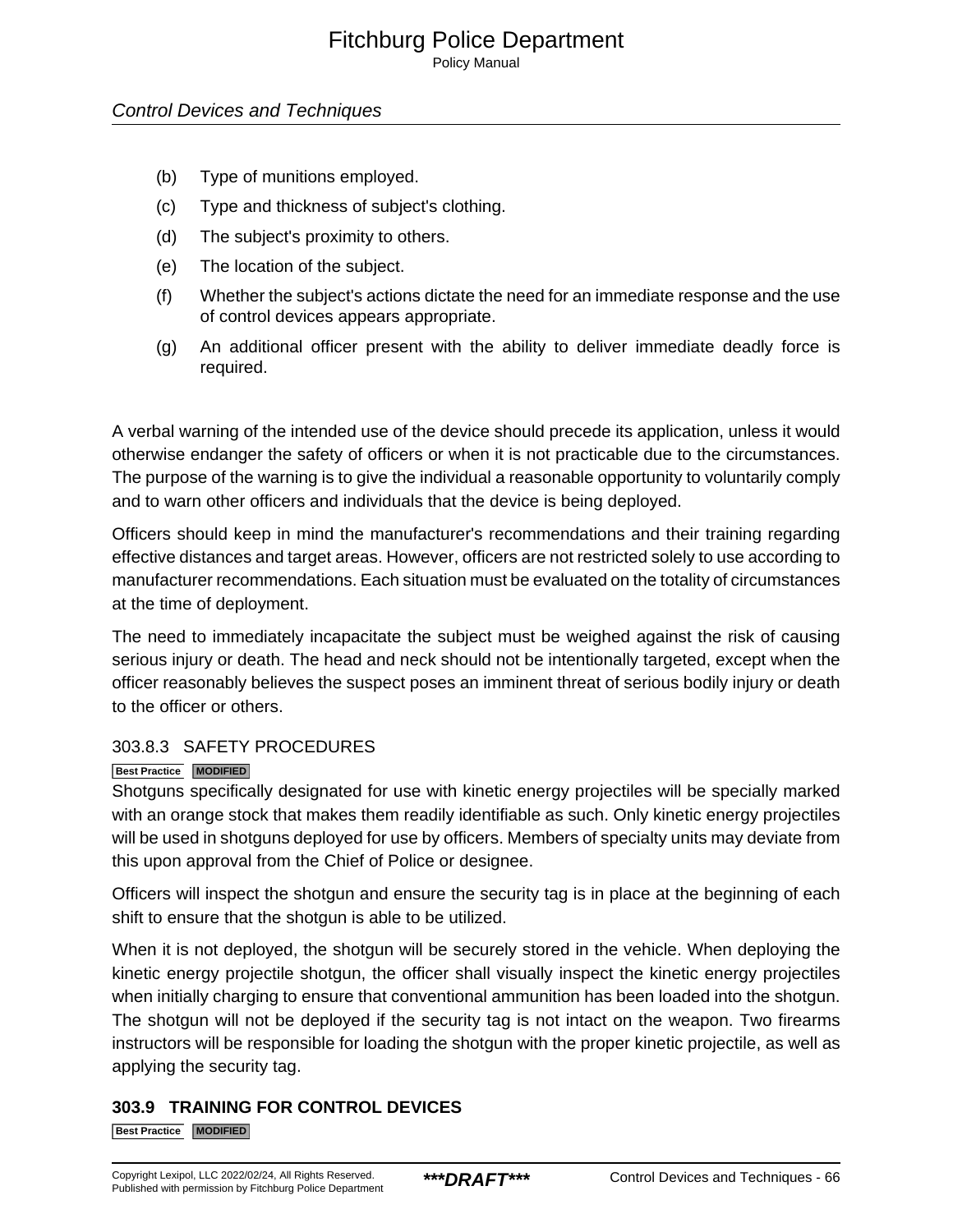Policy Manual

### Control Devices and Techniques

The Deputy Chief shall ensure that all personnel who are authorized to carry a control device have been properly trained and certified to carry the specific control device and are retrained or re-certified as necessary.

- (a) Proficiency training shall be monitored and documented by a certified, control-device weapons or tactics instructor.
- (b) All training and proficiency for control devices will be documented in the officer's training file.
- (c) Officers who fail to demonstrate proficiency with the control device or knowledge of this agency's Use of Force Policy will be provided remedial training. If an officer cannot demonstrate proficiency with a control device or knowledge of this agency's Use of Force Policy after remedial training, the officer will be restricted from carrying the control device and may be subject to corrective action.

### **303.10 REPORTING USE OF CONTROL DEVICES AND TECHNIQUES**

### **Best Practice**

Any application of a control device or technique listed in this policy shall be documented in the related incident report and reported pursuant to the Use of Force Policy.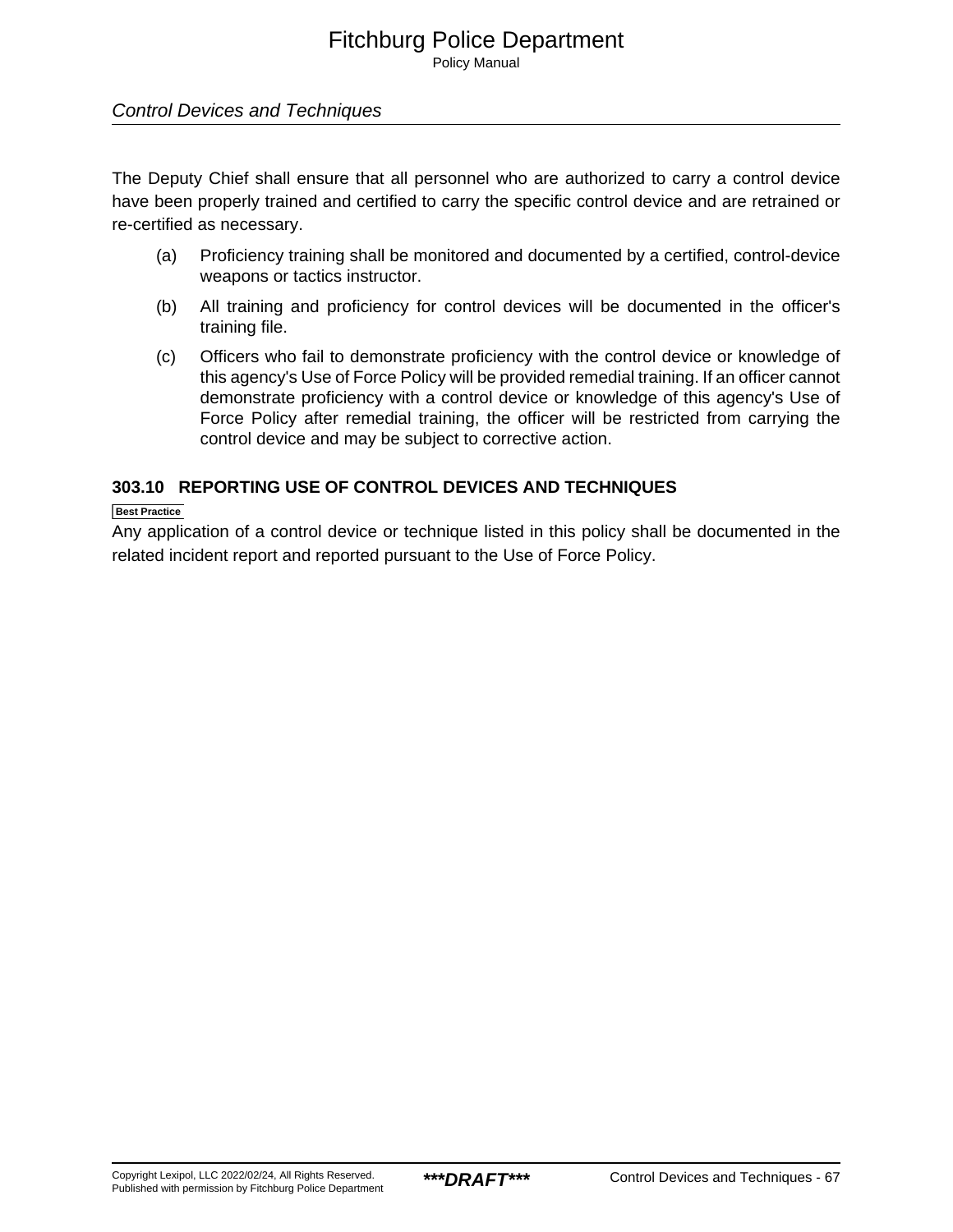# <span id="page-24-0"></span>**Search and Seizure**

# **311.1 PURPOSE AND SCOPE**

### **Federal**

Both the United States and the Wisconsin Constitutions provide every individual with the right to be free from unreasonable searches and seizures. This policy provides general guidelines for Fitchburg Police Department personnel to consider when dealing with search and seizure issues.

# **311.2 POLICY**

### **Best Practice**

It is the policy of the Fitchburg Police Department to respect the fundamental privacy rights of individuals. Members of this department will conduct searches in strict observance of the constitutional rights of persons being searched. All seizures by this department will comply with relevant federal and state law governing the seizure of persons and property.

The Department will provide relevant and current training to officers as guidance for the application of current law as well as local community standards and prosecutorial considerations to specific search and seizure situations as appropriate.

# **311.3 SEARCHES**

**Federal**

The U.S. Constitution generally provides that a valid warrant is required in order for a search to be valid. There are, however, several exceptions to the rule that permit a warrantless search.

Examples of law enforcement activities that are exceptions to the general warrant requirement include, but are not limited to, searches pursuant to the following:

- Valid consent
- Incident to a lawful arrest
- Legitimate community caretaking interests
- Vehicle searches under certain circumstances
- Exigent circumstances
- Statutory authority

Certain other activities are recognized by federal and state courts and by certain statutes as legitimate law enforcement activities that also do not require a warrant. Such activities may include seizure and examination of abandoned property and observations of activities and property located on open public areas.

Because case law regarding search and seizure is constantly changing and subject to interpretation by the courts, each member of this department is expected to act in each situation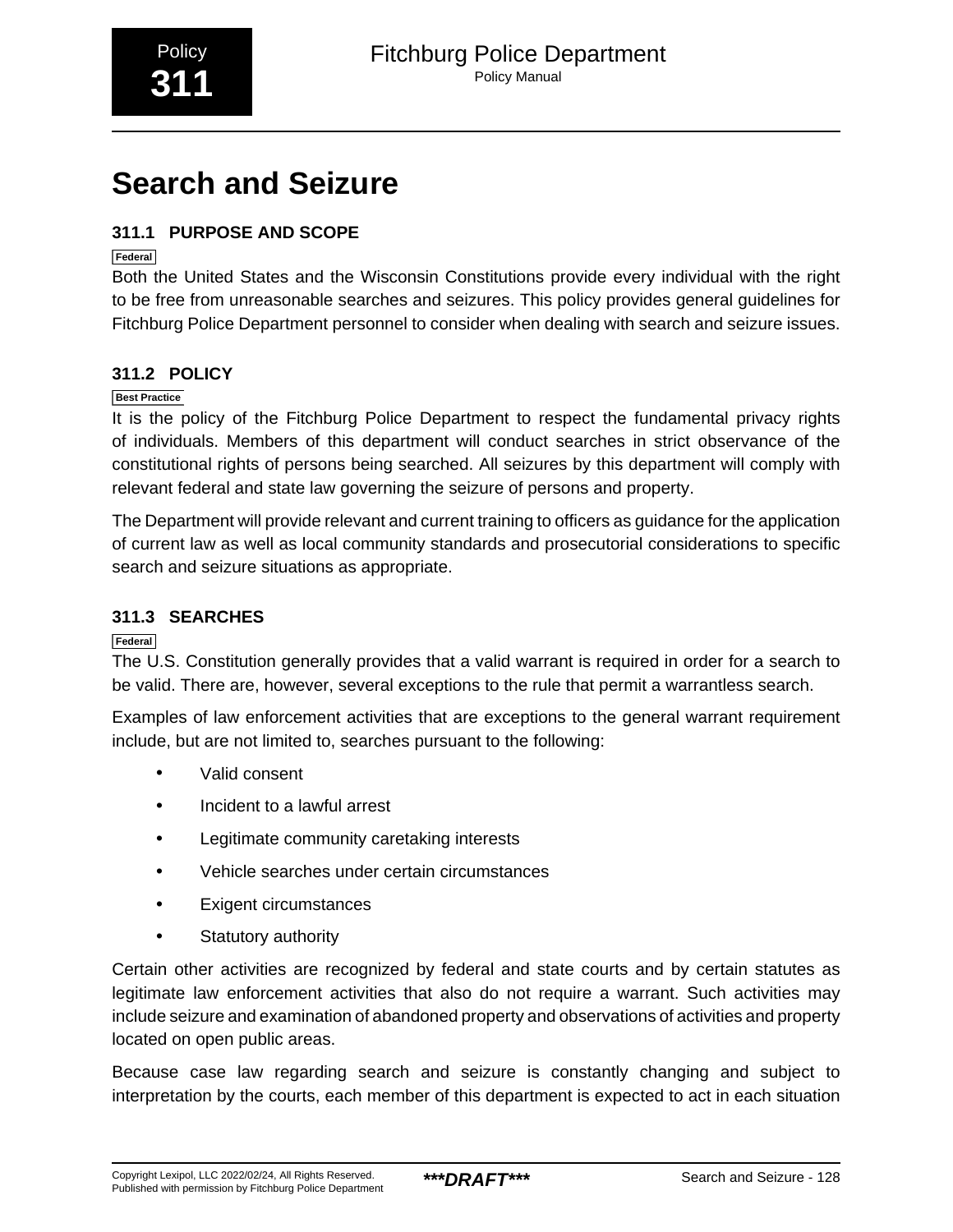Policy Manual

### Search and Seizure

according to current training and his/her familiarity with clearly established rights as determined by case law.

Whenever practicable, officers are encouraged to contact a supervisor or other available resource to resolve questions regarding search and seizure issues prior to electing a course of action.

### **311.4 SEARCH PROTOCOL**

### **Best Practice MODIFIED**

Although conditions will vary and officer safety and other exigencies must be considered in every search situation, the following guidelines should be followed whenever circumstances permit:

- (a) Members of this department will strive to conduct searches with dignity and courtesy.
- (b) Officers should explain to the person being searched the reason for the search and how the search will be conducted.
- (c) Searches should be carried out with due regard and respect for private property interests and in a manner that minimizes damage. Property should be left in a condition as close as reasonably possible to its pre-search condition.
- (d) In order to minimize the need for forcible entry, an attempt should be made to obtain keys, combinations or access codes when a search of locked property is anticipated.
- (e) When the person to be searched is of the opposite sex as the searching officer, a reasonable effort should be made to summon an officer of the same sex as the subject to conduct the search. When it is not practicable to summon an officer of the same sex as the subject, the following guidelines should be followed:
	- 1. Another officer or a supervisor should witness the search.
	- 2. The officer should not search areas of the body covered by tight-fitting clothing, sheer clothing or clothing that could not reasonably conceal a weapon.
	- 3. When possible, record the search with BWC or a squad car camera.

### **311.5 DOCUMENTATION**

### **Best Practice MODIFIED**

Officers are responsible to document any search and to ensure that any required reports are sufficient including, at minimum, documentation of the following:

- Reason for the search
- Any efforts used to minimize the intrusiveness of any search (e.g., asking for consent or keys)
- What, if any, injuries or damage occurred
- All steps taken to secure property
- The results of the search including a description of any property or contraband seized
- If the person searched is of the opposite sex and formally requests an officer of the same sex to perform a search of their person and none are available, any efforts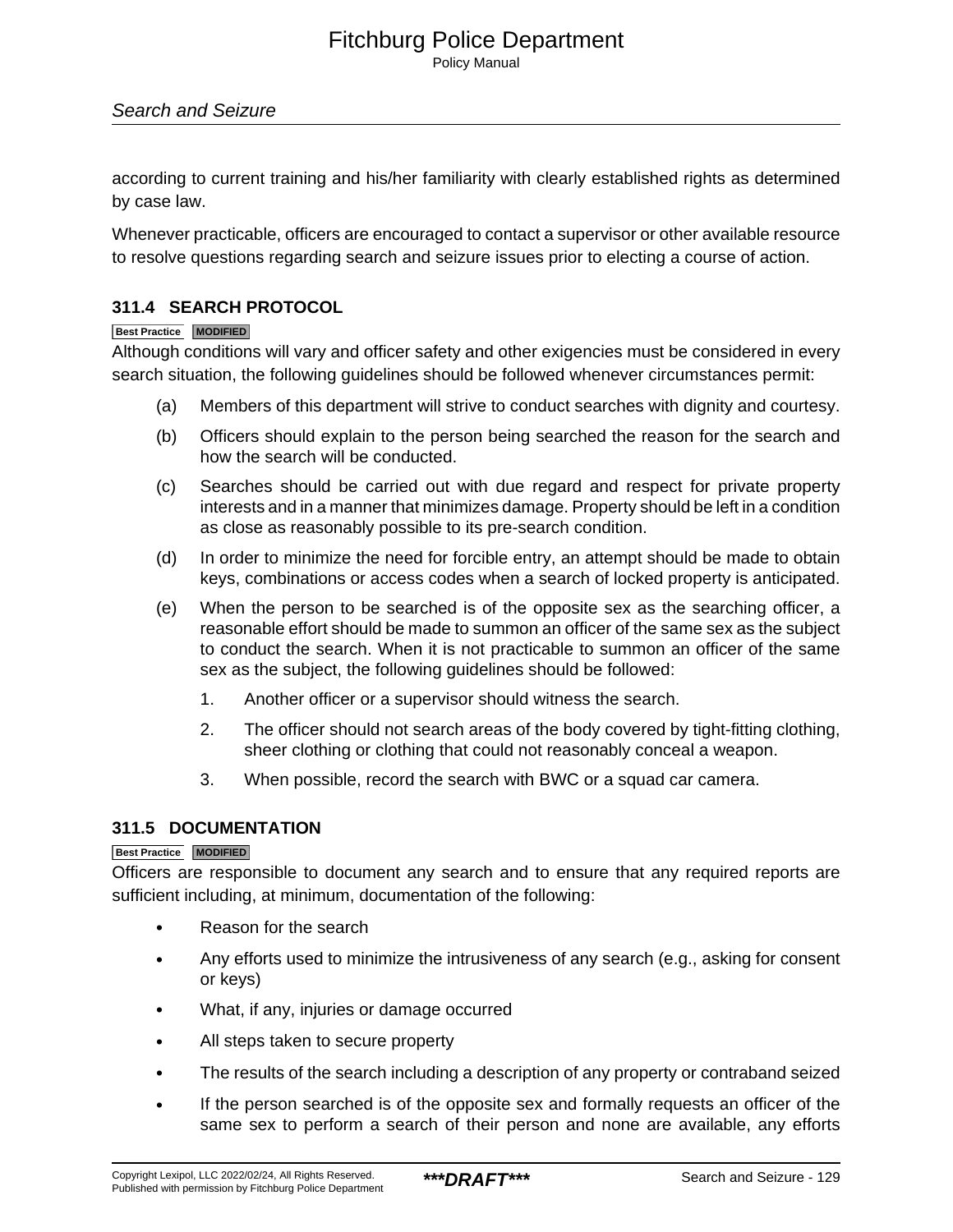used to summon an officer of the same sex as the person being searched and the identification of any witness officer

Supervisors shall review reports to ensure the reports are accurate, that actions are properly documented and that current legal requirements and department policy have been met.

### 311.5.1 PAROLE AND PROBATION SEARCHES

**State**

Any member conducting a search of an individual on parole or probation under the following conditions shall ensure the search is reported to the Department of Corrections:

- (a) Released under risk reduction sentence (Wis. Stat. § 302.043(4))
- (b) Released to extended supervision under the challenge incarceration program, (Wis. Stat. § 302.045(3m)(e))
- (c) Released after completing substance abuse program (Wis. Stat. § 302.05(3)(c)(4))
- (d) Mandatory release parole (Wis. Stat. § 302.11(6m))
- (e) Released to extended supervision for felony offenders not serving life sentences (Wis. Stat. § 302.113(7r))
- (f) Released to extended supervision for felony offenders serving life sentences (Wis. Stat. § 302.114(8g))
- (g) Special action parole release (Wis. Stat. § 304.02(2m))
- (h) Paroles from state prisons and house of correction (Wis. Stat. § 304.06(1r))
- (i) Probation for a felony (Wis. Stat. § 973.09(1d))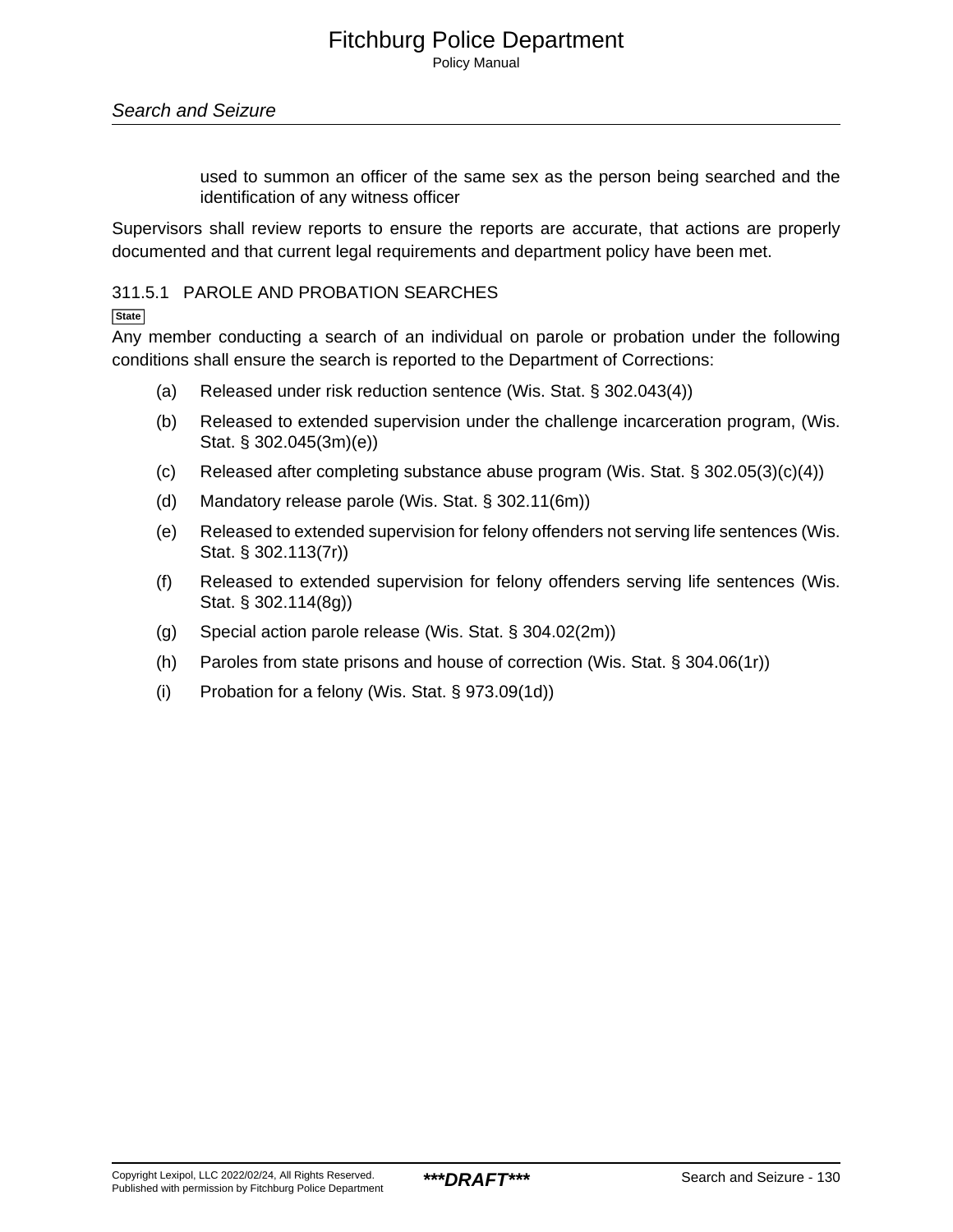# <span id="page-27-0"></span>**Temporary Custody of Juveniles**

# **312.1 PURPOSE AND SCOPE**

### **Best Practice**

This policy provides guidelines consistent with the Juvenile Justice and Delinquency Prevention Act for juveniles taken into temporary custody by members of the Fitchburg Police Department (34 USC § 11133).

This policy does not apply to secure detention facilities, the juvenile portion of a county jail, or municipal lockups certified to hold juveniles, but rather applies to the temporary custody of a juvenile before a juvenile is released, delivered to an intake worker, or delivered to any of these other facilities.

# 312.1.1 DEFINITIONS

**Best Practice** Definitions related to this policy include:

**Guardian** - A person named by the court having the duty and authority of guardianship (Wis. Stat. § 938.02).

**Juvenile non-offender** - An abused, neglected, dependent, or alien juvenile who may be legally held for his/her own safety or welfare or any child 9 years of age or younger. This also includes any juvenile who may have initially been contacted for an offense that would not subject an adult to arrest (e.g., fine-only offense) but was taken into custody for his/her protection or for purposes of reuniting the juvenile with a parent, guardian, or other responsible person.

**Juvenile offender** - A juvenile 10 years of age to 16 years of age who is alleged to have committed an offense that would subject an adult to arrest (a non-status offense) or an offense related to alcohol possession. It also includes an offense under Wis. Stat. § 948.60 where the juvenile possessed a handgun (28 CFR 31.303).

**Non-secure custody** - When a juvenile is held in the presence of an officer or other custody employee at all times and is not placed in a locked room, cell, or behind any locked doors. Juveniles in non-secure custody may be handcuffed but not to a stationary or secure object. Personal supervision, through direct visual monitoring and audio two-way communication is maintained. Monitoring through electronic devices, such as video, does not replace direct visual observation.

**Secure custody** - When a juvenile offender is held in a locked room, a set of rooms, or a cell. Secure custody also includes being physically secured to a stationary object.

Examples of secure custody include:

- (a) A juvenile left alone in an unlocked room within the secure perimeter of the adult temporary holding area.
- (b) A juvenile handcuffed to a rail.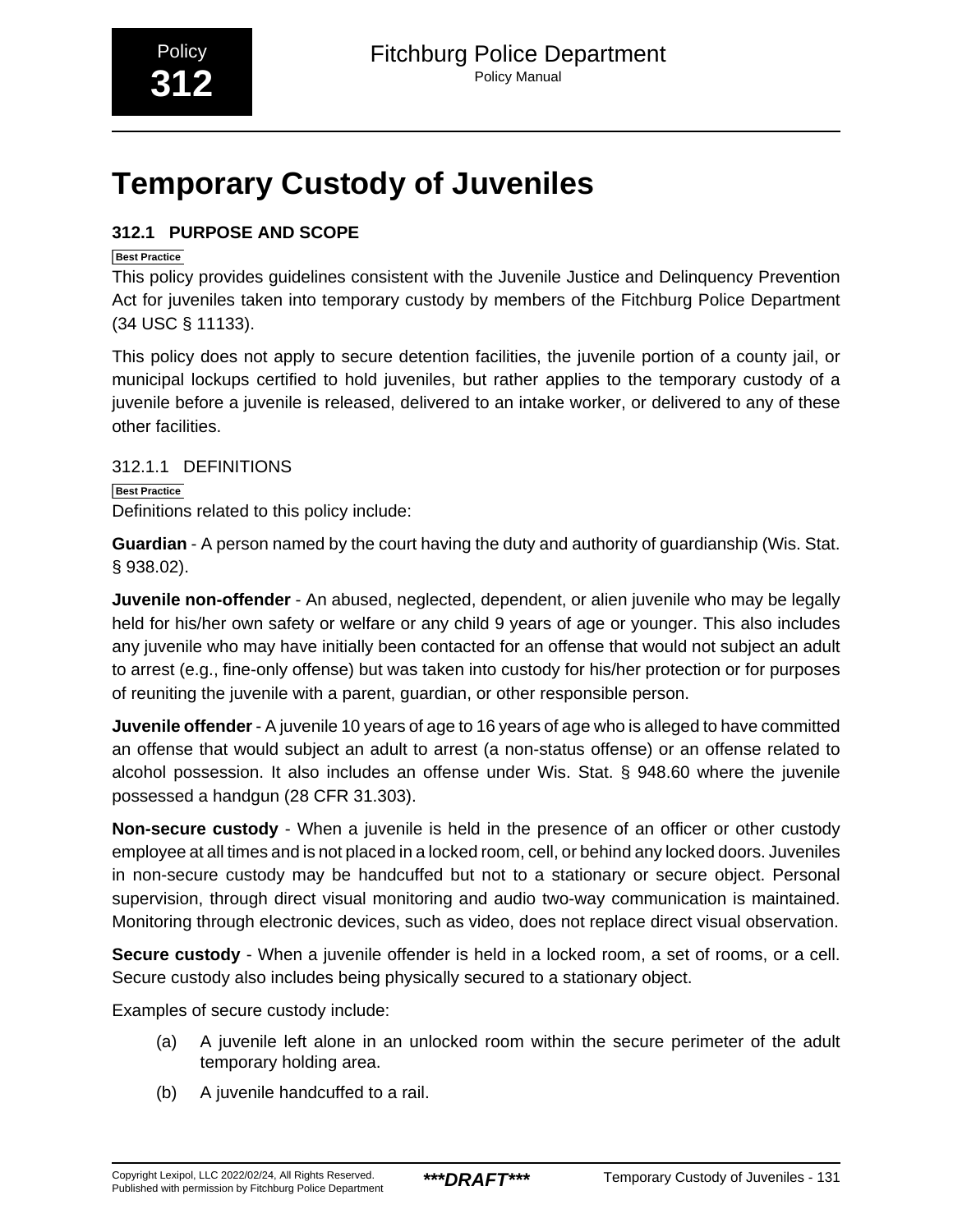### Temporary Custody of Juveniles

- (c) A juvenile placed in a room that contains doors with delayed egress devices that have a delay of more than 30 seconds.
- (d) A juvenile being processed in a secure booking area when an unsecure booking area is available.
- (e) A juvenile left alone in a secure booking area after being photographed and fingerprinted.
- (f) A juvenile placed in a cell within the adult temporary holding area, whether or not the cell door is locked.
- (g) A juvenile is kept within the secure perimeter of a jail or lockup after booking/ processing is completed even if a department member is present and visually supervising.
- (h) A juvenile placed in a room that is capable of being locked or contains a fixed object designed for cuffing or restricting movement.

**Sight and sound separation** - Located or arranged to prevent physical, visual, or auditory contact.

**Status offender** - A juvenile suspected of committing a criminal violation of the law that would not be a criminal violation but for the age of the offender. Examples may include running away, underage possession of tobacco, uncontrollable behavior, curfew violation, or truancy. A juvenile in custody on a court order or warrant based upon a status offense is also a status offender.

### **312.2 POLICY**

### **Best Practice**

The Fitchburg Police Department is committed to releasing juveniles from temporary custody as soon as reasonably practicable and keeping juveniles safe while they are in temporary custody at the Fitchburg Police Department. Juveniles should be held in temporary custody only for as long as reasonably necessary for processing, transfer or release.

### **312.3 JUVENILES WHO SHOULD NOT BE HELD**

### **Best Practice**

Juveniles who exhibit any of the following conditions should not be held at the Fitchburg Police Department:

- (a) Unconscious
- (b) Seriously injured
- (c) A known suicide risk or obviously severely emotionally disturbed
- (d) Significantly intoxicated
- (e) Extremely violent or continuously violent

Officers taking custody of a juvenile who exhibits any of the above conditions should take reasonable steps to provide medical attention or mental health assistance and notify a supervisor of the situation.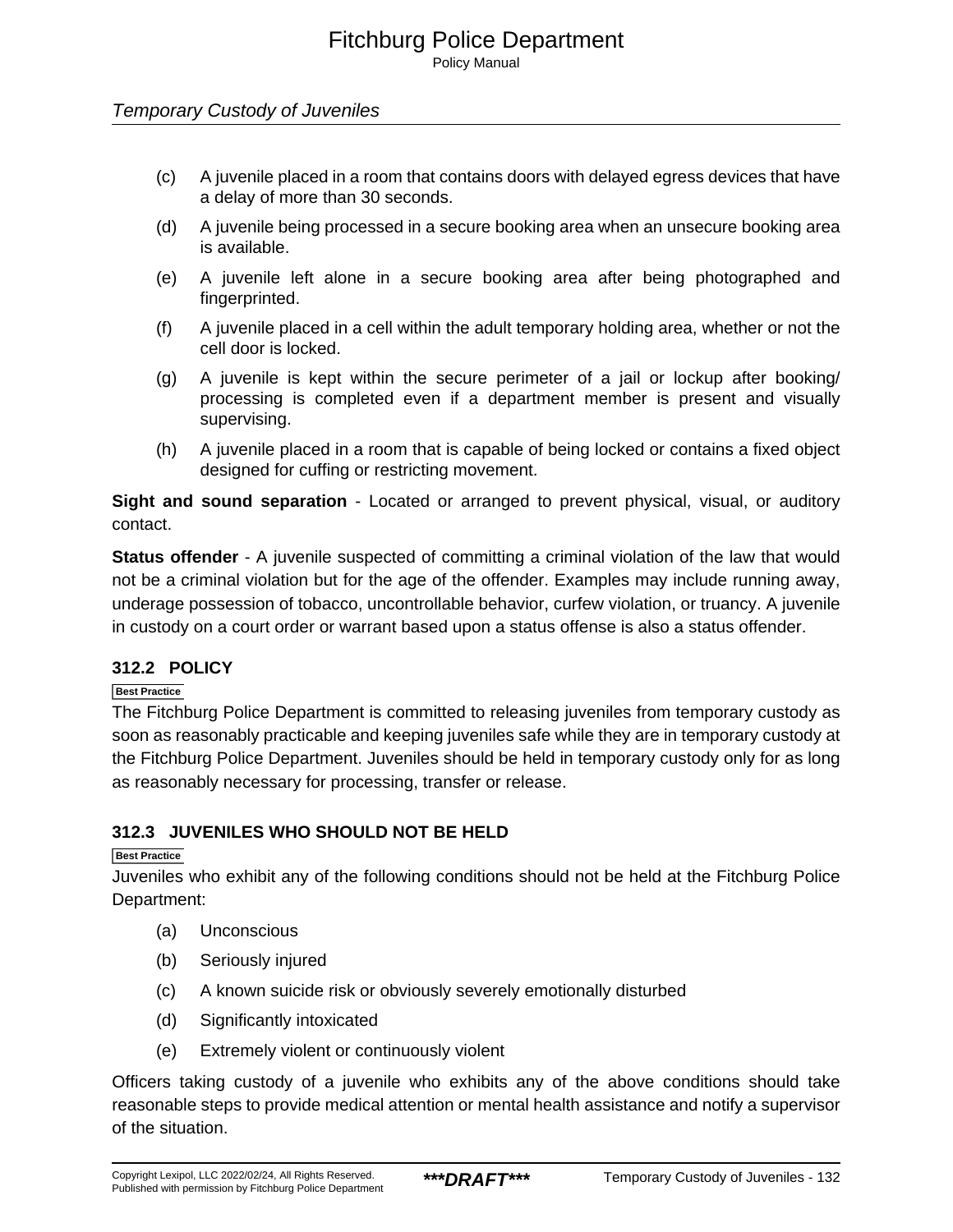Policy Manual

# Temporary Custody of Juveniles

These juveniles should not be held at the Fitchburg Police Department unless they have been evaluated by a qualified medical and/or mental health professional.

If the officer taking custody of the juvenile believes the juvenile may be a suicide risk, the juvenile shall be under continuous direct supervision until evaluation, release or a transfer is completed.

### 312.3.1 EMERGENCY MEDICAL TREATMENT

### **State**

If a juvenile is believed to be suffering from a serious physical condition that requires prompt diagnosis or prompt treatment, the officer taking the juvenile into physical custody shall take the juvenile to a hospital or physician's office (Wis. Stat. § 938.20).

### 312.3.2 SUICIDE PREVENTION

### **Best Practice**

The arresting officer should be alert to potential symptoms based upon exhibited behavior that may indicate the juvenile is a suicide risk. These symptoms may include depression, refusal to communicate, verbally threatening to kill him/herself or any unusual behavior that may indicate the juvenile may harm him/herself while in temporary custody.

### **312.4 CUSTODY OF JUVENILES**

### **Federal MODIFIED**

Officers should take custody of a juvenile and temporarily hold the juvenile at the Fitchburg Police Department when there is no other lawful and practicable alternative to temporary custody. Refer to the Child Abuse Policy for additional information regarding detaining a juvenile that is suspected of being a victim.

No juvenile should be held in temporary custody at the Fitchburg Police Department without authorization of the arresting officer's supervisor.

Any juvenile taken into custody shall be released to the care of the juvenile's parent or other responsible adult, or transferred to a juvenile custody facility or to other authority as soon as practicable, and should not be held more than two hours following the conclusion of processing, testing, and/or interrogation. In no event shall a juvenile be held beyond six hours from the time of his/her entry into the Fitchburg Police Department (34 USC § 11133; Wis. Stat. § 938.20).

### 312.4.1 CUSTODY OF JUVENILE NON-OFFENDERS

### **Federal**

Non-offenders taken into protective custody in compliance with the Child Abuse Policy should generally not be held at the Fitchburg Police Department. Custodial arrangements should be made for non-offenders as soon as reasonably possible. Juvenile non-offenders may not be held in secure custody (34 USC § 11133).

312.4.2 CUSTODY OF JUVENILE STATUS OFFENDERS **Federal**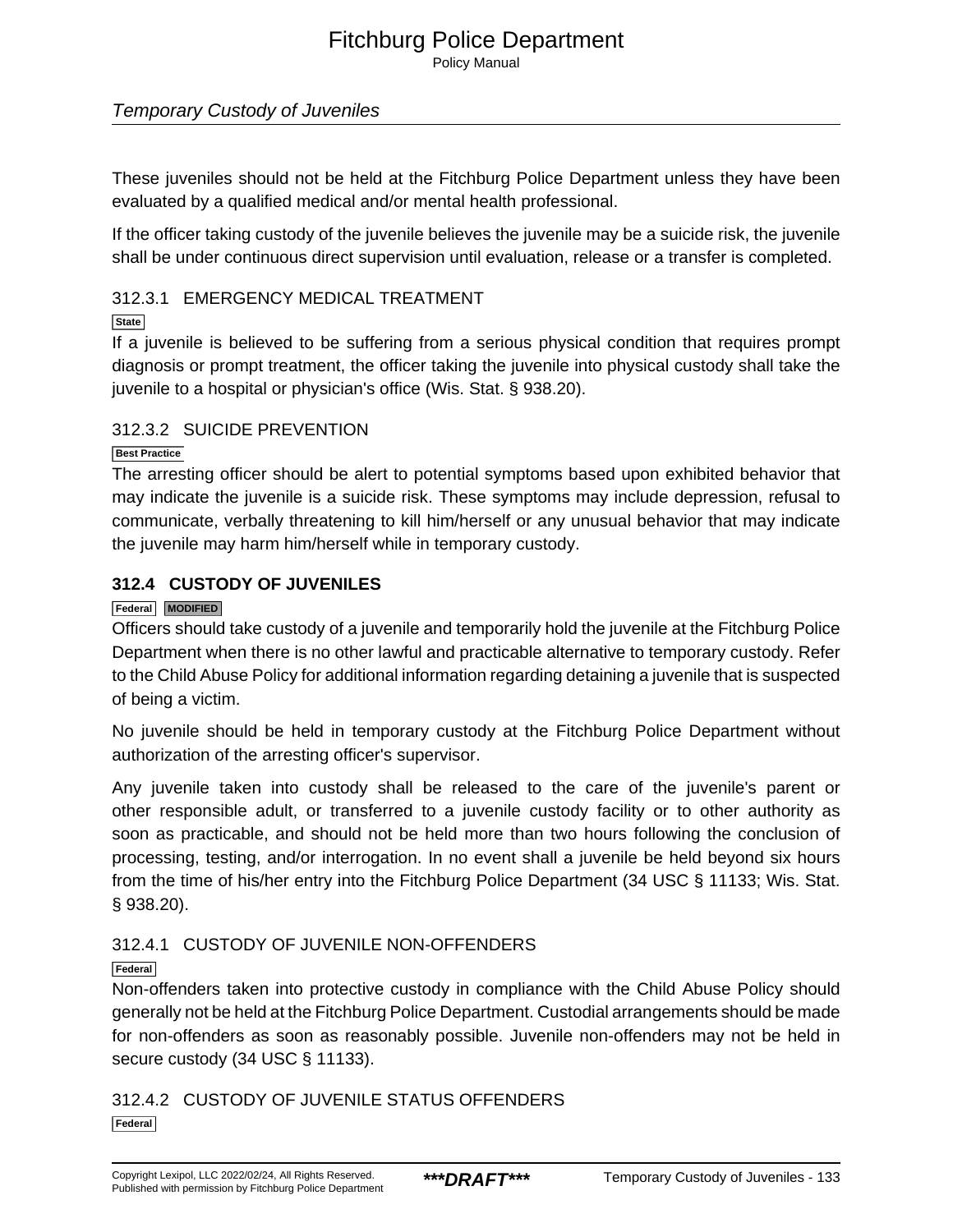Policy Manual

# Temporary Custody of Juveniles

Status offenders should generally be released by citation or with a warning rather than taken into temporary custody. However, officers may take custody of a status offender if requested to do so by a parent or legal guardian in order to facilitate reunification (e.g., transported home or to the station to await a parent) or otherwise authorized under Wis. Stat. § 48.19 et seq. or Wis. Stat. § 938.19. Juvenile status offenders may not be held in secure custody (34 USC § 11133).

### 312.4.3 CUSTODY OF JUVENILE OFFENDERS

### **State**

Juvenile offenders should be held in non-secure custody while at the Fitchburg Police Department.

Generally, a juvenile offender may be taken into custody when (Wis. Stat. § 938.19):

- (a) There is court order or warrant authorizing custody of the juvenile.
- (b) There are reasonable grounds (probable cause) to believe that a juvenile is committing or has committed an act which is a violation of a state or federal criminal law that would subject an adult to arrest.

When a juvenile offender is taken into custody, the officer taking the juvenile into custody shall immediately attempt to notify the parent, guardian, legal custodian or Indian custodian of the juvenile by the most practical means. The officer taking the juvenile into custody shall continue such attempts until the parent, guardian, legal custodian or Indian custodian of the juvenile is notified, or the juvenile is delivered to an intake worker under Wis. Stat. § 938.20(3), whichever occurs first (Wis. Stat. § 938.19).

If the juvenile is 15 years of age or older, the officer may release the juvenile without immediate adult supervision after counseling or warning the juvenile, as may be appropriate (Wis. Stat. § 938.20).

A juvenile offender who is not released after counseling or warning should be released to a parent, guardian or other responsible adult, unless the officer reasonably believes that he/she should be referred to an intake worker because he/she will injure others, injure the property of others, run away or be taken away, that the juvenile's safety and well-being will be at risk due to lack of care, or the juvenile otherwise qualifies for secure detention (Wis. Stat. § 938.20; Wis. Stat. § 938.205; Wis. Stat. § 938.208).

If the juvenile offender is not released, the officer who takes a juvenile offender into custody shall make a statement, in writing, with supporting facts, of the reasons why the juvenile was taken into custody and shall give a copy of the statement to the intake worker. If the intake interview is not done in person, the report may be read to the intake worker (Wis. Stat. § 938.20).

# 312.4.4 SECURE CUSTODY

### **Best Practice**

Secure custody should only be used for juvenile offenders when there is a reasonable belief that the juvenile is a serious risk of harm to him/herself or others or running away. Secure custody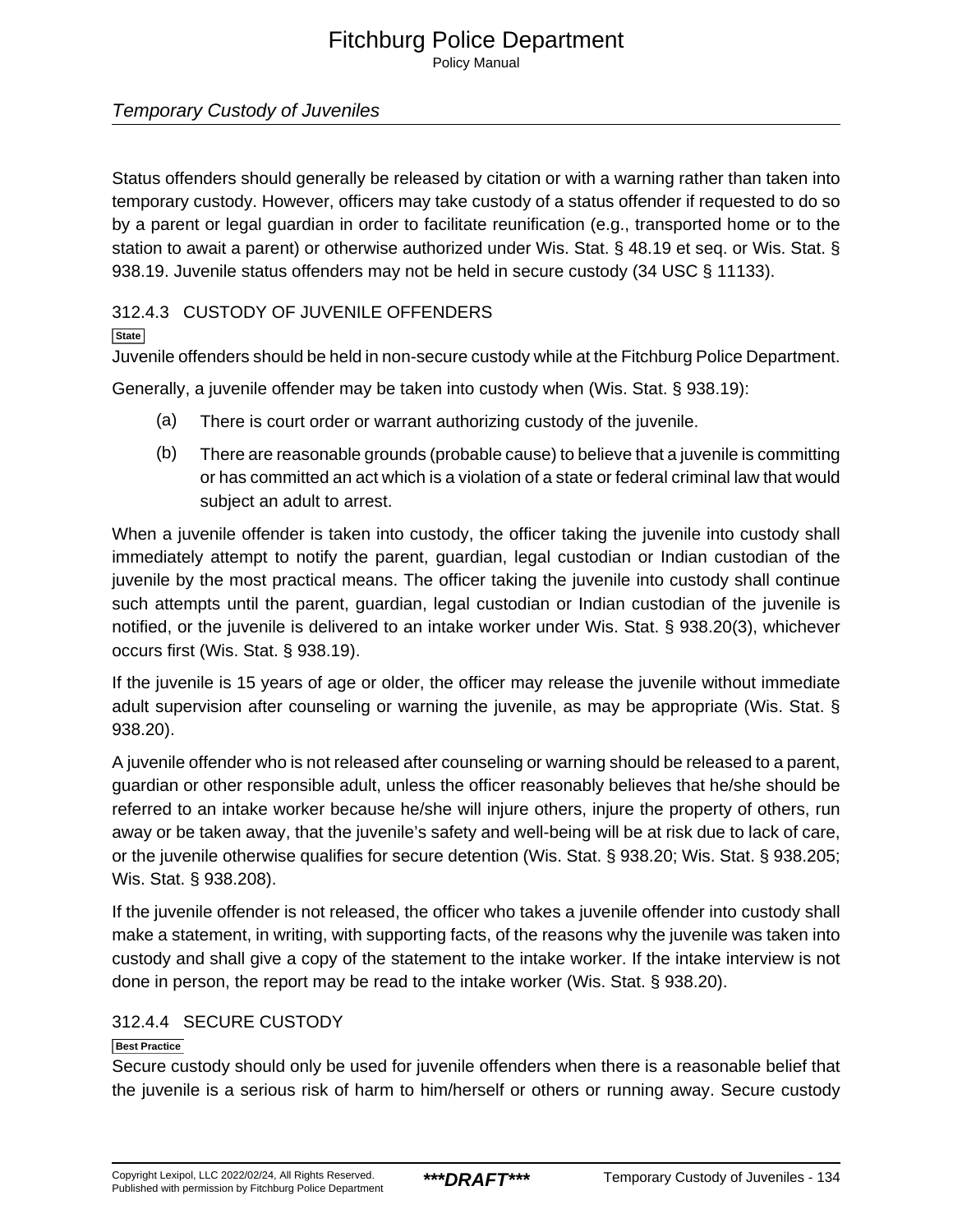Policy Manual

# Temporary Custody of Juveniles

should not be used for convenience when non-secure custody is, or later becomes, a reasonable option.

The circumstances that justify any secure custody should be documented and approved by the Shift Sergeant.

When practicable, handcuffing one hand of a juvenile offender to a fixed object while otherwise maintaining the juvenile in non-secure custody should be considered as the method of secure custody, rather than the use of a locked enclosure. An employee must be present at all times to ensure the juvenile's safety while secured to a stationary object.

Generally, juveniles should not be secured to a stationary object for more than 60 minutes. Supervisor approval is required to secure a juvenile to a stationary object for longer than 60 minutes and every 30 minutes thereafter. Supervisor approval should be documented.

The following requirements shall apply to a juvenile offender who is held inside a locked enclosure:

- (a) A thorough inspection of the area shall be conducted before placing a juvenile into the enclosure. A second inspection shall be conducted after removing the juvenile. Any damage noted to the room should be photographed and documented in the crime report.
- (b) The juvenile shall constantly be monitored by an audio/video system during the entire custody.
- (c) Juveniles shall have constant auditory access to department members.
- (d) Initial placement into and removal from a locked enclosure shall be logged.
- (e) Random personal visual checks of the juvenile by staff member, no less than every 15 minutes, shall occur.
	- 1. All checks shall be logged.
	- 2. The check should involve questioning the juvenile as to his/her well-being (sleeping juveniles or apparently sleeping juveniles should be awakened).
	- 3. Requests or concerns of the juvenile should be logged.
- (f) Males and females shall not be placed in the same locked room.
- (g) Juvenile offenders should be separated according to severity of the crime (e.g., felony or misdemeanor).
- (h) Restrained juveniles shall not be mixed in a cell or room with unrestrained juveniles.

# 312.4.5 RELEASE AFTER PROCESSING

**State**

Absent exceptional circumstances, juveniles should be released within two hours following the conclusion of processing, testing and/or interrogation.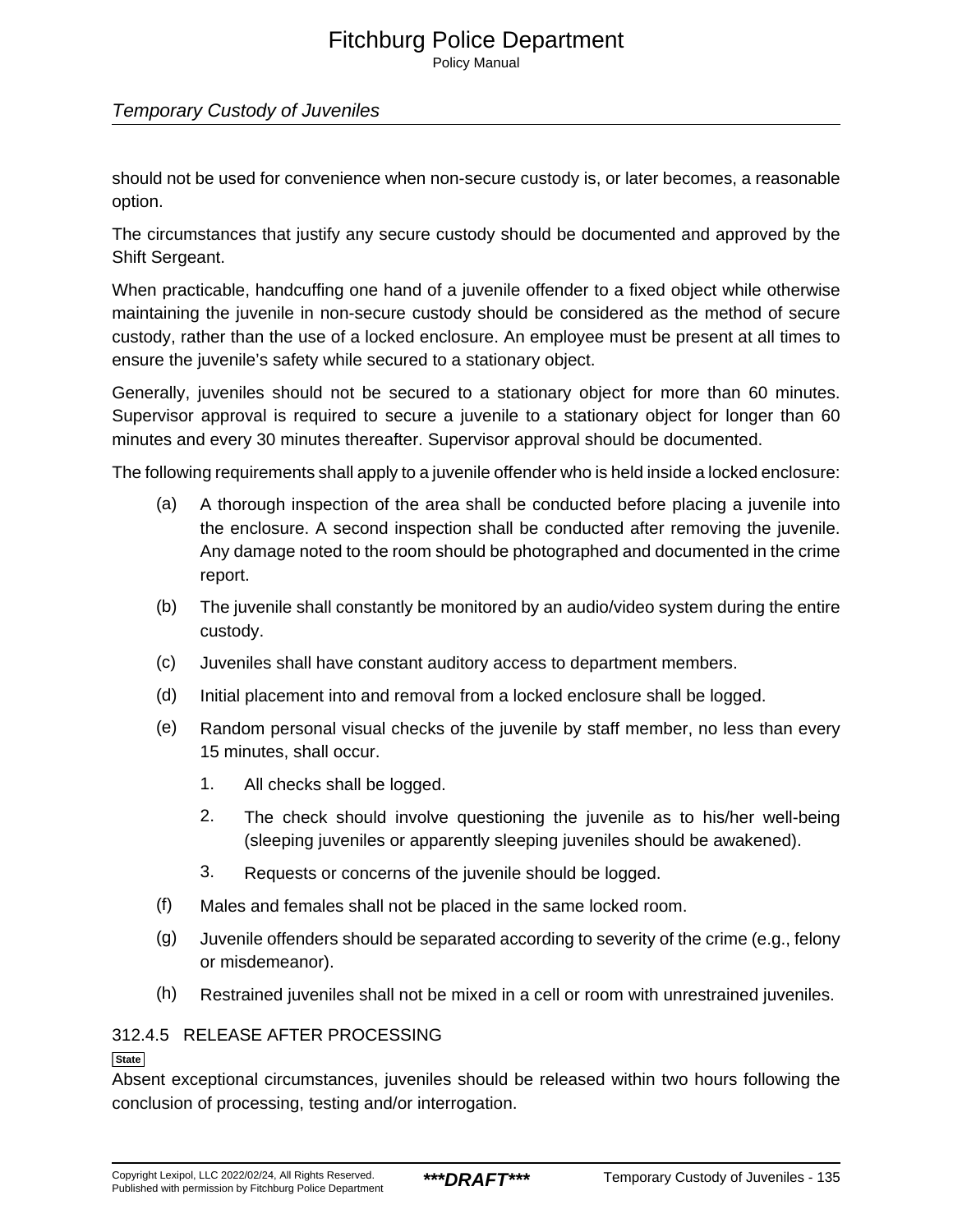Policy Manual

### Temporary Custody of Juveniles

### **312.5 JUVENILE CUSTODY LOGS**

### **Best Practice MODIFIED**

Any time a juvenile is held in custody at the Department, the custody shall be promptly and properly documented in the juvenile custody log, including:

- (a) Identifying information about the juvenile being held.
- (b) Date and time of arrival and release from the Fitchburg Police Department.
- (c) Any charges for which the juvenile is being held and classification of the juvenile as a juvenile offender, status offender or non-offender.
- (d) Any changes in status.
- (e) Time of all welfare checks.
- (f) Any medical and other screening requested and completed.
- (g) Any other information that may be required by other authorities, such as compliance inspectors or a local juvenile court authority.

The Shift Sergeant shall initial the log to approve the custody.

### **312.6 NO-CONTACT REQUIREMENTS**

#### **Federal**

Sight and sound separation shall be maintained between all juveniles and adults while in custody at the Department (34 USC § 11133). There should also be sight and sound separation between non-offenders and juvenile and status offenders.

In situations where brief or accidental contact may occur (e.g., during the brief time a juvenile is being fingerprinted and/or photographed in booking), a member of the Fitchburg Police Department shall maintain a constant, immediate presence with the juvenile or the adult to minimize any contact. If inadvertent or accidental contact does occur, reasonable efforts shall be taken to end the contact.

### **312.7 TEMPORARY CUSTODY REQUIREMENTS**

### **Best Practice**

Members and supervisors assigned to monitor or process any juvenile at the Fitchburg Police Department shall ensure the following:

- (a) The Shift Sergeant should be notified if it is anticipated that a juvenile may need to remain at the Fitchburg Police Department more than four hours. This will enable the Shift Sergeant to ensure no juvenile is held at the Fitchburg Police Department more than six hours.
- (b) A staff member of the same sex shall supervise personal hygiene activities and care, such as changing clothing or using the restroom, without direct observation to allow for privacy.
- (c) Personal visual checks and significant incidents/activities shall be noted on the log.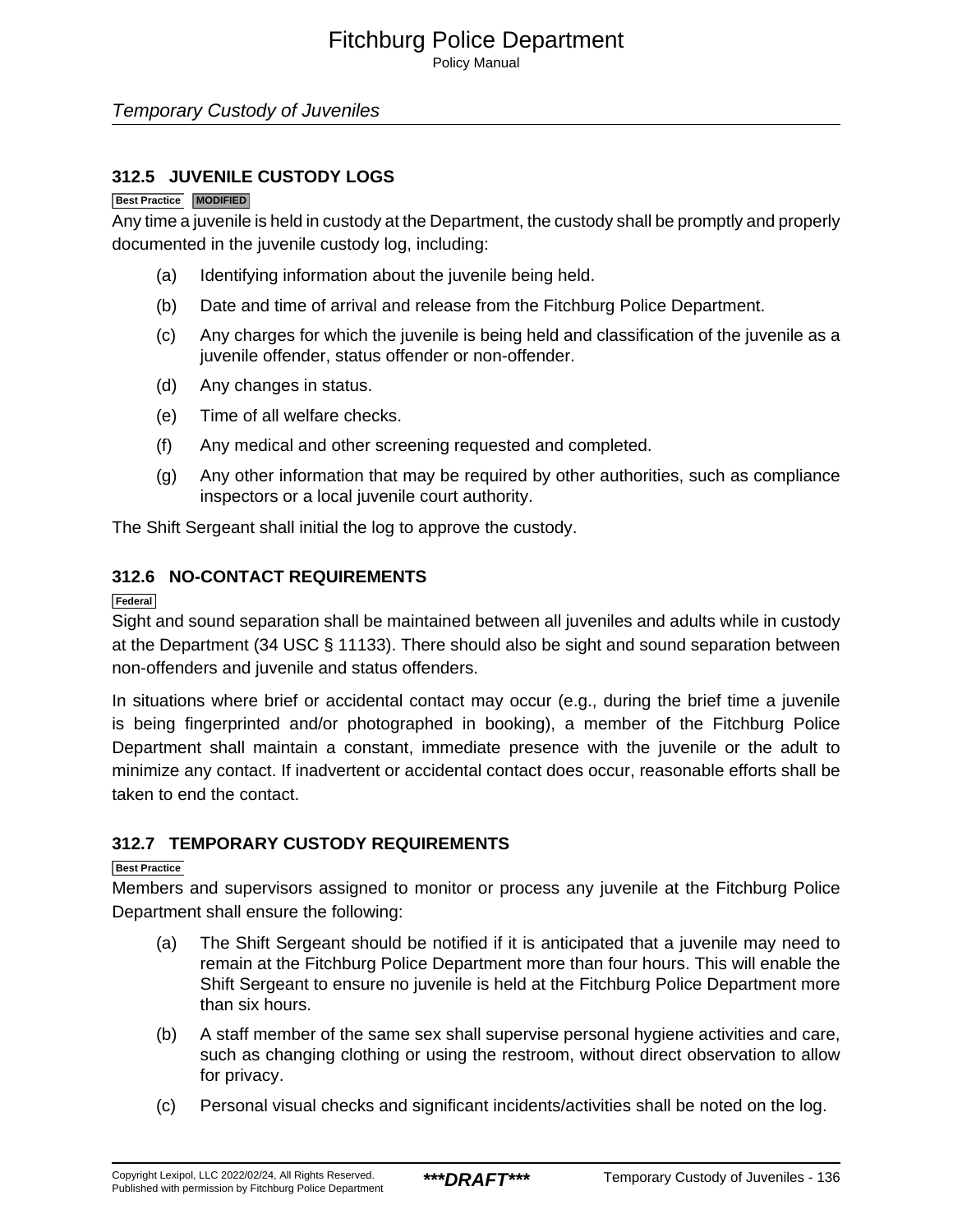Policy Manual

### Temporary Custody of Juveniles

- (d) There shall be no viewing devices, such as peep holes or mirrors, of which the juvenile is not aware. Therefore, an employee should inform a juvenile under his/her care that the juvenile will be monitored at all times, unless he/she is using the toilet. This does not apply to surreptitious and legally obtained recorded interrogations.
- (e) Juveniles shall have reasonable access to toilets and wash basins.
- (f) Food should be provided if a juvenile has not eaten within the past four hours or is otherwise in need of nourishment, including any special diet required for the health of the juvenile.
- (g) Juveniles shall have reasonable access to a drinking fountain or water.
- (h) Juveniles shall have reasonable opportunities to stand and stretch, particularly if handcuffed or restrained in any way.
- (i) Juveniles should have privacy during family, guardian and/or lawyer visits.
- (j) Juveniles should be permitted to remain in their personal clothing unless the clothing is taken as evidence or is otherwise unsuitable or inadequate for continued wear while in custody.
- (k) Blankets should be provided as reasonably necessary.
- (l) Adequate shelter, heat, light and ventilation should be provided without compromising security or enabling escape.
- (m) Juveniles shall have adequate furnishings, including suitable chairs or benches.
- (n) Juveniles shall have the right to the same number of telephone calls as an adult in custody.
- (o) No discipline may be administered to any juvenile, nor may juveniles be subjected to corporal or unusual punishment, humiliation or mental abuse.

### **312.8 USE OF RESTRAINT DEVICES**

### **Best Practice**

Juvenile offenders may be handcuffed in accordance with the Handcuffing and Restraints Policy. A juvenile offender may be handcuffed at the Fitchburg Police Department when the juvenile presents a heightened risk. However, non-offenders and status offenders should not be handcuffed unless they are combative or threatening.

Other restraints shall only be used after less restrictive measures have failed and with the approval of the Shift Sergeant. Restraints shall only be used so long as it reasonably appears necessary for the juvenile's protection or the protection of others.

Juveniles in restraints shall be kept away from other unrestrained juveniles or monitored in such a way as to protect the juvenile from abuse.

### **312.9 PERSONAL PROPERTY**

**Best Practice**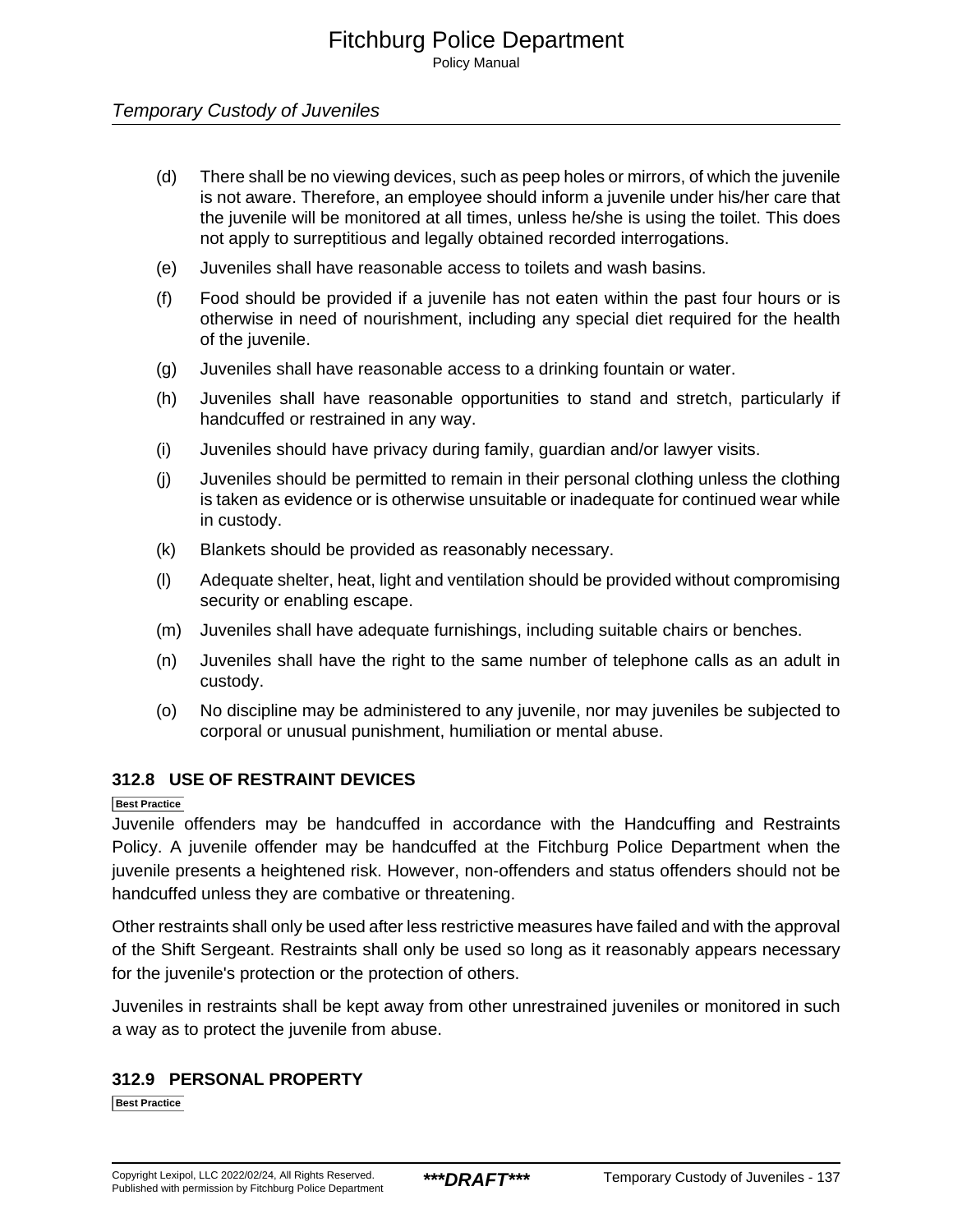Policy Manual

# Temporary Custody of Juveniles

The officer taking custody of a juvenile offender or status offender at the Fitchburg Police Department shall ensure a thorough search of the juvenile's property is made and all property is removed from the juvenile, especially those items that could compromise safety, such as pens, pencils and belts.

The personal property of a juvenile should be placed in a property bag. The property should be inventoried in the juvenile's presence and sealed into the bag. The property should be kept in a monitored or secure location until the juvenile is released from the custody of the Fitchburg Police Department.

# **312.10 SUICIDE ATTEMPT, DEATH, OR SERIOUS INJURY OF A JUVENILE**

**Best Practice**

The Shift Sergeant will ensure procedures are in place to address the suicide attempt, death, or serious injury of any juvenile held at the Fitchburg Police Department. The procedures will address:

- (a) Immediate notification of the on-duty supervisor, Chief of Police, and Detective Bureau Section supervisor.
- (b) Notification of the parent, guardian, or person standing in loco parentis of the juvenile.
- (c) Notification of the appropriate prosecutor.
- (d) Notification of the City Attorney.
- (e) Evidence preservation.

# **312.11 INTERVIEWING OR INTERROGATING JUVENILE SUSPECTS**

### **Best Practice**

No interview or interrogation of a juvenile should occur unless the juvenile has the apparent capacity to consent, and does consent to an interview or interrogation.

Interviews of juveniles at schools should follow any protocols jointly developed with the local school officials and this department.

### 312.11.1 RECORDING CUSTODIAL INTERROGATIONS

### **State MODIFIED**

Officers shall make an audio/visual recording of the custodial interrogation of a juvenile, in its entirety, when it is conducted at a place of detention unless good cause is shown for not making a recording or an exception applies.

If feasible, officers shall make an audio/visual recording of the custodial interrogation of a juvenile, in its entirety, when it is conducted at a place other than a place of detention unless good cause is shown for not making a recording or an exception applies.

Regardless of where the interrogation occurs, every reasonable effort should be made to secure functional recording equipment (Wis. Stat. § 938.195(2)).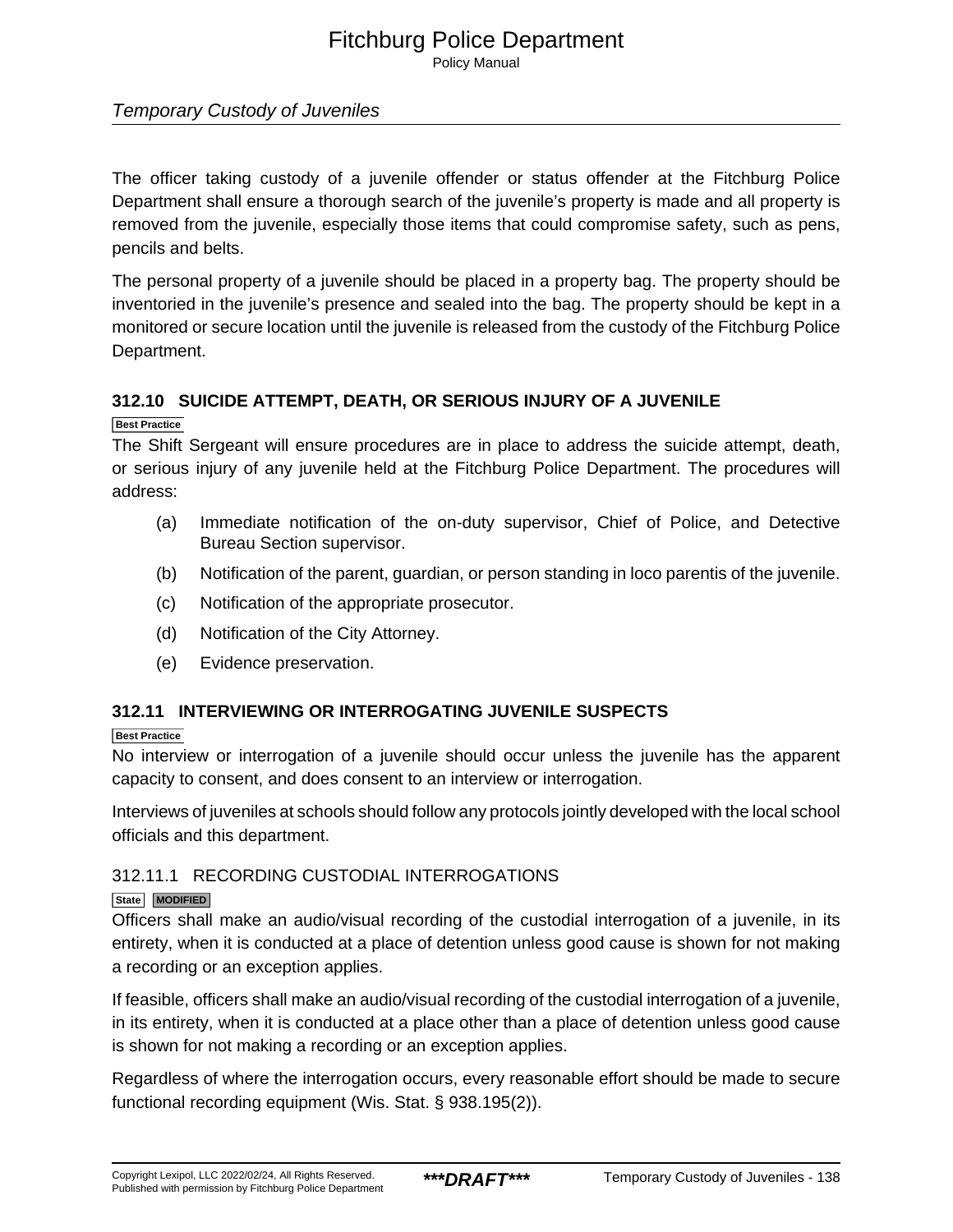Policy Manual

### Temporary Custody of Juveniles

Exceptions to an audio or audio-and-visual recording of a juvenile interrogation include (Wis. Stat. § 938.31(3)(c)):

- (a) The juvenile refuses to respond or cooperate in the interrogation if a recording is being made.
	- 1. The juvenile's refusal shall be documented by contemporaneous audio or audioand-visual recording or in a written report.
- (b) The juvenile's statement is made in response to a question asked as part of the routine processing.
- (c) The juvenile's statement is made spontaneously and not in response to a question.
- (d) The officer, in good faith, fails to make a recording because the equipment does not function, or it malfunctions, stops operating or the officer inadvertently fails to operate the equipment properly.
- (e) Exigent public safety circumstances exist that prevent the officer from making a recording or that render the making of such a recording infeasible.

An officer conducting a custodial interrogation is not required to inform the juvenile that the officer is making an audio/visual recording of the interrogation (Wis. Stat. § 938.195(3)).

No recording of a custodial interrogation should be destroyed or altered without authorization from the Support Services Commander. Copies of recorded interrogations or interviews may be made in the same or a different format as the original recording, provided the copies are true, accurate and complete and are made only for authorized and legitimate law enforcement purposes.

Recordings should not take the place of a thorough report and investigative interviews.

# **312.12 RESTRICTIONS ON FINGERPRINTING AND PHOTOGRAPHING**

**State**

Juveniles should be booked, fingerprinted, and photographed and formal criminal charges filed under any of the following circumstances (Wis. Stat. § 165.83):

- (a) For an offense that is a felony
- (b) For an offense that is a misdemeanor or a violation of an ordinance involving burglary tools, commercial gambling, dealing in gambling devices; for contributing to the delinquency of a child, dealing in stolen property, possessing and selling controlled substances under Wis. Stat. Chapter 961; for violations involving firearms, dangerous weapons, explosives; for pandering, prostitution, or committing violations involving sex offenses where children are victims; or for issuing worthless checks
- (c) For an offense charged as disorderly conduct but that relates to an act connected with one or more of the above offenses
- (d) If the juvenile is a fugitive from justice

312.12.1 JUVENILE PHOTOGRAPHS AND RECORDS **State**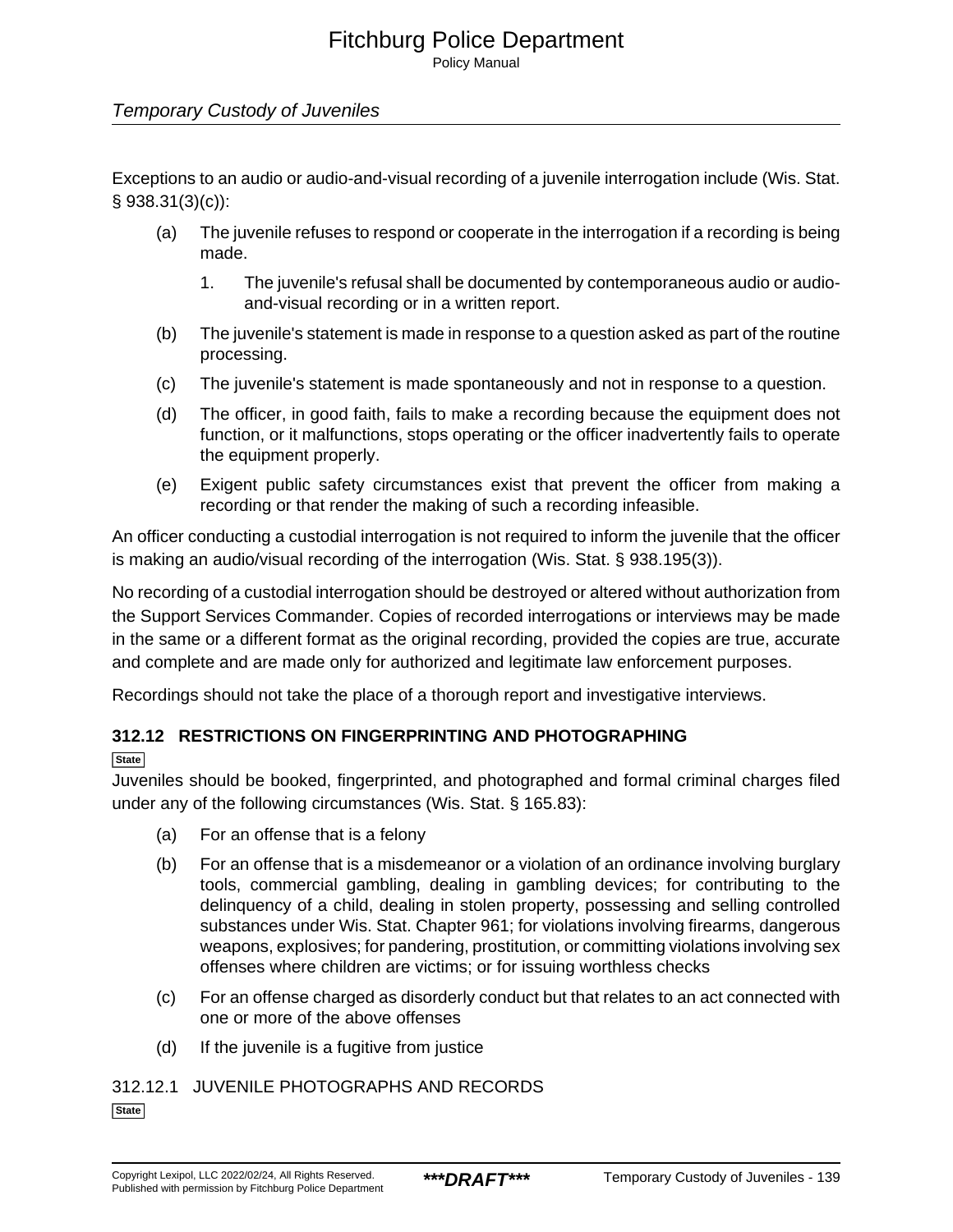Policy Manual

### Temporary Custody of Juveniles

All photographs and records of juveniles shall be kept separate from adult photographs and records (Wis. Stat. § 938.396).

This department does not allow copies of juvenile photographs to be automatically obtained by parents, guardians, or legal custodians. However, parents, guardians, or legal custodians may submit a written request to review a juvenile's record or photograph in compliance with the Records Maintenance and Release Policy (Wis. Stat. § 938.396).

### **312.13 COLLECTION OF BIOLOGICAL SAMPLE**

### **Agency Content**

The following persons must submit a biological sample (Wis. Stat. § 165.84; Wis. Stat. § 165.76):

- (a) Adults arrested or juveniles taken into custody for a violent crime as defined in Wis. Stat. § 165.84.
- (b) Persons sentenced to the county jail for a qualifying offense.
- (c) Persons ordered by a court to provide a biological sample for DNA analysis.
- (d) Persons referred to the Department by the Wisconsin Department of Corrections (WisDOC) staff for collection of a biological sample and fingerprints.
- (e) A person being booked into jail when a review of that person's Computerized Criminal History (CCH) record reflects "DNA Sample Needed."

### 312.13.1 COLLECTION PROCEDURE

### **Agency Content**

The following steps should be taken to collect a sample:

- (a) Verify that the arrestee or offender is required to provide a sample pursuant to Wis. Stat. § 165.76 or Wis. Stat. § 165.84.
- (b) Verify that a biological sample has not been previously collected from the arrestee or offender by querying Wisconsin Computerized Criminal History. There is no need to obtain a biological sample if one has been previously obtained.
- (c) Use the designated collection kit provided by the Wisconsin Department of Justice to perform the collection and take steps to avoid cross contamination.
- (d) Forward the sample to the appropriate crime laboratory as soon as practicable, but in all cases within 48 hours of collection (Wis. Admin. Code § JUS 9.04).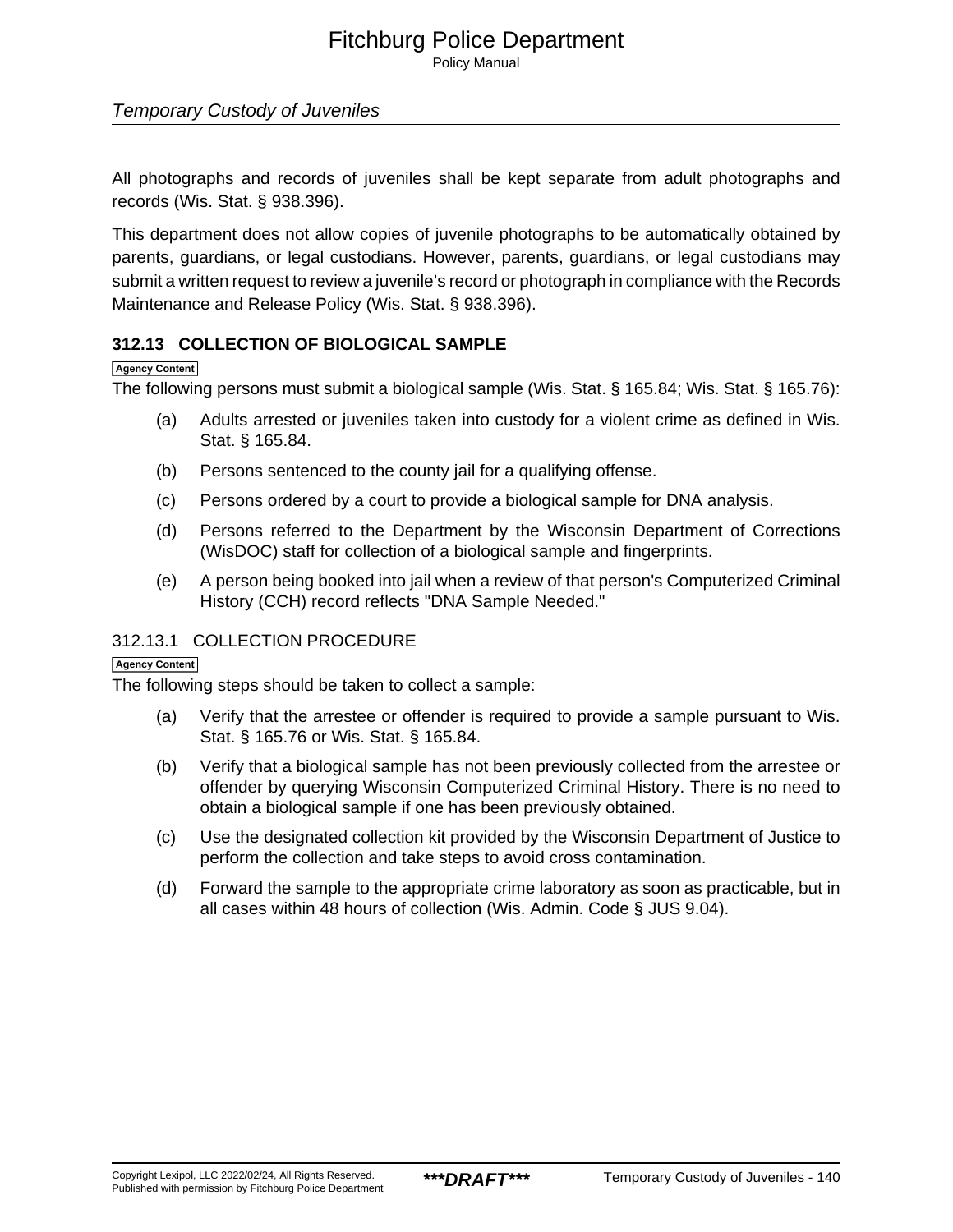# <span id="page-37-0"></span>**Report Preparation**

# **322.1 PURPOSE AND SCOPE**

### **Best Practice**

Report preparation is a major part of each employee's job. The purpose of reports is to document sufficient information to refresh the employee's memory and to provide sufficient information for follow-up investigation and successful prosecution. Report writing is the subject of substantial formalized and on-the-job training.

# 322.1.1 REPORT PREPARATION

# **Best Practice MODIFIED**

Employees should ensure that their reports are sufficiently detailed for their purpose and reasonably free of errors prior to submission. It is the responsibility of the assigned employee to complete and submit all reports taken during the shift before going off-duty unless permission to delay submission of the report has been approved by a supervisor. Generally, reports requiring prompt follow-up action on active leads or arrest reports where the suspect remains in custody should not be delayed and completed at the end of the shift.

Employees who generate reports on computers are subject to all requirements of this policy.

All reports shall accurately reflect the identity of the persons involved, witnesses, all pertinent information seen, heard or assimilated by any other sense and any actions taken. Employees shall not suppress, conceal or distort the facts of any reported incident, nor shall any employee make a false report orally or in writing. Generally, the reporting employee's opinions should not be included in reports unless specifically identified as such.

# **322.2 REQUIRED REPORTING**

# **Best Practice**

Written reports are required in all of the following situations on the appropriate departmentapproved form unless otherwise approved by a supervisor.

# 322.2.1 CRIMINAL ACTIVITY REPORTING

### **Best Practice MODIFIED**

When a member responds to a call for service, or as a result of self-initiated activity becomes aware of any activity where a crime has occurred, the member shall document the incident regardless of whether a victim desires prosecution.

Activity to be documented in a written report includes:

- (a) All arrests
- (b) All felony crimes
- (c) Non-felony incidents involving threats or stalking behavior
- (d) Situations covered by separate policy. These include:
	- 1. Use of Force Policy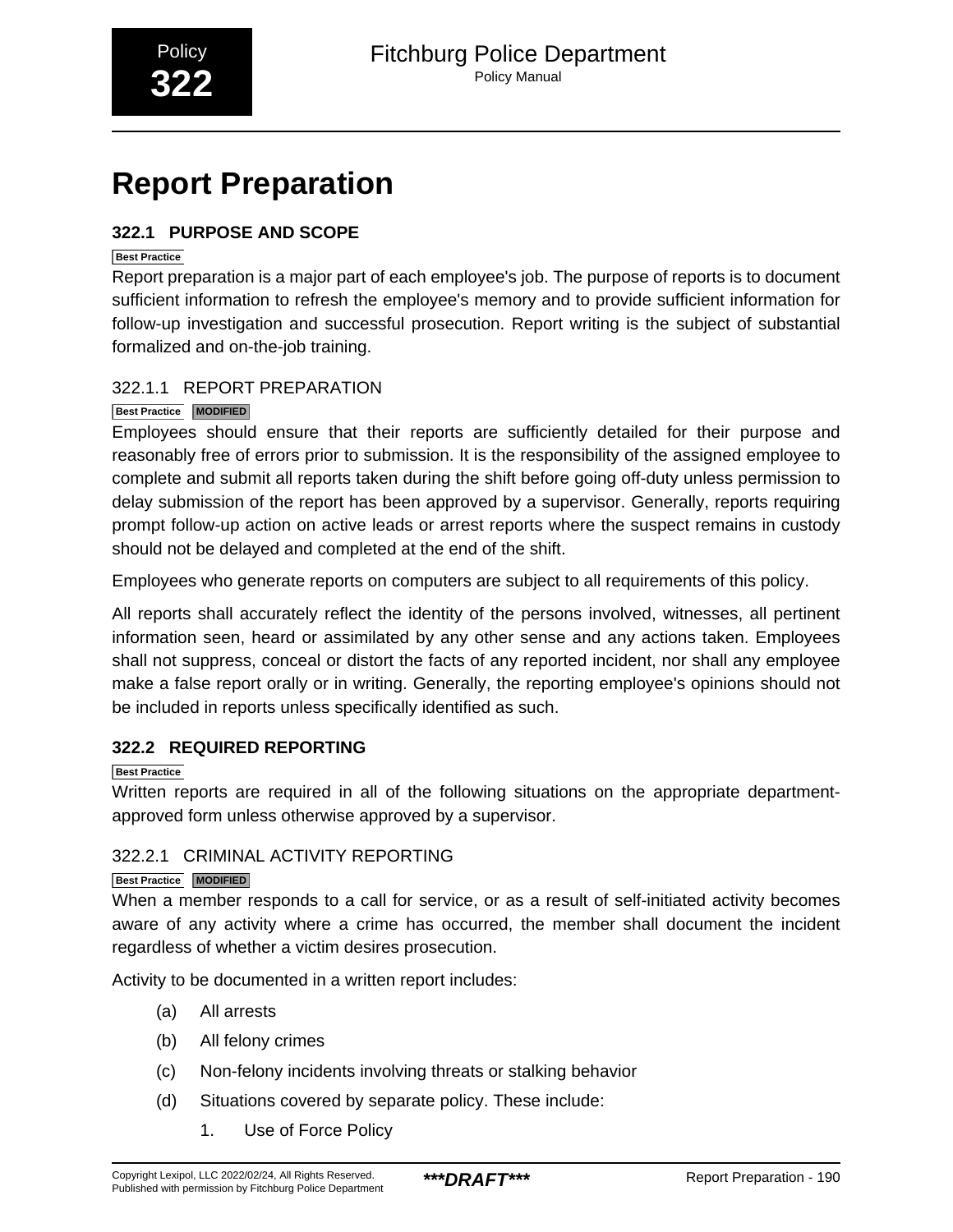Policy Manual

- 2. Domestic Abuse Policy
- 3. Child Abuse Policy
- 4. Adult Abuse Policy
- 5. Bias-Motivated Crimes Policy
- 6. Suspicious Activity Reporting Policy
- (e) All misdemeanor crimes or ordinance violations
- (f) Situations involving a suspected prescription drug law violation, opioid-related drug overdose, narcotic-related death or controlled substance prescription theft (Wis. Stat. § 961.37).

### 322.2.2 NON-CRIMINAL ACTIVITY

#### **Best Practice**

The following incidents shall be documented using the appropriate approved report:

- (a) Anytime an officer points a firearm at any person
- (b) Any use of force against any person by a member of this department (see the Use of Force Policy)
- (c) Any firearm discharge (see the Firearms Policy)
- (d) Anytime a person is reported missing (regardless of jurisdiction) (see the Missing Person Reporting Policy)
- (e) Any found property or found evidence
- (f) Any traffic crashes above the minimum reporting level (see the Traffic Crash Response and Reporting Policy)
- (g) Suspicious incidents that may indicate a potential for crimes against children or that a child's safety is in jeopardy
- (h) All protective custody detentions
- (i) Whenever the employee believes the circumstances should be documented or at the direction of a supervisor

### 322.2.3 DEATH CASES

### **Best Practice**

Death investigations require specific investigation methods depending on circumstances and should be handled in accordance with the Death Investigation Policy. The handling officer should notify and apprise a supervisor of the circumstances surrounding the incident to determine how to proceed. The following cases shall be appropriately investigated and documented using the approved report: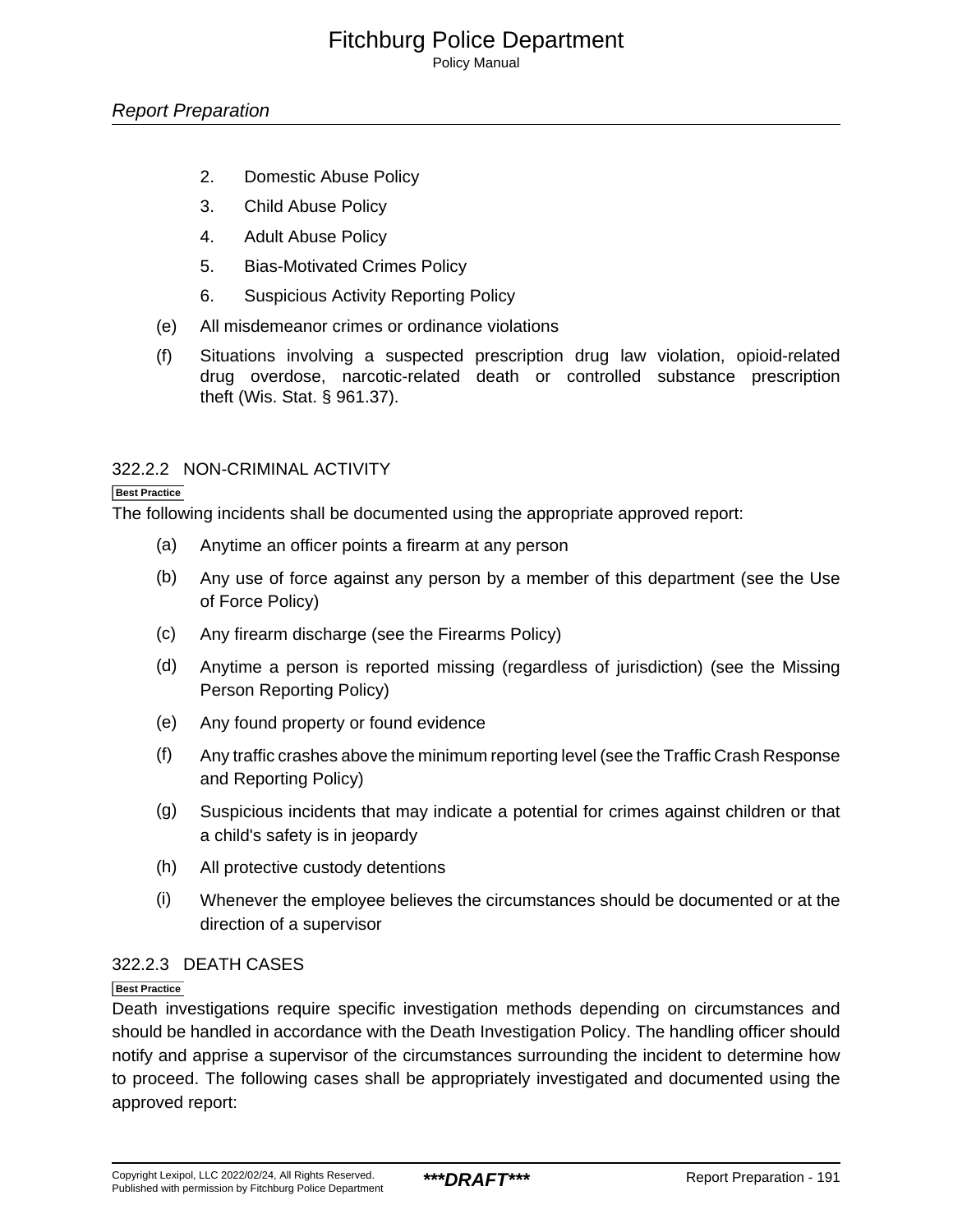Policy Manual

- (a) Sudden or accidental deaths
- (b) Suicides
- (c) Homicide or suspected homicide
- (d) Unattended deaths (no physician or qualified hospice care during the period immediately preceding death)
- (e) Found dead bodies or body parts

### 322.2.4 INJURY OR DAMAGE BY CITY PERSONNEL

### **Best Practice**

Reports shall be taken if an injury occurs that is a result of an act of a City employee. Reports also shall be taken when there is damage to City property or City equipment.

### 322.2.5 MISCELLANEOUS INJURIES

#### **Best Practice**

Any injury that is reported to this department shall require a report when:

- (a) The injury is a result of a drug overdose.
- (b) There is an attempted suicide.
- (c) The injury is major/serious, whereas death could result.
- (d) The circumstances surrounding the incident are suspicious in nature and it is desirable to record the event.

The above reporting requirements are not intended to be all-inclusive. A supervisor may direct an employee to document any incident he/she deems necessary.

### 322.2.6 ALTERNATE REPORTING FOR VICTIMS

#### **Discretionary**

Reports that may be submitted by the public via online or other self-completed reporting processes include:

- (a) Lost property.
- (b) Misdemeanor thefts of property, other than firearms or materials that threaten public safety, when there is no suspect information, serial number or ability to trace the item.
	- 1. Misdemeanor thefts of cellular telephones may be reported even though they have a serial number.
- (c) Misdemeanor vandalism with no suspect information and no hate crime implications.
- (d) Vehicle burglaries with no suspect information or evidence.
- (e) Stolen vehicle attempts with no suspect information or evidence.
- (f) Annoying telephone calls with no suspect information.
- (g) Identity theft without an identifiable suspect.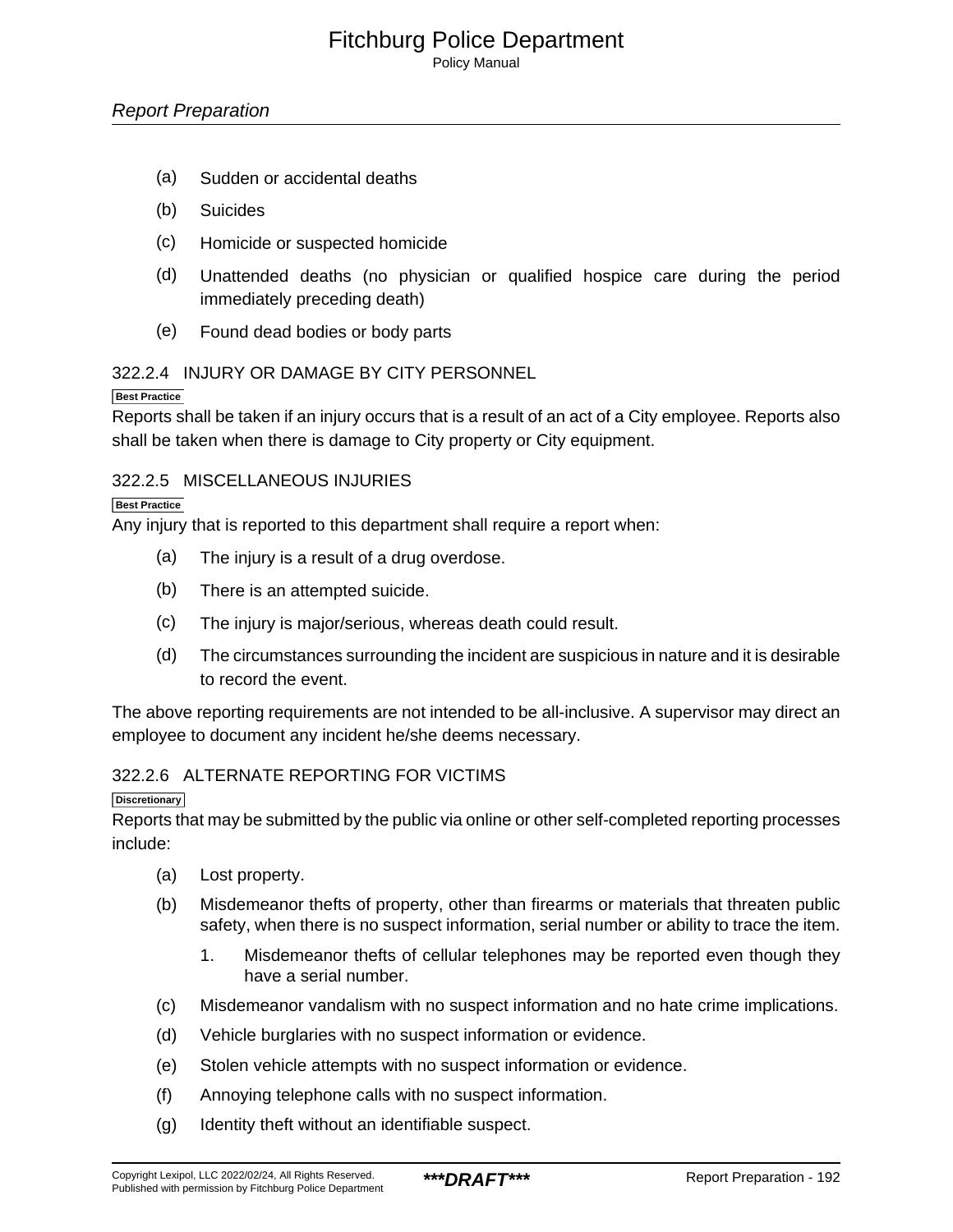- (h) Online or email fraud solicitations without an identifiable suspect and if the financial loss classifies the crime as a misdemeanor.
- (i) Hit-and-run vehicle crash with no suspect or suspect vehicle.
- (j) Supplemental property lists.

Members at the scene of one of the above incidents should not refer the reporting party to an alternate means of reporting without authorization from a supervisor. Members may refer victims to online victim assistance programs (e.g., Federal Communications Commission FCC website for identity theft, Internet Crime Complaint Center (IC3) website for computer crimes).

### **322.3 GENERAL POLICY OF EXPEDITIOUS REPORTING**

**Best Practice**

In general, all employees and supervisors shall act with promptness and efficiency in the preparation and processing of all reports. An incomplete report, unorganized reports or reports delayed without supervisory approval are not acceptable. Reports shall be processed according to established priorities or according to special priority necessary under exceptional circumstances.

### 322.3.1 GENERAL USE OF OTHER HANDWRITTEN FORMS

**Discretionary**

County, state and federal agency forms may be block printed as appropriate. In general, the form itself may make the requirement for typing apparent.

### **322.4 REPORT CORRECTIONS**

**Discretionary**

Supervisors shall review reports for content and accuracy. If a correction is necessary, the reviewing supervisor should complete the report correction form, stating the reasons for rejection. The original report and the correction form should be returned to the reporting employee for correction as soon as practicable. It shall be the responsibility of the originating employee to ensure that any report returned for correction is processed in a timely manner.

### **322.5 REPORT CHANGES OR ALTERATIONS**

### **Best Practice**

Reports that have been approved by a supervisor and submitted to the Records Section for filing and distribution shall not be modified or altered except by way of a supplemental report. Reviewed reports that have not yet been submitted to the Records Section may be corrected or modified by the authoring employee only with the knowledge and authorization of the reviewing supervisor.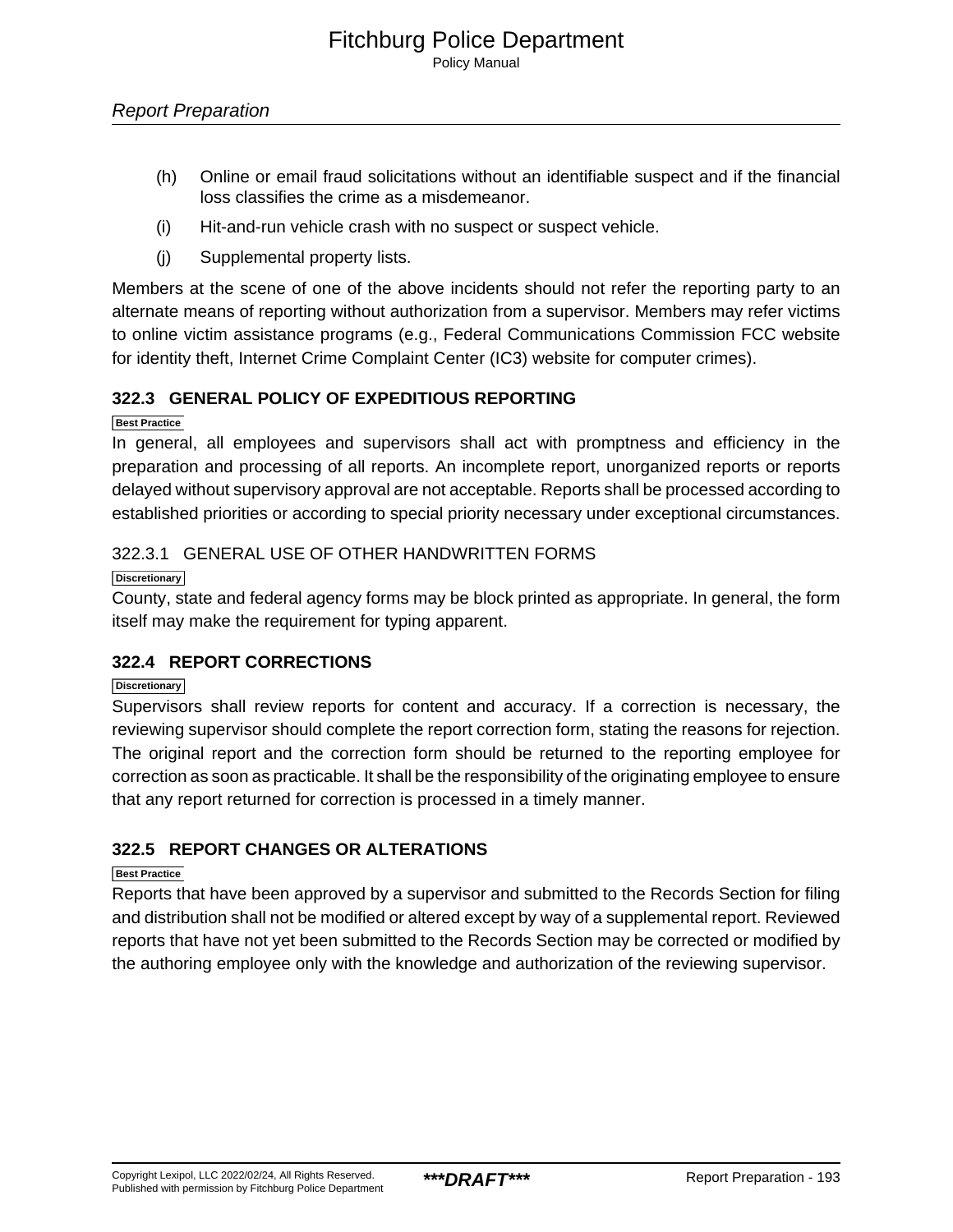# <span id="page-41-0"></span>**Outside Agency Assistance**

# **327.1 PURPOSE AND SCOPE**

**State**

The purpose of this policy is to provide guidance to members when requesting or responding to a request for mutual aid or when assisting another law enforcement agency.

# **327.2 POLICY**

### **Best Practice**

It is the policy of the Fitchburg Police Department to promptly respond to requests for assistance by other law enforcement agencies, subject to available resources and consistent with the applicable laws and policies of this department.

# **327.3 ASSISTING OUTSIDE AGENCIES**

# **State MODIFIED**

Generally, requests for any type of assistance from another agency should be routed to an onduty supervisor for approval. In some instances, a memorandum of understanding (MOU) or other established protocol may exist that eliminates the need for approval of individual requests (Wis. Stat. § 66.0313; Wis. Stat. § 175.46).

When another law enforcement agency requests assistance from this department, the Shift Sergeant may authorize, if available, an appropriate number of personnel to assist.

Members are reminded that their actions when rendering assistance must conform with applicable laws and be consistent with the policies of this department.

Officers may respond to a request for emergency assistance; however, they shall notify a supervisor of their activity as soon as practicable.

Arrestees may be temporarily detained by this department until arrangements for transportation are made by the outside agency. Probation violators who are temporarily detained by this department will not ordinarily be booked by this department. Only in exceptional circumstances, and subject to supervisor approval, will this department provide transportation of arrestees to other facilities on behalf of another agency.

When transportation assistance is rendered, a report shall be prepared and submitted by the handling member unless otherwise directed by a supervisor.

# 327.3.1 INITIATED ACTIVITY

### **State MODIFIED**

Any on-duty officer who engages in law enforcement activities of any type that are not part of a mutual aid request, pre-established MOUs or agreements and take place outside the jurisdiction of the Fitchburg Police Department should notify the local law enforcement agency of the county or municipality where the violation occurs, cooperate with that agency as necessary, and notify his/her supervisor or the Shift Sergeant and Dispatch as soon as reasonably practicable (Wis.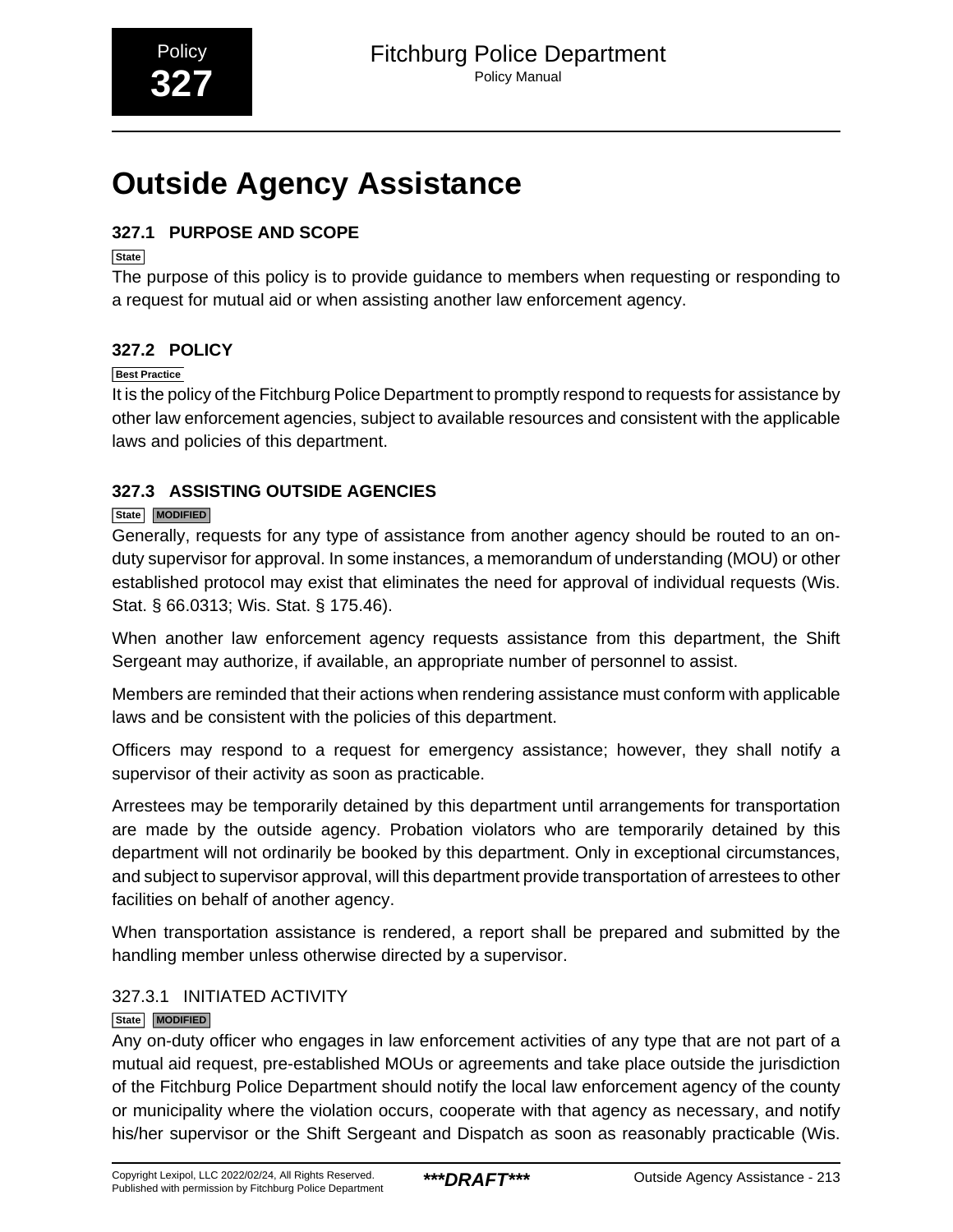Policy Manual

### Outside Agency Assistance

Stat. § 175.40(6)(d)). This requirement does not apply to special enforcement details or multiagency units that regularly work in multiple jurisdictions.

### **327.4 REQUESTING OUTSIDE ASSISTANCE**

#### **Best Practice**

If assistance is needed from another agency, the member requesting assistance should, if practicable, first notify a supervisor. The handling member or supervisor should direct assisting personnel to where they are needed and to whom they should report when they arrive.

The requesting member should arrange for appropriate radio communication capabilities, if necessary and available, so that communication can be coordinated between assisting personnel.

### **327.5 CRITICAL INCIDENT MUTUAL AID**

**Federal**

State, regional or county agencies may be summoned to assist and coordinate emergency services such as natural disasters, civil unrest, large crime scenes or accidents and hazardous or chemical spills. The Incident Commander, in cooperation with other agencies, is charged with making an immediate appraisal of the situation and its potential. Responders should:

- Establish scene management and control.
- Detect the presence of dangerous conditions or hazardous materials.
- Begin identification of dangerous conditions or hazardous materials (may use the most current Emergency Response Guidebook published by the U.S. Department of Transportation).
- Isolate the incident and identify zones of danger and activity.
- Contain the incident without risking unnecessary exposure.
- Perform firefighting, rescue, emergency medical and other critical life-saving response activities in accordance with the City Emergency Operations Plan.
- Begin evacuation or direct in-place sheltering.
- Consider personal protection/decontamination.
- Contact the local Wisconsin state dispatch center and request support if it occurs on any federal, state or county highway located outside of this department's jurisdiction.
- Seek additional resources if the event exceeds, or is expected to exceed, the capability of local resources, including mutual aid and state or federal assistance. When requesting local, state or federal assistance, this department should clarify whether it is requesting assistance only or complete scene management.

### **327.6 REPORTING REQUIREMENTS**

**Best Practice MODIFIED**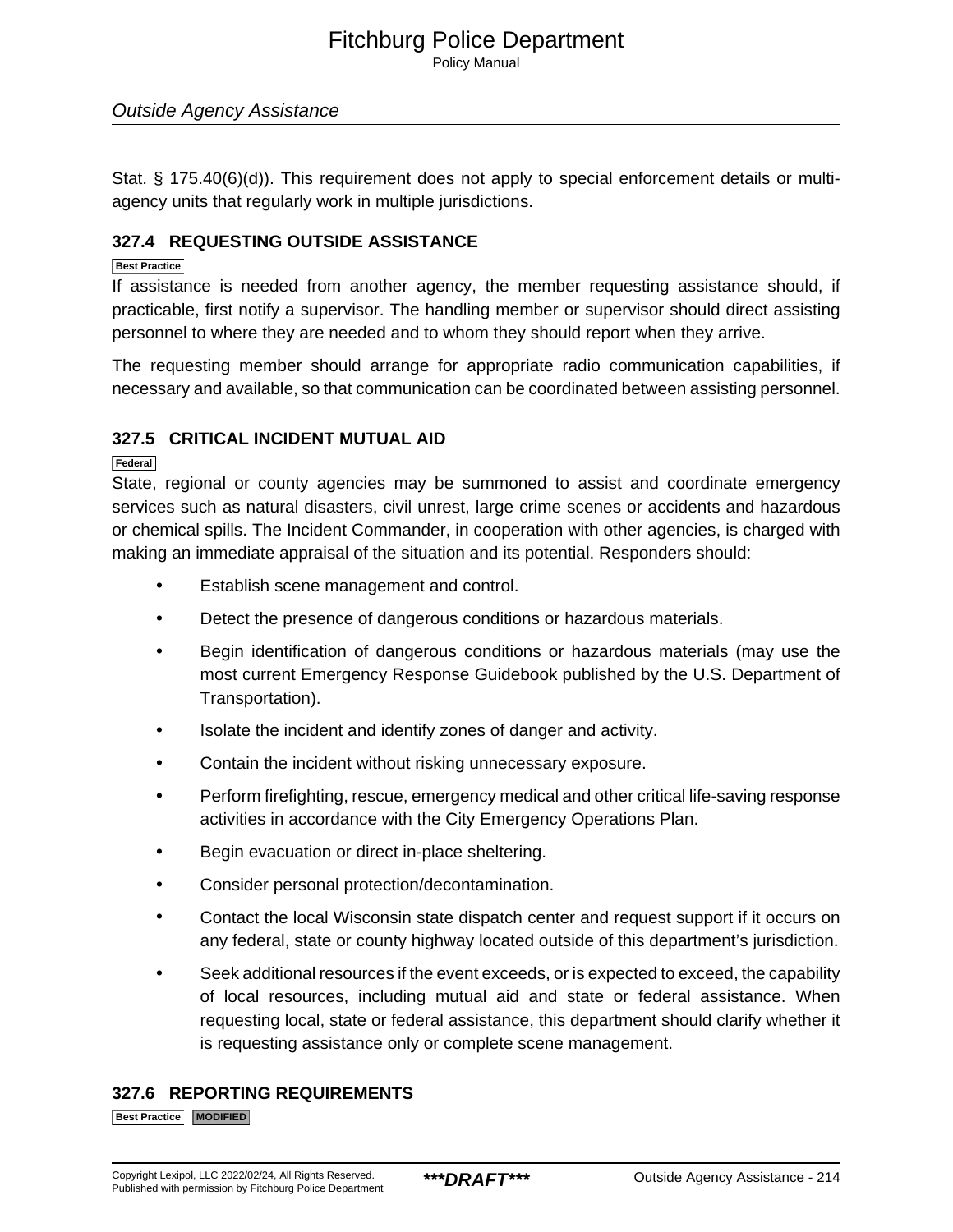Policy Manual

### Outside Agency Assistance

Incidents of outside assistance or law enforcement activities shall be documented in a case report or as directed by the Shift Sergeant.

### **327.7 MANDATORY SHARING**

### **Federal MODIFIED**

Equipment and supplies purchased with federal funds or grants that require such equipment and supplies be shared with other agencies should be documented and updated as necessary by the Chief of Police or the authorized designee.

The documentation should include:

- (a) The conditions relative to sharing.
- (b) The training requirements for:
	- 1. The use of the supplies and equipment.
	- 2. The members training in the use of the supplies and equipment.
- (c) Copies of the documentation should be provided to Dispatch and the Shift Sergeant to ensure use of the equipment and supplies is in compliance with the applicable sharing agreements.

The Deputy Chief should maintain documentation that the appropriate members have received the required training.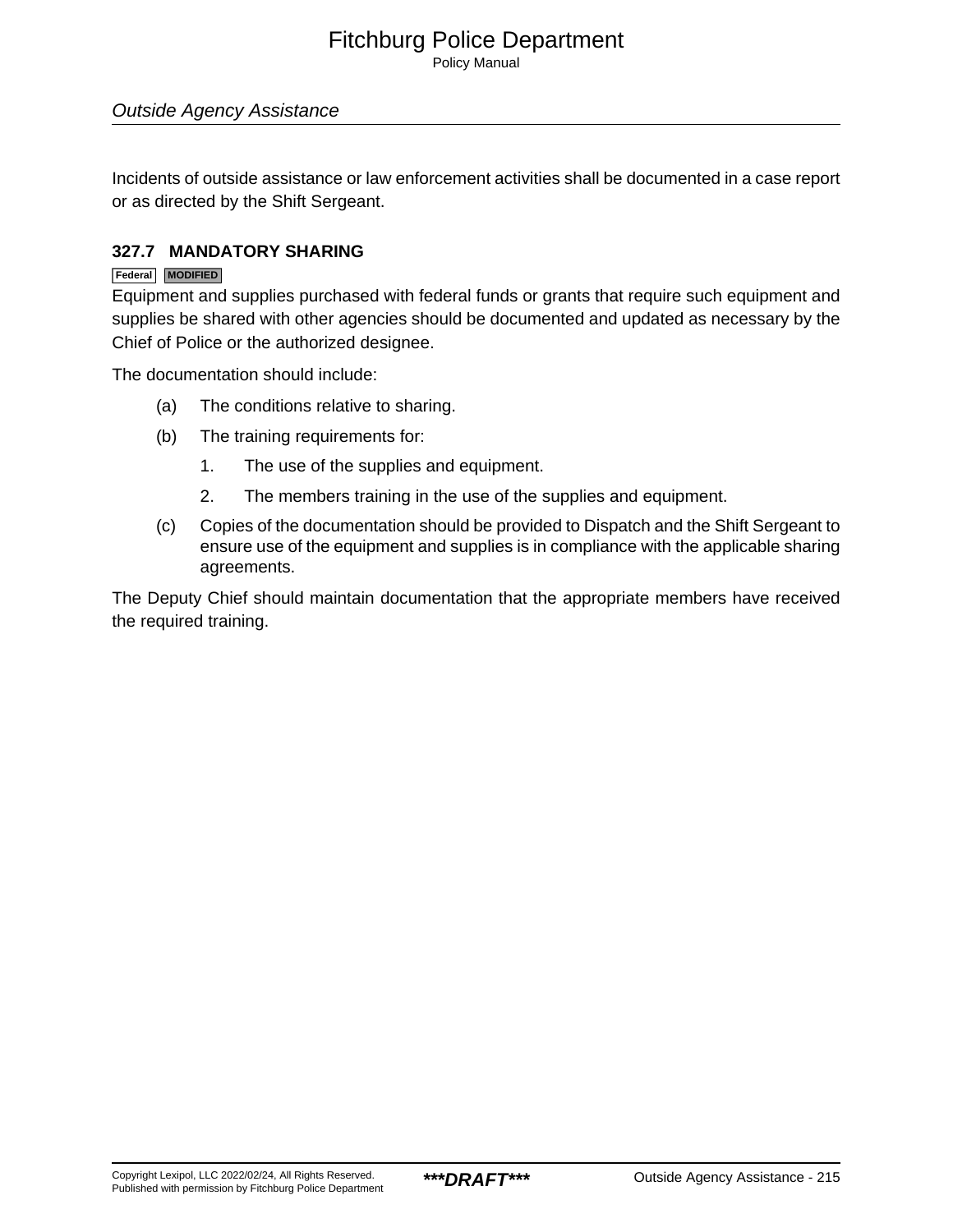# <span id="page-44-0"></span>**Death Investigation**

# **331.1 PURPOSE AND SCOPE**

**State**

The investigation of cases involving death include those ranging from natural causes to homicide. Some causes of death may not be readily apparent and some cases differ substantially from what they appear to be initially. The importance of a thorough death investigation cannot be emphasized enough.

Death investigations shall be conducted pursuant to Wis. Stat. Chapter 979.

# **331.2 INVESTIGATION CONSIDERATIONS**

### **Best Practice MODIFIED**

Death investigation cases require certain actions be taken. Emergency Medical Services shall be called in all suspected death cases, unless the death is obvious (e.g., the person has been decapitated or the body is decomposed). Officers on-scene should suggest to EMS to be mindful of potential crime scene implications and to limit the number of personnel within the scene, if possible. A supervisor shall be notified in all death investigations.

# 331.2.1 MEDICAL EXAMINER REQUEST

### **State MODIFIED**

The Medical Examiner shall be called in all deaths other than Hospice related deaths, including but not limited to the following (Wis. Stat. § 979.01):

- (a) All deaths in which there are unexplained, unusual or suspicious circumstances
- (b) All homicides
- (c) All suicides
- (d) All deaths following an abortion
- (e) All deaths due to poisoning, whether homicidal, suicidal or accidental
- (f) All deaths following accidents, whether the injury is or is not the primary cause of death
- (g) When there was no physician, or accredited practitioner of a bona fide religious denomination relying upon prayer or spiritual means for healing in attendance within 30 days preceding death
- (h) When a physician refuses to sign a death certificate
- (i) When, after reasonable efforts, a physician cannot be located or contacted to sign the death certificate
- (j) Unidentifiable bodies

# 331.2.2 SEARCHING DEAD BODIES

**Best Practice MODIFIED**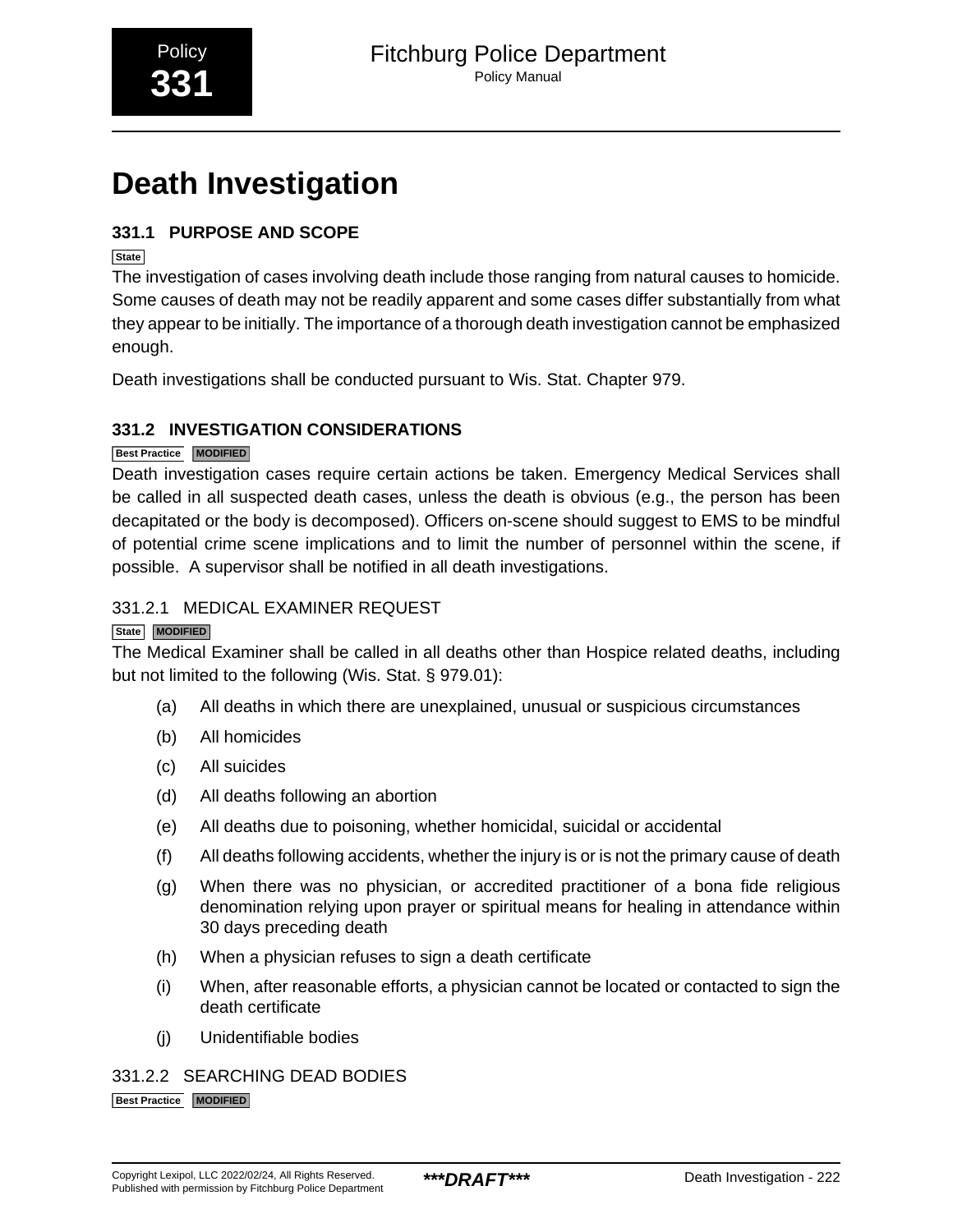Policy Manual

### Death Investigation

The Medical Examiner or an assistant and authorized investigators are generally the only persons permitted to move, handle or search a body. Should exigent circumstances indicate to an officer that any other search of a known dead body is warranted prior to the arrival of the Medical Examiner, the investigating officer shall first obtain verbal consent from the Medical Examiner when practicable.

An officer is permitted to make a reasonable search of an individual who it is reasonable to believe is dead, or near death, for a record of anatomical gift or other information identifying the individual as a donor or as an individual who made a refusal (Wis. Stat.§ 157.06(12)). If a donor document is located, the Medical Examiner shall be promptly notified. If a donor record of gift or gift refusal is located, and the individual is transported to a hospital, the person responsible for conducting the search shall send the donor record of gift or gift refusal to the hospital.

Whenever reasonably possible, a witness, preferably a relative to the deceased or a member of the household, should be requested to remain nearby the scene and available to the officer pending the arrival of the Medical Examiner. The name and address of this person shall be included in the narrative of the death report. Whenever personal effects are removed from the body of the deceased by the Medical Examiner, an officer shall document the items taken.

### 331.2.3 DEATH NOTIFICATION

### **Best Practice MODIFIED**

The Dane County Medical Examiner will make the death notification. An officer/investigator may assist with or make a notification if requested by the Dane County Medical Examiner Office.

### 331.2.4 DEATH INVESTIGATION REPORTING

### **Best Practice MODIFIED**

All incidents involving a death shall be documented on a case report.

### 331.2.5 SUSPECTED HOMICIDE

### **Best Practice MODIFIED**

If the initially assigned officer suspects that the death involves a homicide, any suspicious circumstances or the manner of death cannot be determined, the officer shall take steps to protect the scene. The Detective Bureau and Support Services Commander shall be notified to determine the possible need for an investigator to respond to the scene for further immediate investigation.

### 331.2.6 EMPLOYMENT-RELATED DEATHS OR INJURIES

### **Best Practice MODIFIED**

Any member of this agency who responds to and determines that a death, serious illness or serious injury has occurred as a result of an accident at or in connection with the victim's employment should ensure that the nearest office of the Wisconsin Department of Health Services (WDHS) and OHSA are notified with all pertinent information.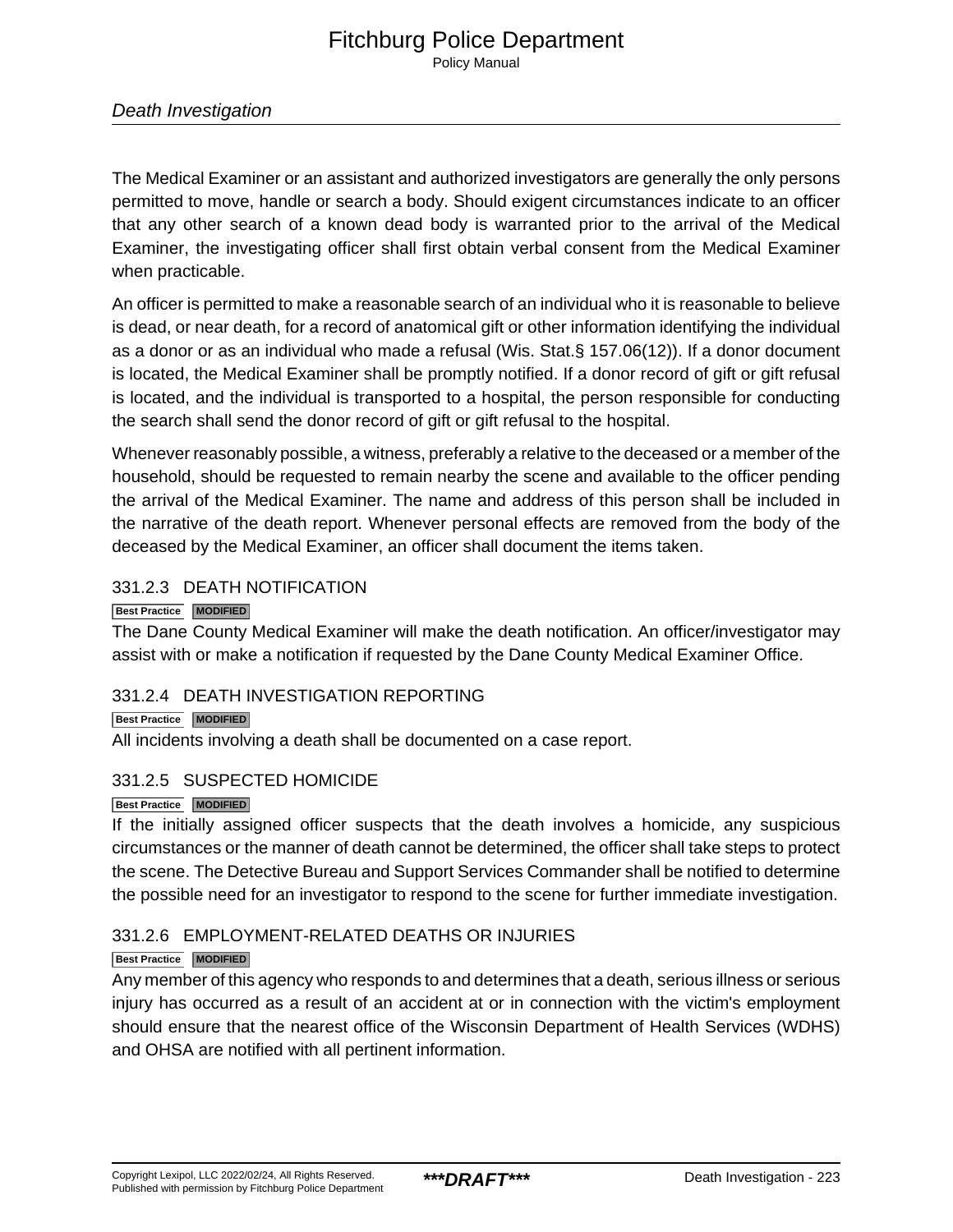# <span id="page-46-0"></span>**Identity Theft**

# **332.1 PURPOSE AND SCOPE**

### **Best Practice**

Identity theft is a growing trend that frequently involves related crimes in multiple jurisdictions. This policy is intended to provide guidelines for the reporting and investigation of such crimes.

# **332.2 POLICY**

### **Best Practice**

It is the policy of the Fitchburg Police Department to effectively investigate cases of identity theft.

# **332.3 REPORTING**

### **Best Practice MODIFIED**

- (a) To maintain uniformity in reporting, officers shall initiate a report for victims residing within the jurisdiction of this department where the crime occurred. For incidents of identity theft occurring outside this jurisdiction, officers should observe the following (Wis. Stat. § 943.201(4)):
	- 1. For any victim not residing within this jurisdiction, the officer may either take a courtesy report to be forwarded to the victim's residence agency or the victim shall be informed which law enforcement agency may have jurisdiction. The victim should be encouraged to promptly report the identity theft to the appropriate law enforcement agency.
- (b) While the crime of identity theft should be reported to the law enforcement agency where the victim resides, officers of this department should investigate and report crimes occurring within this jurisdiction that have resulted from the original identity theft (e.g., the identity theft occurred elsewhere, but the fraud, usage of services, or receipt of goods were acquired or occurred in this jurisdiction).
- (c) Officers should include all known incidents of fraudulent activity (e.g., credit card number applied for in victim's name when the victim has never made such an application).
- (d) Officers should also cross-reference all known reports made by the victim (e.g., U.S. Secret Service, credit reporting bureaus, U.S. Postal Service, Department of Motor Vehicles) with all known report numbers.
- (e) Following supervisory review and Department processing, the initial report may be forwarded to the appropriate investigator for follow-up investigation, coordination with other agencies, and prosecution as circumstances dictate.

# **332.4 PREVENTIVE MEASURES**

### **Best Practice MODIFIED**

The victim should be advised to place a security freeze on his/her consumer report, as allowed by law.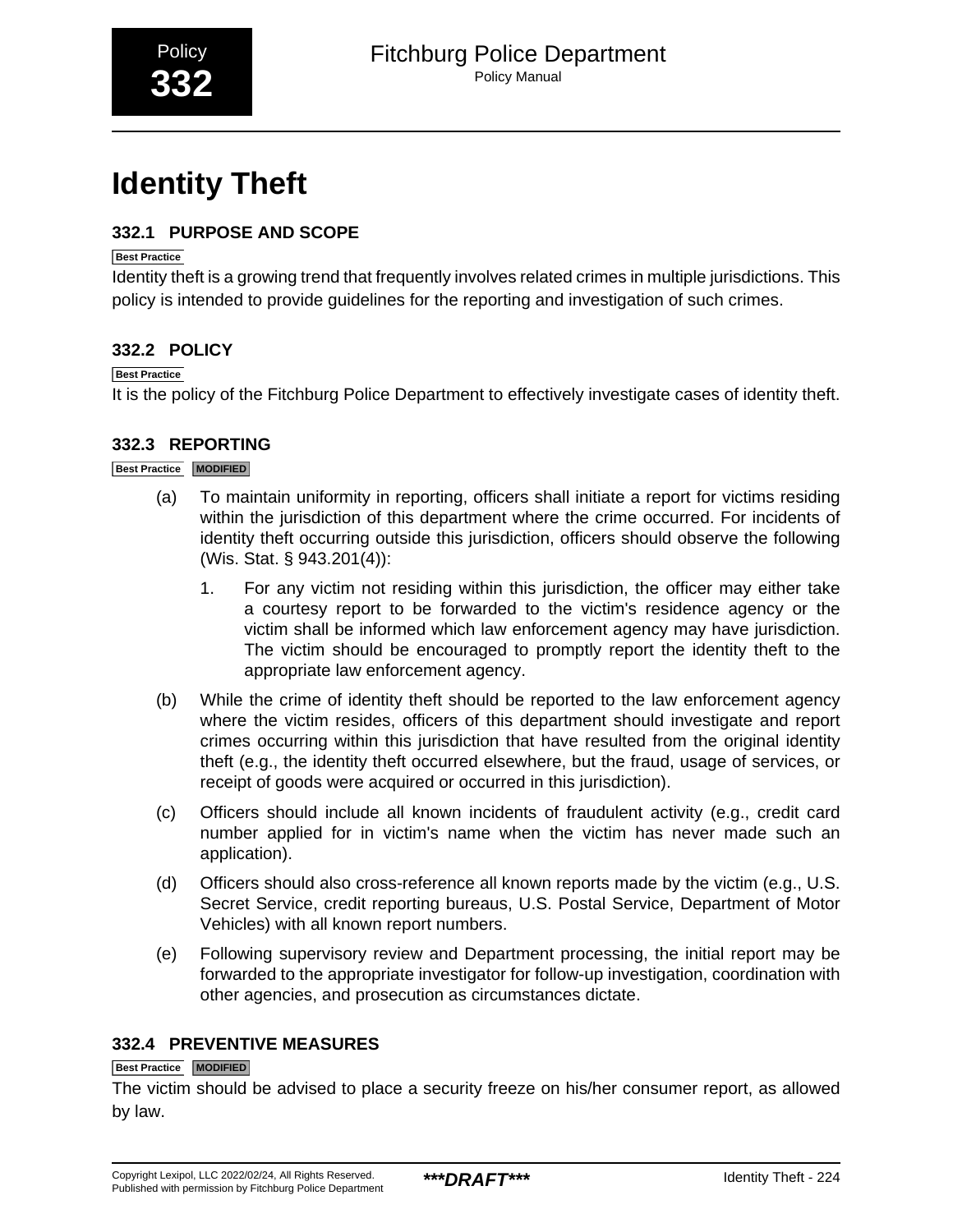Policy Manual

Identity Theft

The victim may file an identity theft complaint with the Wisconsin Department of Agriculture, Trade and Consumer Protection, Office of Privacy Protection (OPP) at 800-422-7128, [www.privacy.wi.gov](http://www.privacy.wi.gov/) , or e-mail at [wisconsinprivacy@dacp.state.wi.us](mailto:wisconsinprivacy@dacp.state.wi.us) .

### **332.5 INFORMATION**

### **Federal MODIFIED**

The victim should be encouraged to contact the Federal Trade Commission (FTC), which is responsible for receiving and processing complaints under the Identity Theft and Assumption Deterrence Act. The victim can contact the FTC online at [http://www.ftc.gov/bcp/menus/consumer/](http://www.ftc.gov/bcp/menus/consumer/data/idt.shtm) [data/idt.shtm](http://www.ftc.gov/bcp/menus/consumer/data/idt.shtm) or by telephone at 877-ID Theft (877-438-4338). Additional information may be found at the U.S. Department of Justice website, <http://www.usdoj.gov>, or the FBI at [http://www.fbi.gov/](http://www.fbi.gov/milwaukee) [milwaukee, or the city of Fitchburg website, https://www.fitchburgwi.gov/1106/Identity-Theft.](http://www.fbi.gov/milwaukee)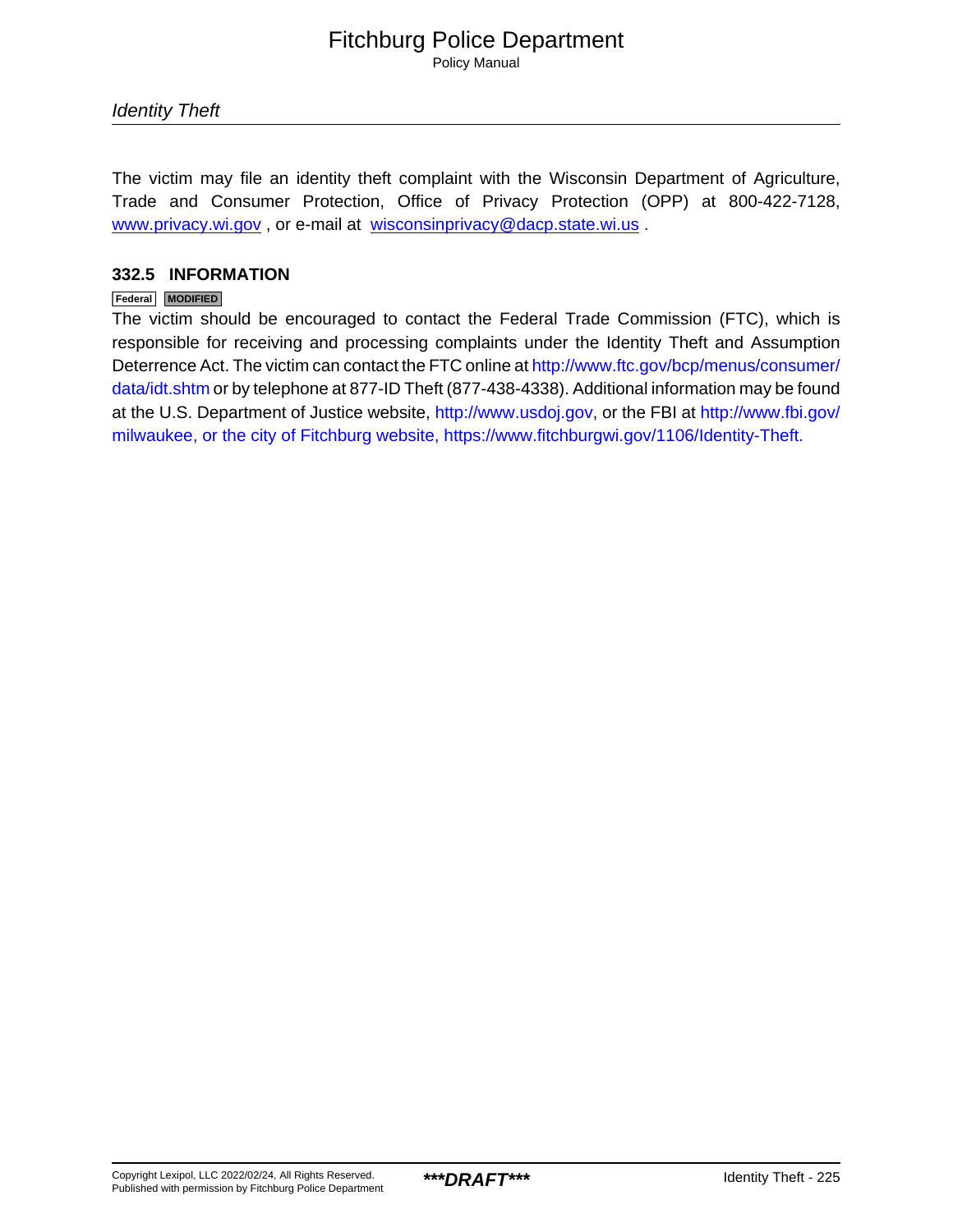# <span id="page-48-0"></span>**Private Persons' Arrests**

# **333.1 PURPOSE AND SCOPE**

**State**

The purpose of this policy is to provide guidance for the handling of private person's arrests made pursuant to Wisconsin common law.

# **333.2 ADVISING PRIVATE PERSONS OF THE ARREST PROCESS**

### **Best Practice**

Officers should use sound discretion in determining whether to advise an individual of the arrest process.

- (a) When advising any individual regarding the right to make a private person's arrest, officers should refrain from encouraging or dissuading any individual from making such an arrest and should instead limit advice to the legal requirements for such an arrest, as listed below.
- (b) Private individuals should be discouraged from using force to effect a private person's arrest. Absent immediate threat to their own safety or the safety of others, private individuals should be encouraged to refer matters to law enforcement officials for further investigation or arrest.

# **333.3 ARRESTS BY PRIVATE PERSONS**

### **State MODIFIED**

A private person may arrest another under the following circumstances:

- (a) When a felony has been in fact committed and he/she has reasonable grounds to believe the person to be arrested has committed it.
- (b) For a misdemeanor amounting to a breach of the peace and committed in his/her presence. This typically applies to misdemeanor offense involving potential violence or public safety concerns, such as battery, 4th degree sexual assault, endangering safety by use of a dangerous weapon, and disorderly conduct.
- (c) When a merchant or service provider, a merchant's or service provider's adult employee or security agent, has reasonable cause to believe that a person has stolen merchandise or services in his/her presence, he/she may detain the person at the place of business where the offense occurred in a reasonable manner for a reasonable length of time to deliver the person to a peace officer or to a parent or guardian in the case of a minor (Wis. Stat. § 943.50(3)).

# **333.4 OFFICER RESPONSIBILITIES**

**Best Practice**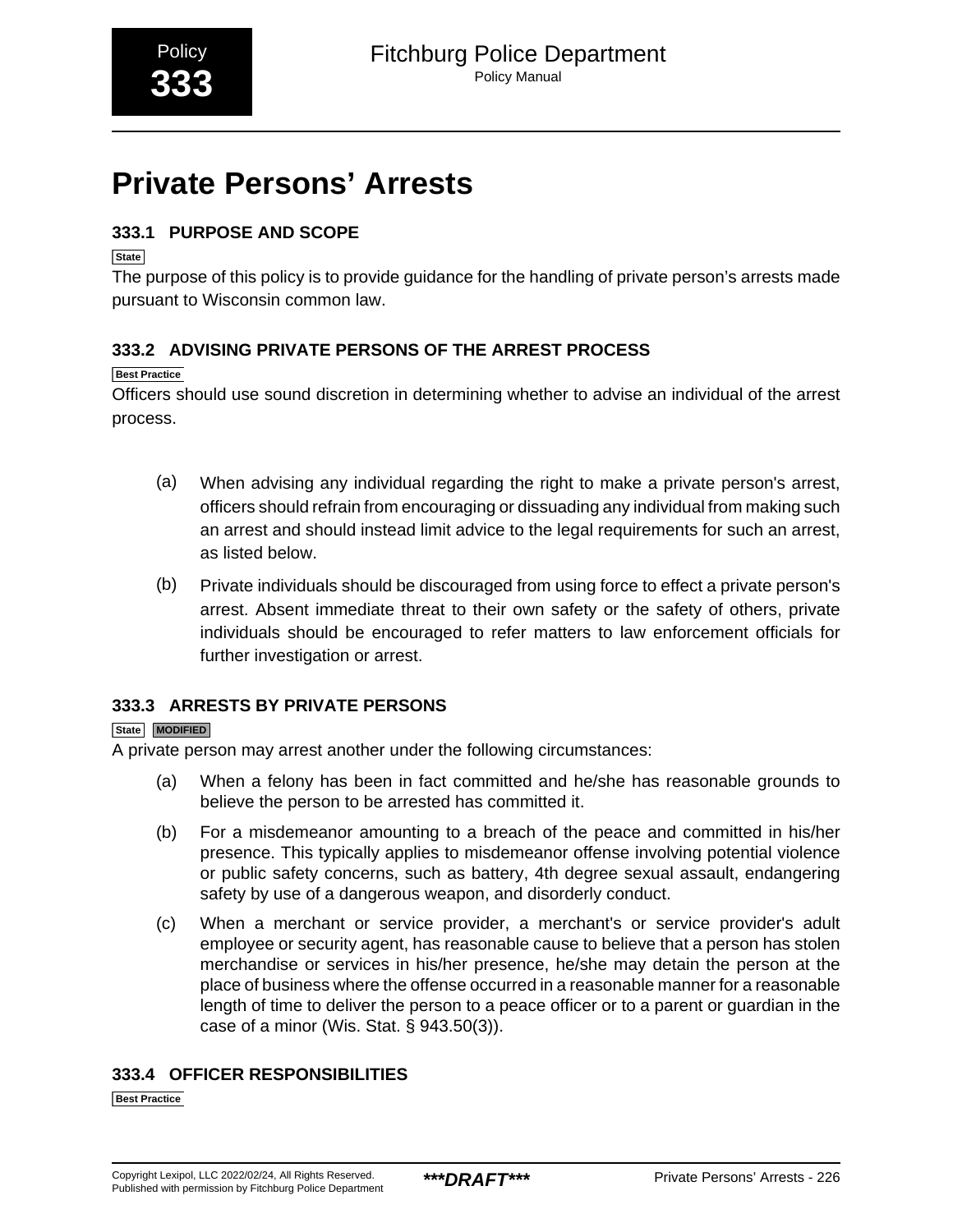### Private Persons' Arrests

Any officer presented with a private person who has made a private person's arrest must determine whether there is reasonable cause to believe that such an arrest would be lawful.

- (a) Should any officer determine that there is no reasonable cause to believe that a private person's arrest is lawful, the officer should take no action to further detain or restrain the individual beyond that which reasonably appears necessary to investigate the matter, to determine the lawfulness of the arrest and protect the public safety (Wis. Stat. § 968.08).
	- 1. Any officer who determines that a private person's arrest appears to be unlawful should promptly release the arrested individual. The officer must include the basis of such a determination in a related report.
	- 2. Absent reasonable cause to support a private person's arrest or other lawful grounds to support an independent arrest by the officer, the officer should advise the parties that no arrest will be made and that the circumstances will be documented in a related report.
- (b) Whenever an officer determines that there is reasonable cause to believe that a private person's arrest is lawful, the officer may exercise the appropriate option based upon the charges:
	- 1. Take the individual into physical custody for booking.
	- 2. Release the individual upon issuance of a misdemeanor and/or ordinance citation.
	- 3. Release the individual pending the filing of formal charges.

### **333.5 REPORTING REQUIREMENTS**

### **Best Practice MODIFIED**

In all circumstances in which a private person is claiming to have made an arrest, the individual must provide a full statement and fully identify themselves to officers. If the person fails or refuses to do so, the arrested subject shall be released unless the officer has an independent reason to take the person into custody.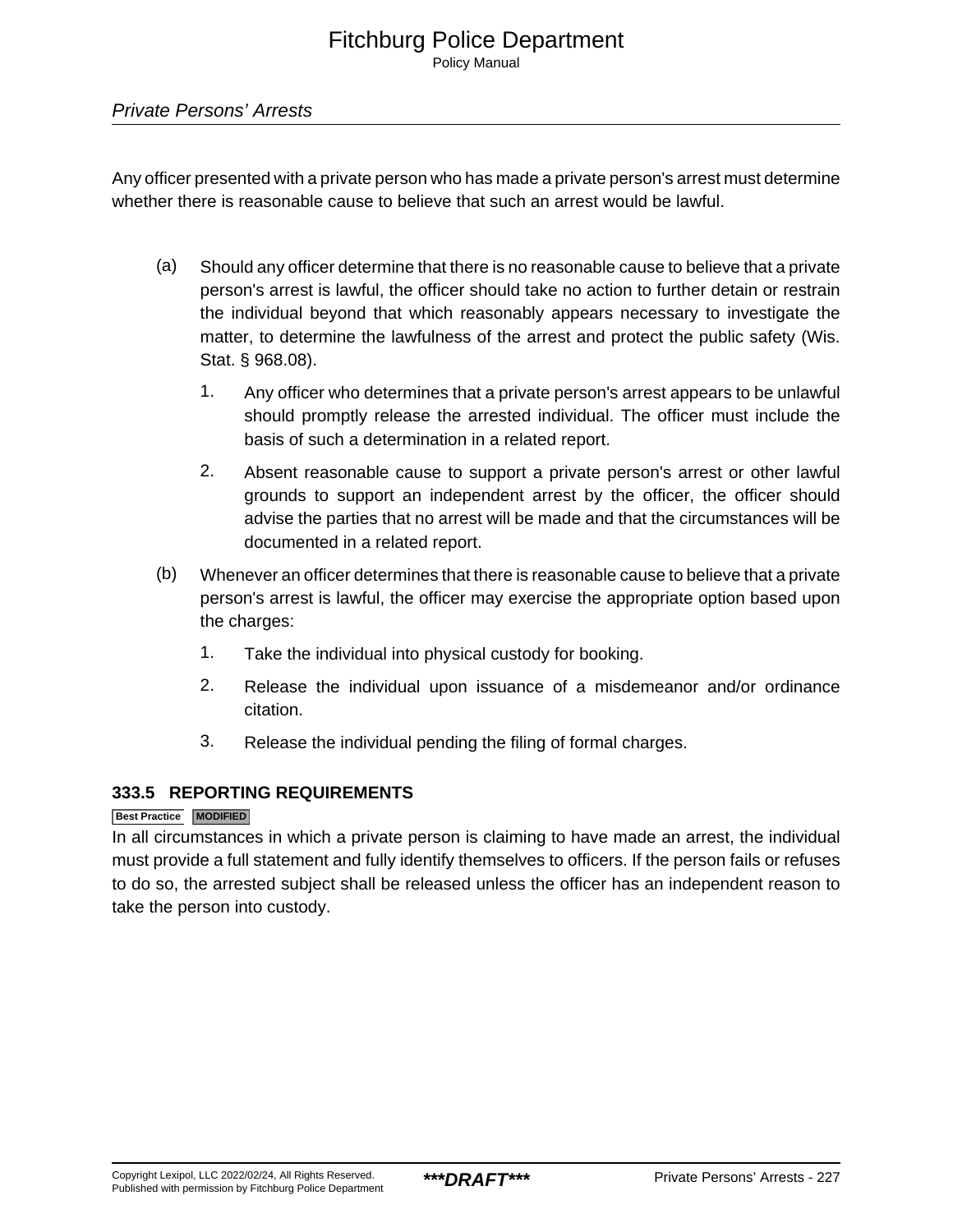# <span id="page-50-0"></span>**Child and Dependent Adult Safety**

# **337.1 PURPOSE AND SCOPE**

### **Best Practice**

This policy provides guidelines to ensure that children and dependent adults are not left without appropriate care in the event their caregiver or guardian is arrested or otherwise prevented from providing care due to actions taken by members of this department.

This policy does not address the actions to be taken during the course of a child abuse or dependent adult investigation. These are covered in the Child Abuse and Adult Abuse Policies.

# **337.2 POLICY**

### **Best Practice**

It is the policy of this department to mitigate, to the extent reasonably possible, the stressful experience individuals may have when a parent or caregiver is arrested. The Fitchburg Police Department will endeavor to create a strong, cooperative relationship with local, state and community-based social services to ensure an effective, collaborative response that addresses the needs of those affected, including call-out availability and follow-up responsibilities.

# **337.3 PROCEDURES DURING AN ARREST**

### **Best Practice**

When encountering an arrest or prolonged detention situation, officers should make reasonable attempts to determine if the arrestee is responsible for children or dependent adults. In some cases this may be obvious, such as when children or dependent adults are present. However, officers should inquire if the arrestee has any children or dependent adults who are without appropriate supervision. The following steps should be taken:

- (a) Inquire about and confirm the location of any children or dependent adults.
- (b) Look for evidence of children and dependent adults. Officers should be mindful that some arrestees may conceal the fact that they have a dependent for fear the individual may be taken from them.
- (c) Consider inquiring of witnesses, neighbors, friends and relatives of the arrestee as to whether the person is responsible for a child or dependent adult.

Whenever reasonably possible, officers should consider reasonable alternatives to arresting a parent, guardian or caregiver in the presence of his/her child or dependent adult.

Whenever it is safe to do so, officers should allow the parent or caregiver to assure children or dependent adults that they will be provided care. If this is not safe or if the demeanor of the parent or caregiver suggests this conversation would be non-productive, the officer at the scene should explain the reason for the arrest in age-appropriate language and offer reassurance to the child or dependent adult that he/she will receive appropriate care.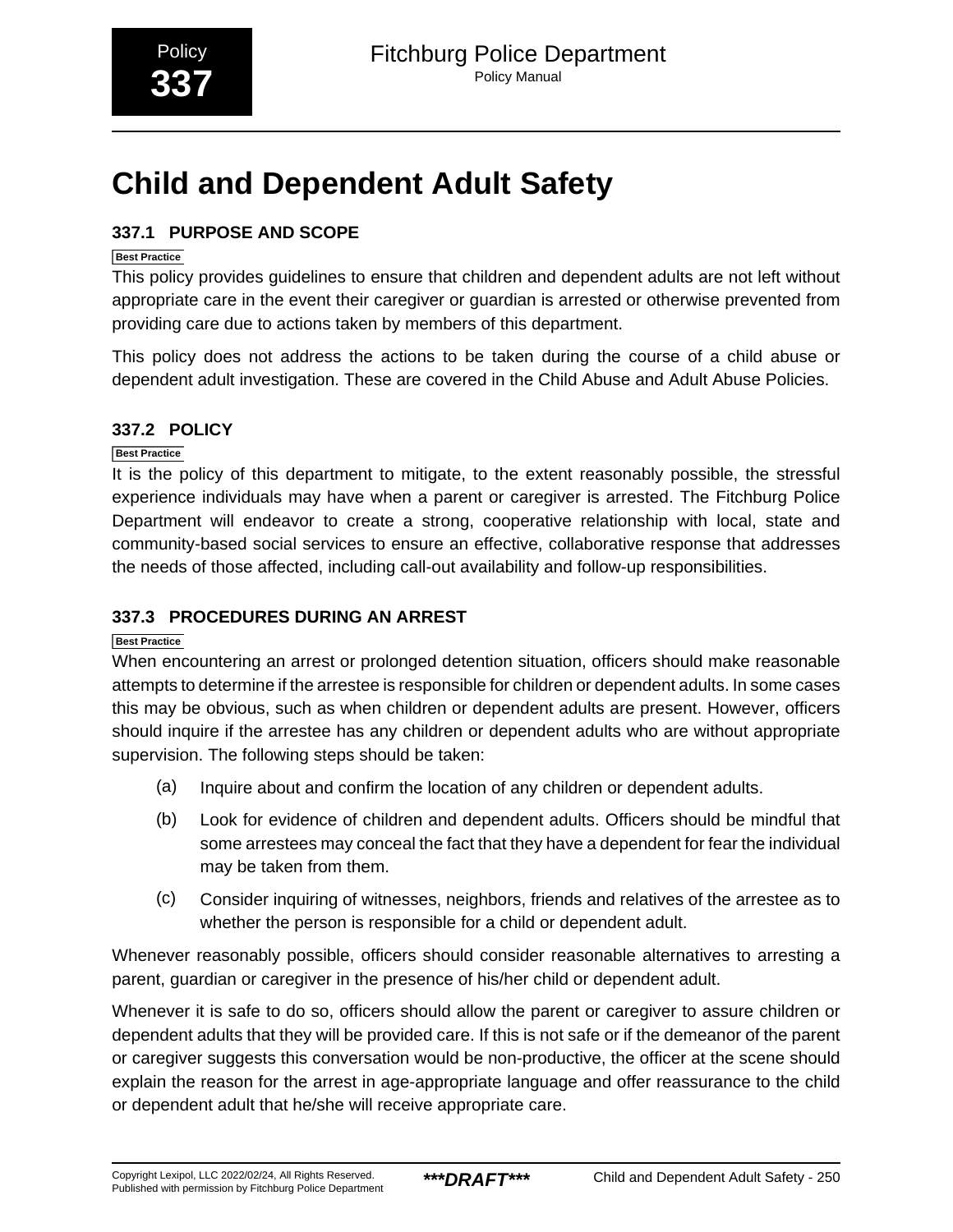Policy Manual

### Child and Dependent Adult Safety

### 337.3.1 AFTER AN ARREST

#### **Best Practice MODIFIED**

Whenever an arrest is made, the officer should take all reasonable steps to ensure the safety of the arrestee's disclosed or discovered children or dependent adults.

Officers should allow the arrestee reasonable time to arrange for care of children and dependent adults. Temporary placement with family or friends may be appropriate. However, any decision should give priority to a care solution that is in the best interest of the child or dependent adult. The following guidelines should be followed:

- (a) Allow the person reasonable time to arrange for the care of children and dependent adults with a responsible party, as appropriate.
	- 1. Officers should consider allowing the person to use his/her cell phone to facilitate arrangements through access to contact phone numbers, and to lessen the likelihood of call screening by the recipients due to calls from unknown sources.
- (b) Unless there is evidence to the contrary (e.g., signs of abuse, drug use, unsafe environment), officers should respect the parent or caregiver's judgment regarding arrangements for care. It is generally best if the child or dependent adult remains with relatives or family friends that he/she knows and trusts because familiarity with surroundings and consideration for comfort, emotional state and safety are important.
	- (a) Except when a court order exists limiting contact, the officer should attempt to locate and place children or dependent adults with a non-arrested parent, guardian or caregiver.
	- (b) Children should not be left in the care of persons previously convicted of child abuse, neglect, sexual abuse, etc. Also, dependent adults should not beleft in the care of persons convicted of elder abuse or other adult related offenses that would compromise the safety of the dependent adult.
- (c) Provide for the immediate supervision of children or dependent adults until an appropriate caregiver arrives.
- (d) Notify the appropriate Aging and Disability Resource Center, if appropriate.
- (e) Notify the field supervisor or Shift Sergeant of the disposition of children or dependent adults.

If children or dependent adults are at school or another known location outside the household at the time of arrest, the arresting officer should attempt to contact the school or other known location and inform the principal or appropriate responsible adult of the caregiver's arrest and of the arrangements being made for the care of the arrestee's dependents. The result of such actions should be documented in the associated report.

### 337.3.2 DURING THE ARREST PROCESS

### **Best Practice MODIFIED**

During the arrest process, the arrestee should be allowed to make telephone calls to arrange for the care of any child or dependent adult in accordance with the Temporary Custody of Adults Policy.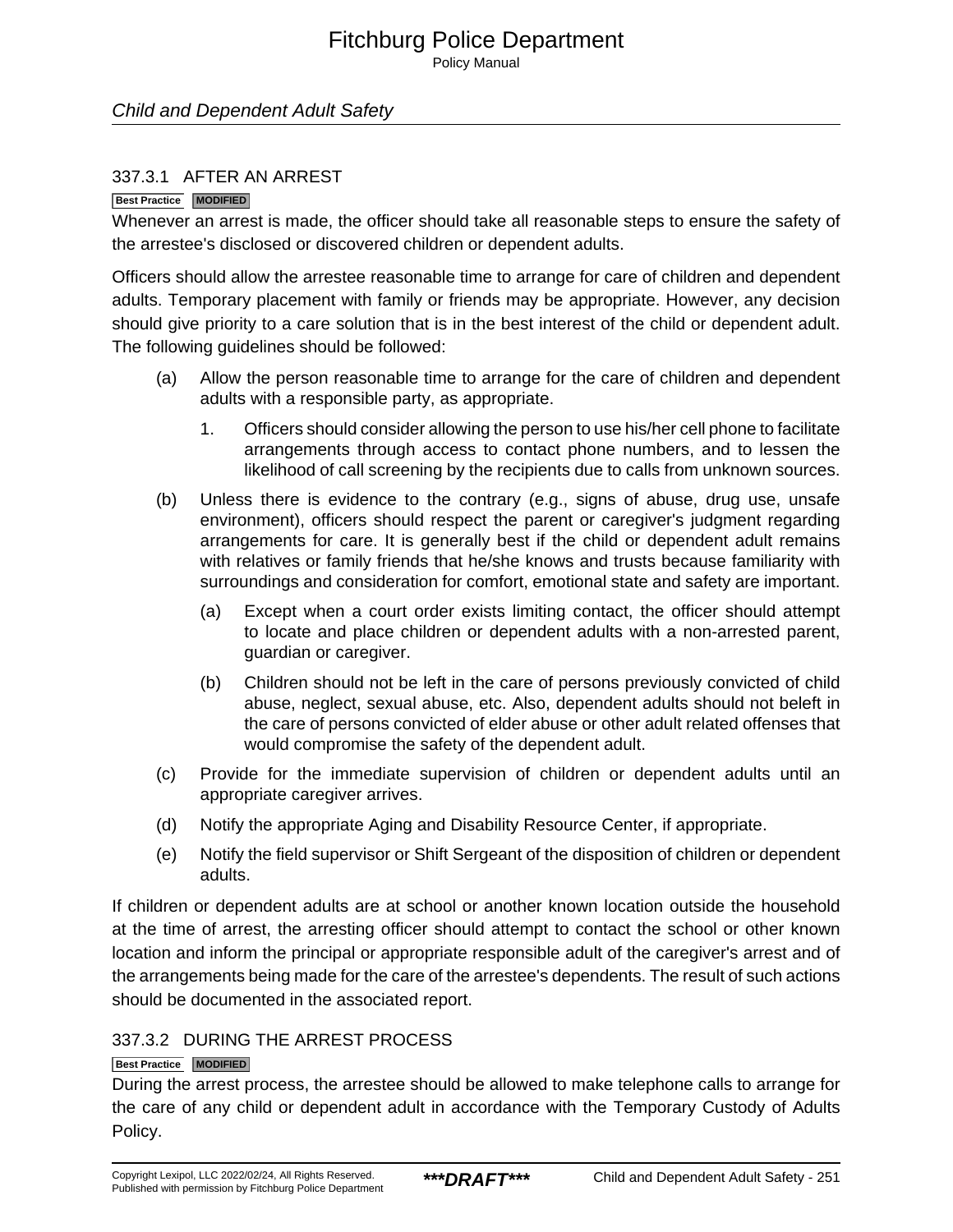Policy Manual

# Child and Dependent Adult Safety

If an arrestee is unable to resolve the care of any child or dependent adult through this process, or circumstances prevent them from making such arrangements (e.g., their behavior prevents reasonable accommodations for making necessary calls), a supervisor should be contacted to determine the appropriate steps to arrange for care. These steps may include additional telephone calls or contacting a local, county or state services agency.

### 337.3.3 REPORTING

### **Best Practice MODIFIED**

- (a) For all arrests where children are present or living in the household and other child care arrangements need to be made other that a parent or legal guardian, the reporting member will document the following information:
	- 1. Name
	- 2. Sex
	- 3. Age
	- 4. Special needs (e.g., medical, mental health)
	- 5. How, where and with whom or which agency the child was placed
	- 6. Identities and contact information for other potential caregivers
	- 7. Notifications made to other adults (e.g., schools, relatives)
- (b) For all arrests where dependent adults are present or living in the household and other arrangements need to be made other than a legal guardian or parents, the reporting member will document the following information about the dependent adult:
	- 1. Name
	- 2. Sex
	- 3. Age
	- 4. Whether he/she reasonably appears able to care for him/herself
	- 5. Disposition or placement information if he/she is unable to care for him/herself

### 337.3.4 SUPPORT AND COUNSELING REFERRAL

### **Best Practice**

If, in the judgment of the handling officers, the child or dependent adult would benefit from additional assistance, such as counseling services, contact with a victim advocate or a crisis telephone number, the appropriate referral information may be provided.

### **337.4 DEPENDENT WELFARE SERVICES**

### **Best Practice**

Whenever an arrestee is unwilling or incapable of arranging for the appropriate care of any children or dependent adults, the handling officer should contact the appropriate welfare service or other department-approved social service to determine whether protective custody is appropriate.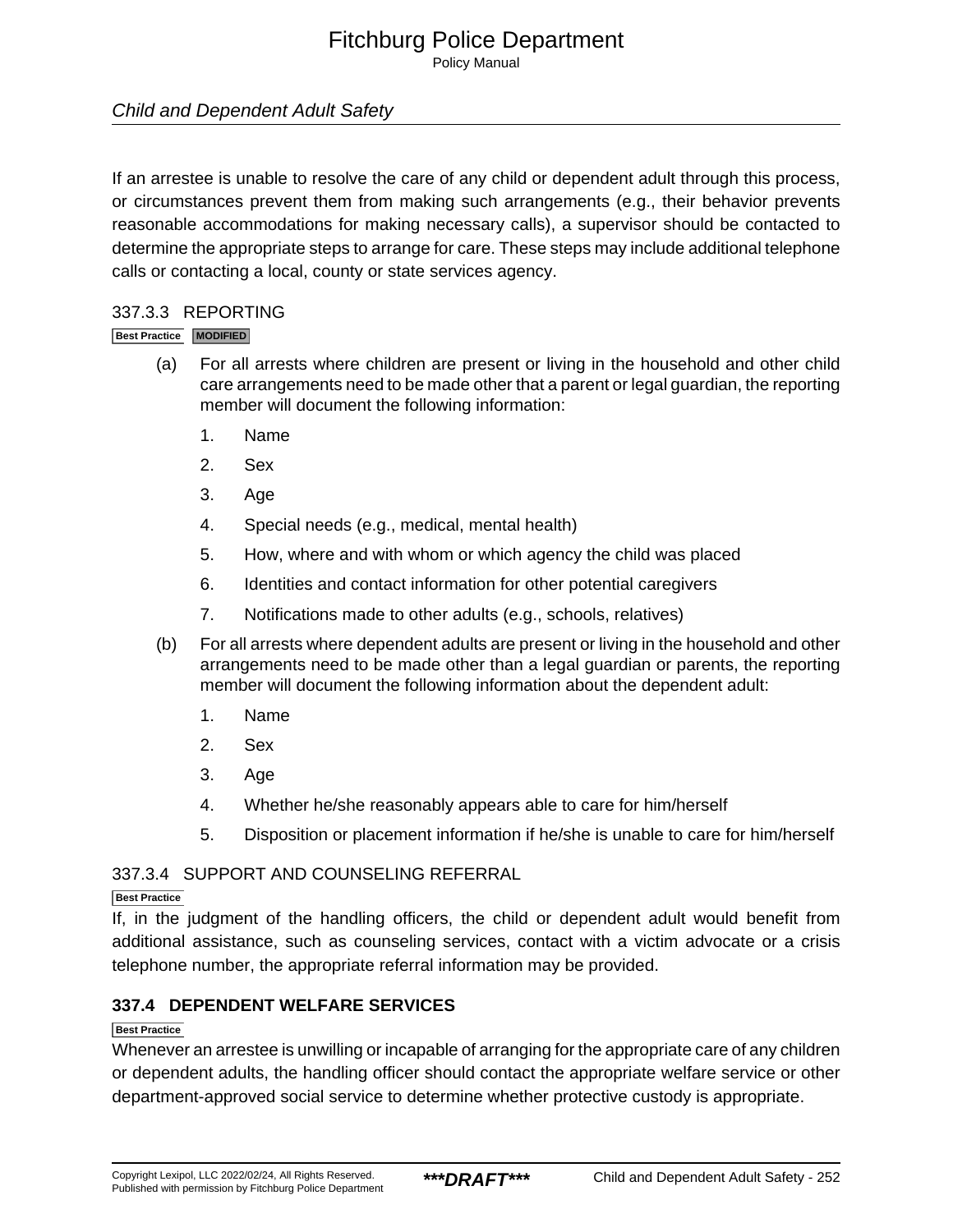Policy Manual

### Child and Dependent Adult Safety

Only when other reasonable options are exhausted should a child or dependent adult be transported to the police facility, transported in a marked law enforcement vehicle or taken into formal protective custody.

Under no circumstances should a child or dependent adult be left unattended or without appropriate care.

### **337.5 TRAINING**

### **Best Practice**

The Deputy Chief is responsible to ensure that all members of this department who may be involved in arrests affecting children or dependent adults receive approved training on effective safety measures when a parent, guardian or caregiver is arrested.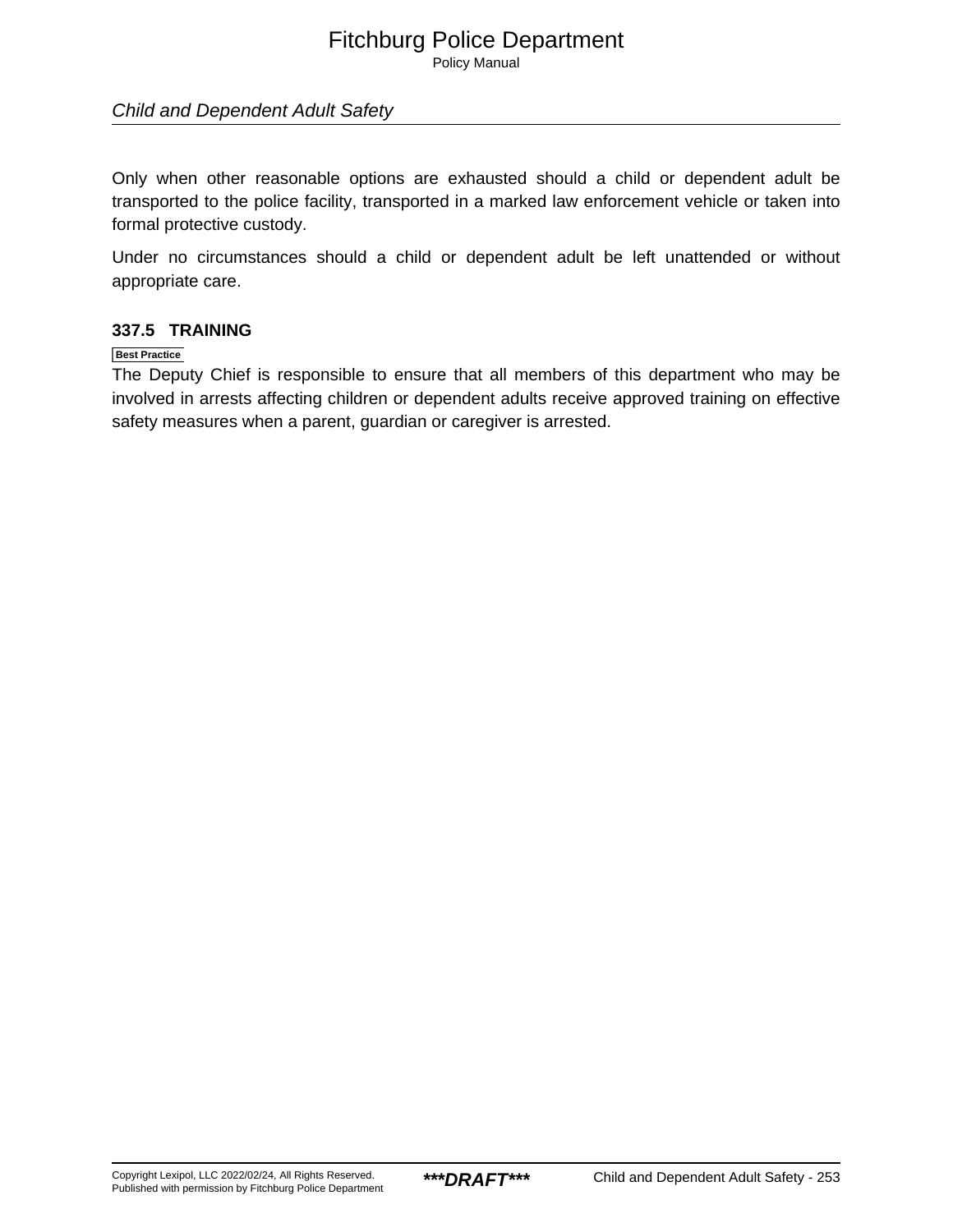# <span id="page-54-0"></span>**Service Animals**

# **338.1 PURPOSE AND SCOPE**

**Federal**

Service animals play an important role in helping to overcome the limitations often faced by people with disabilities. The Fitchburg Police Department recognizes this need and is committed to making reasonable modifications to its policies, practices and procedures in accordance with Title II of the Americans with Disabilities Act (ADA) to permit the use of service animals that are individually trained to assist a person with a disability.

# **338.2 SERVICE ANIMALS**

**Federal**

The ADA defines a service animal as any dog or miniature horse that is individually trained to do work or perform tasks for the benefit of an individual with a disability, including a physical, sensory, psychiatric, intellectual or other mental disability. The work or tasks performed by a service animal must be directly related to the owner's disability (28 CFR 35.104).

# 338.2.1 STATE LAW

**State**

Any other animal that is individually trained or is being trained to do work or perform tasks for the benefit of a person with a disability, the work or task of guiding a person with impaired vision, alerting a person with impaired hearing to intruders or sound, providing minimal protection or rescue work, pulling a wheelchair, or retrieving dropped items is a service animal in accordance with Wis. Stat. § 106.52(1)(fm).

# 338.2.2 USE OF SERVICE ANIMALS

**Best Practice**

Some service animals may be readily identifiable. However, many do not have a distinctive symbol, harness or collar. Service animals are not pets and may be trained by an individual or organization to assist people with disabilities.

The following examples are some of the ways service animals may be used to provide assistance:

- Guiding people who are blind or have low vision.
- Alerting people who are deaf or hard of hearing.
- Retrieving or picking up items, opening doors or flipping switches for people who have limited use of their hands, arms or legs.
- Pulling wheelchairs.
- Providing physical support and assisting with stability and balance.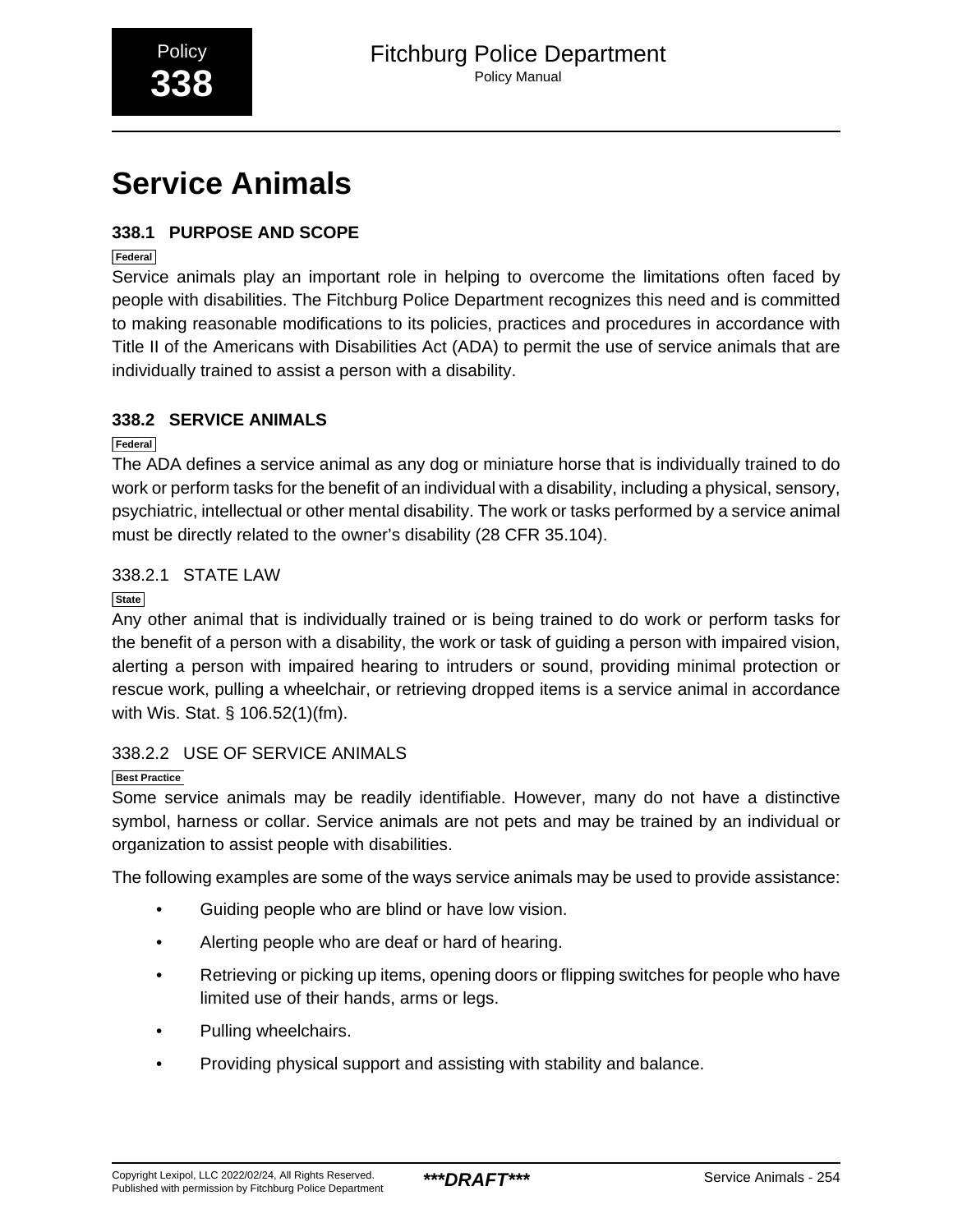- Doing work or performing tasks for persons with traumatic brain injury, intellectual disabilities or psychiatric disabilities, such as reminding a person with depression to take medication.
- Alerting a person with anxiety to the onset of panic attacks, providing tactile stimulation to calm a person with post-traumatic stress disorder, assisting people with schizophrenia to distinguish between hallucinations and reality, and helping people with traumatic brain injury to locate misplaced items or follow daily routines.

### **338.3 MEMBER RESPONSIBILITIES**

**Federal**

Service animals that are assisting individuals with disabilities are permitted in all public facilities and areas where the public is allowed. Department members are expected to treat individuals with service animals with the same courtesy and respect that the Fitchburg Police Department affords to all members of the public (Wis. Stat. § 106.52(3)(am)).

If an animal exhibits vicious behavior, poses a direct threat to the health of others or unreasonably disrupts or interferes with normal business operations, an officer may direct the owner to remove the animal from the premises. A barking dog alone is not a threat nor does a direct threat exist if the person takes prompt, effective action to control the animal. Each incident must be considered individually and past incidents alone are not cause for excluding a service animal. Removal of a service animal may not be used as a reason to refuse service to an individual with disabilities. Members of this department are expected to provide all services as are reasonably available to an individual with the disability (Wis. Stat. § 106.52(3)(am)(3)).

If it is apparent or if an officer is aware the animal is a service animal, the owner should not be asked any questions as to the status of the animal. If it is unclear whether an animal meets the definition of a service animal, the officer should ask the individual only the following questions:

- Is the animal required because of a disability?
- What task or service has the animal been trained to perform?

If the individual explains that the animal is required because of a disability and has been trained to work or perform at least one task, the animal meets the definition of a service animal, and no further question as to the animal's status should be asked. The person should not be questioned about his/her disabilities nor should the person be asked to provide any license, certification or identification card for the service animal.

Service animals are not pets. Department members should not interfere with the important work performed by a service animal by talking to, petting or otherwise initiating contact with a service animal.

When handling calls of a complaint regarding a service animal, members of this department should remain neutral and should be prepared to explain the ADA requirements concerning service animals to the concerned parties. Businesses are required to allow service animals to accompany their owner into all areas that other customers or members of the public are allowed.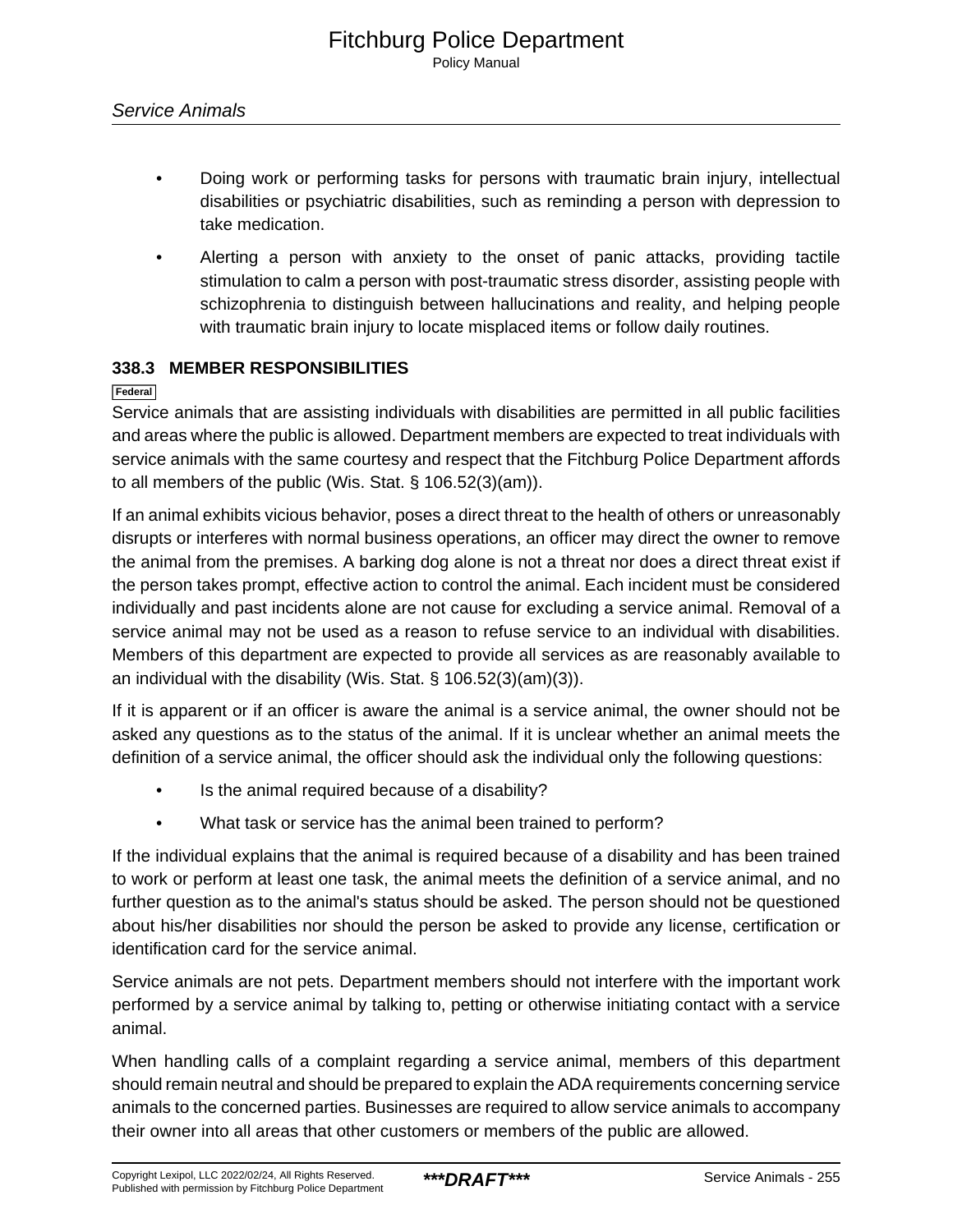# Fitchburg Police Department Policy Manual

Service Animals

Absent a violation of law independent of the ADA, officers should take no enforcement action beyond keeping the peace. Individuals who believe they have been discriminated against as a result of their disability should be referred to the Civil Rights Division of the U.S. Department of Justice or the Wisconsin Department of Workforce Development's Equal Rights Division.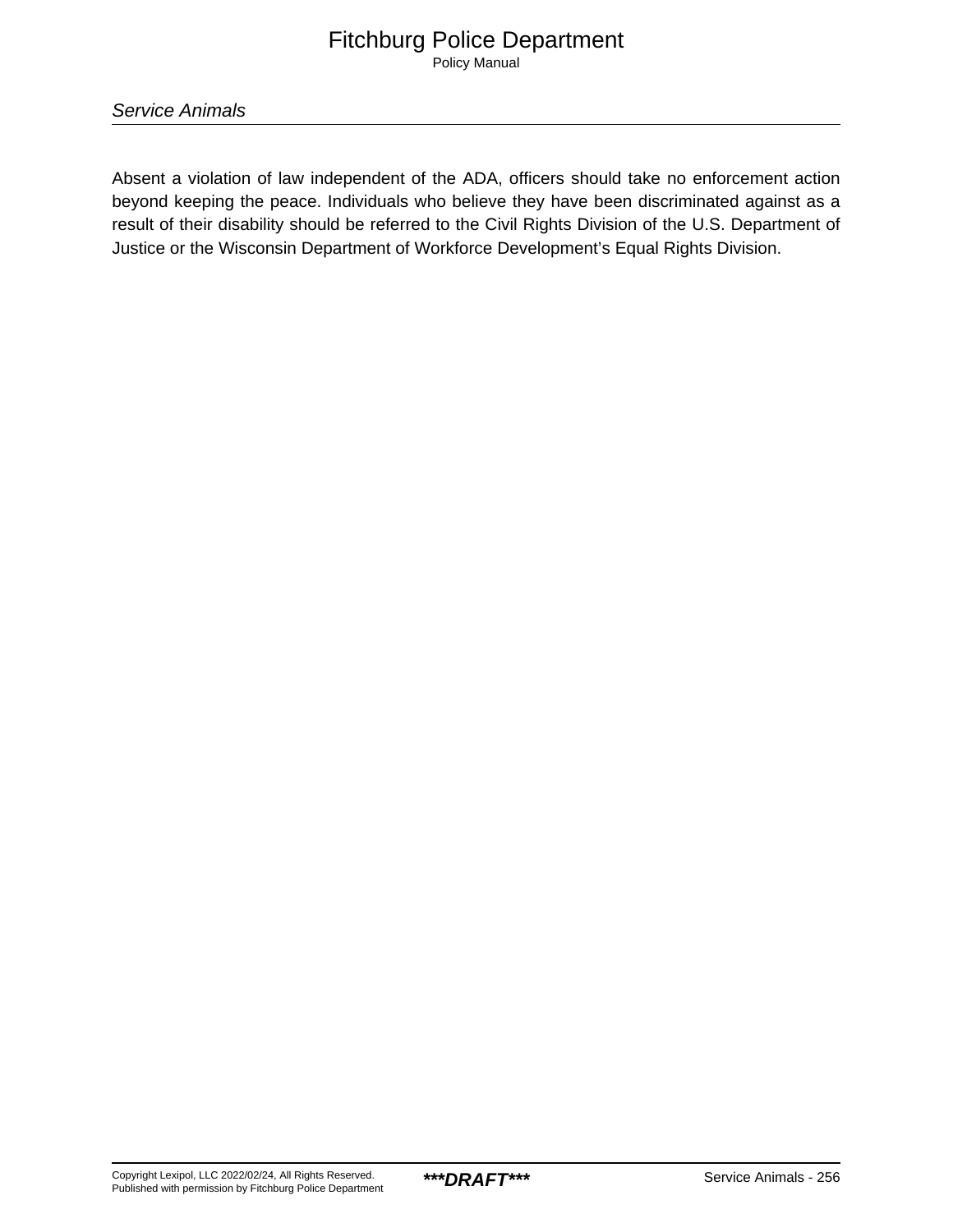# <span id="page-57-0"></span>**Off-Duty Law Enforcement Actions**

# **341.1 PURPOSE AND SCOPE**

# **State**

The decision to become involved in a law enforcement action when off-duty can place an officer as well as others at great risk and must be done with careful consideration. This policy is intended to provide guidelines for officers of the Fitchburg Police Department with respect to taking law enforcement action while off-duty (Wis. Stat. § 175.40(6m)(a)(3)).

# **341.2 POLICY**

**State**

Initiating law enforcement action while off-duty is generally discouraged and an officer's authority is limited by the State of Wisconsin. Officers, unless responding to an emergency situation that poses a significant threat to life or bodily harm pursuant to Wis. Stat. § 175.40 (6m)(a)1, shall not attempt to initiate enforcement action when witnessing non-violent crimes or property crimes. Such incidents should be promptly reported to the appropriate law enforcement agency (Wis. Stat. § 175.40(6m)).

# 341.2.1 OFF-DUTY LIMITATIONS

**State**

Officers are not expected to place themselves in unreasonable peril. However, any sworn member of this department may take reasonable law enforcement action to minimize or eliminate a threat if all of the following apply (Wis. Stat.  $\S$  175.40(6m)(a)):

- (a) An officer becomes aware of an incident or circumstance that he/she reasonably believes poses a significant threat to life or of bodily harm. Unless the safety of a person requires immediate action, officers should first consider reporting and monitoring the activity and only take direct action as a last resort.
- (b) The officer is taking action that would be authorized by the policies of the Fitchburg Police Department.

Nothing in this policy prevents an employee from conducting a lawful private person's arrest as long as his/her status with this department is not used or disclosed.

# **341.3 FIREARMS**

### **Best Practice**

Officers of this department may carry firearms while off-duty in accordance with federal regulations, state law and department policy. All firearms and ammunition must meet guidelines as described in the Firearms Policy. When carrying firearms while off-duty, officers shall also carry their department-issued badge and identification.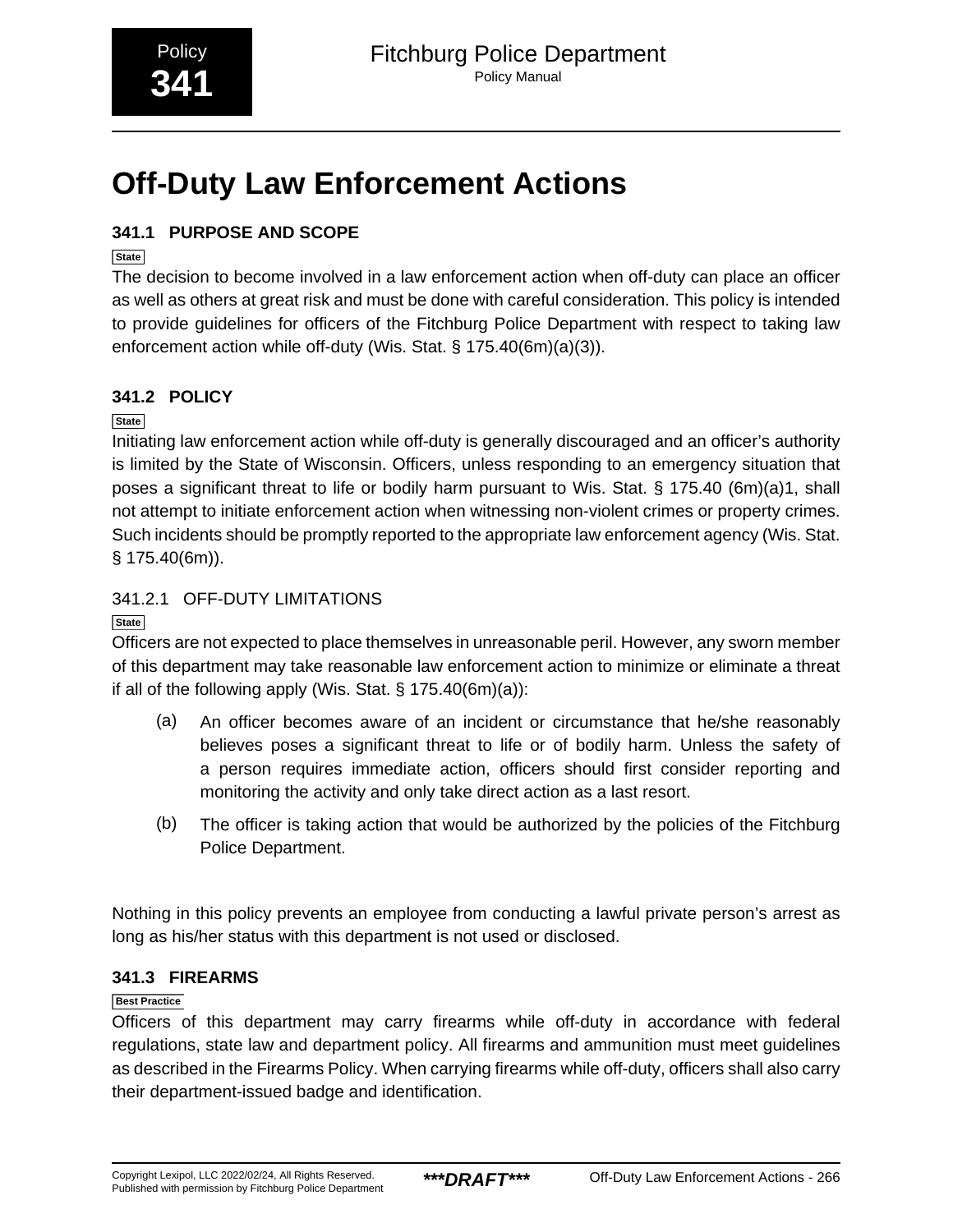Policy Manual

# Off-Duty Law Enforcement Actions

Officers should refrain from carrying firearms when the consumption of alcohol is likely or when the need to carry a firearm is outweighed by safety considerations. Firearms shall not be carried by any officer who has consumed an amount of an alcoholic beverage or taken any medication or drugs that would tend to adversely affect the officer's senses or judgment.

# **341.4 DECISION TO INTERVENE**

**State**

There is no legal requirement for off-duty officers to take law enforcement action. However, should officers who are authorized by law decide to intervene, they must evaluate whether the action is necessary or desirable, and should take into consideration (Wis. Stat. § 175.40(6m)(a)(3)(a)):

- (a) The tactical disadvantage of being alone and that there may be multiple or hidden suspects.
- (b) The inability to communicate with responding units.
- (c) The lack of equipment, such as handcuffs, oleoresin capsicum (OC) spray or a baton.
- (d) The lack of cover.
- (e) The potential for increased risk to bystanders if the off-duty officer were to intervene.
- (f) Unfamiliarity with the surroundings.
- (g) The potential for the off-duty officer to be misidentified by other peace officers or members of the public.

Officers should consider waiting for on-duty uniformed officers to arrive and gather as much accurate intelligence as possible, instead of immediately intervening.

### 341.4.1 INTERVENTION PROCEDURE

**Best Practice MODIFIED**

If involvement is reasonably necessary, the officer should attempt to call or have someone else call 9-1-1 to request immediate assistance. The operator should be informed that an off-duty officer is on-scene and should be provided a description of the officer if possible.

Whenever practicable, the officer should loudly and repeatedly identify him/herself as aFitchburg Police Department officer until acknowledged. Official identification should also be displayed as soon as reasonably practical.

### 341.4.2 INCIDENTS OF PERSONAL INTEREST

### **Best Practice**

Officers should refrain from handling incidents of personal interest, (e.g., family or neighbor disputes) and should remain neutral. In such circumstances, officers should call the responsible agency to handle the matter.

# 341.4.3 NON-SWORN RESPONSIBILITIES

**Best Practice**